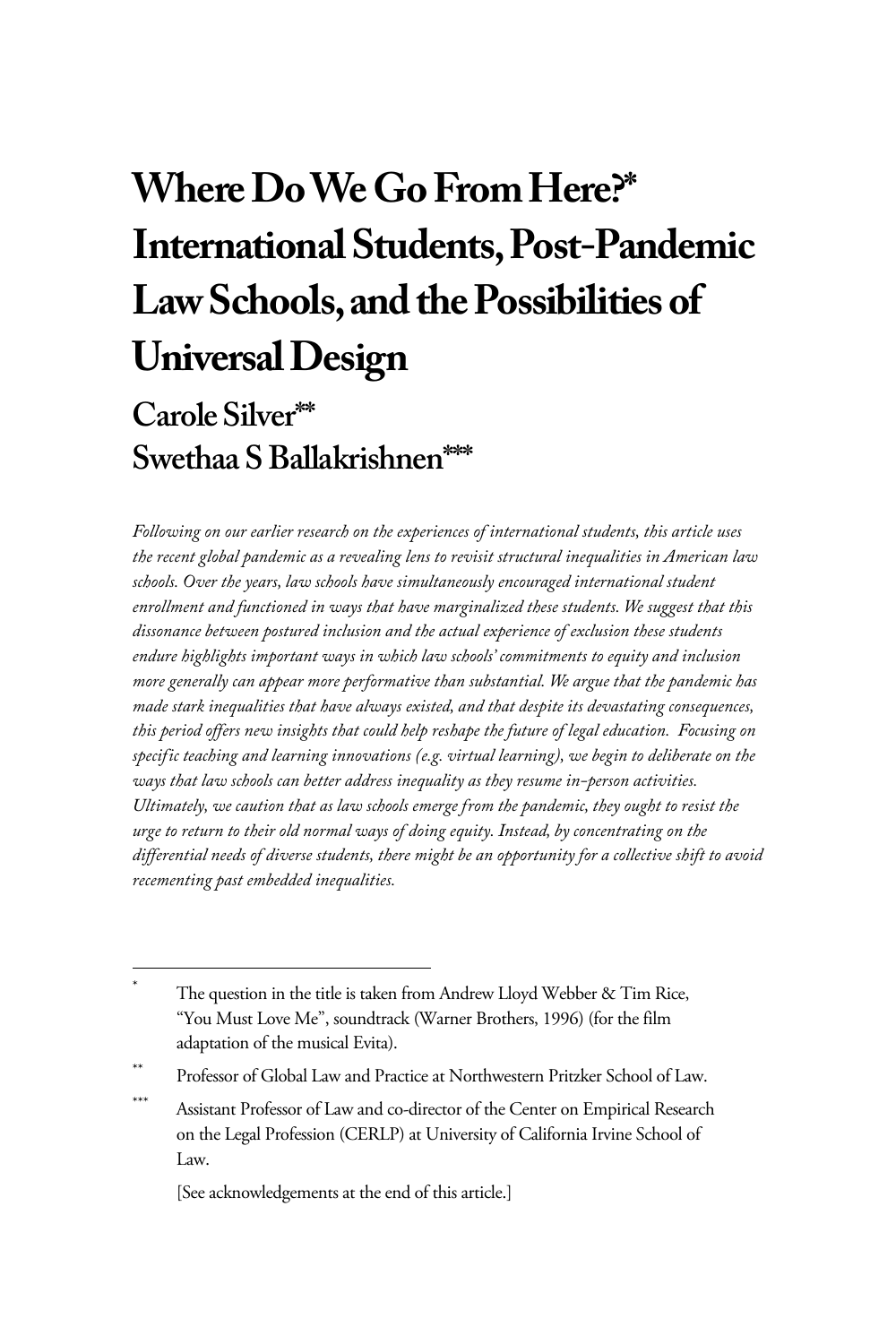- I. INTRODUCTION
- II. PRE-PANDEMIC LESSONS: LOOKING BACK WITHOUT ROSE-COLORED **GLASSES** 
	- A. International Student Enrollment Trajectories

*\_\_\_\_\_\_\_\_\_\_\_\_\_\_\_\_\_\_\_\_\_\_\_\_\_\_\_\_\_\_\_\_\_\_\_\_\_\_\_\_\_\_\_\_\_\_\_\_\_\_\_*

- III. PANDEMIC REVEALS AND REINFORCEMENTS: HOW EVERYTHING AND NOTHING CHANGED IN MARCH 2020
	- A. Nothing New Here: Pre-existing Scripts of Student Inclusion and Isolation
- IV. WHERE CAN WE GO FROM HERE? REVISITING INEQUALITIES WITH NEW **PERSPECTIVES** 
	- A. Good Strategies: But for Whom?
	- B. Universal Design
- V. CONCLUSION: THE PROBLEM WITH ONE-STOP DIVERSITY \_\_\_\_\_\_\_\_\_\_\_\_\_\_\_\_\_\_\_\_\_\_\_\_\_\_\_\_\_\_\_\_\_\_\_\_\_\_\_\_\_\_\_\_\_\_\_\_\_\_\_

#### **I. Introduction**

lthough market instability is not traditionally associated with the Although market instability is not traditionally associated with the incapacitation of educational institutions,<sup>1</sup> the current COVID-19 crisis may have put in motion a range of 'long haul' effects for students and schools alike to contend with. While the impacts during this time have been innumerable across educational contexts, $2$  we use this article to trace the ways in

<sup>&</sup>lt;sup>1</sup> Crisis studies usually show that education is the most resilient institution during times of instability. While reductions in income and increases in tuition prices could have negative effects on enrollment, growing unemployment usually has the opposite effect by reducing the foregone costs of attending school. Research on the great recession, for example, suggests that college attendance levels increased during the recession, especially in the states most affected in terms of rising unemployment and declining home values, but it was part-time enrollment that grew while full-time enrollment declined, see Jeffrey R Brown & Caroline M Hoxby, eds, *How the Financial Crisis and Great Recession Affected Higher Education*, 1st ed (Chicago: University of Chicago Press, 2014).

<sup>&</sup>lt;sup>2</sup> COVID-19 is no doubt, as scholars from the Abdul Latif Jameel Poverty Lab (J-PAL) show, "exacerbating the learning crisis", but it also allows for a new framework to transform these systems especially as they affect parents, teachers, and students. On the possibilities this offers schools, see Radhika Bhula & John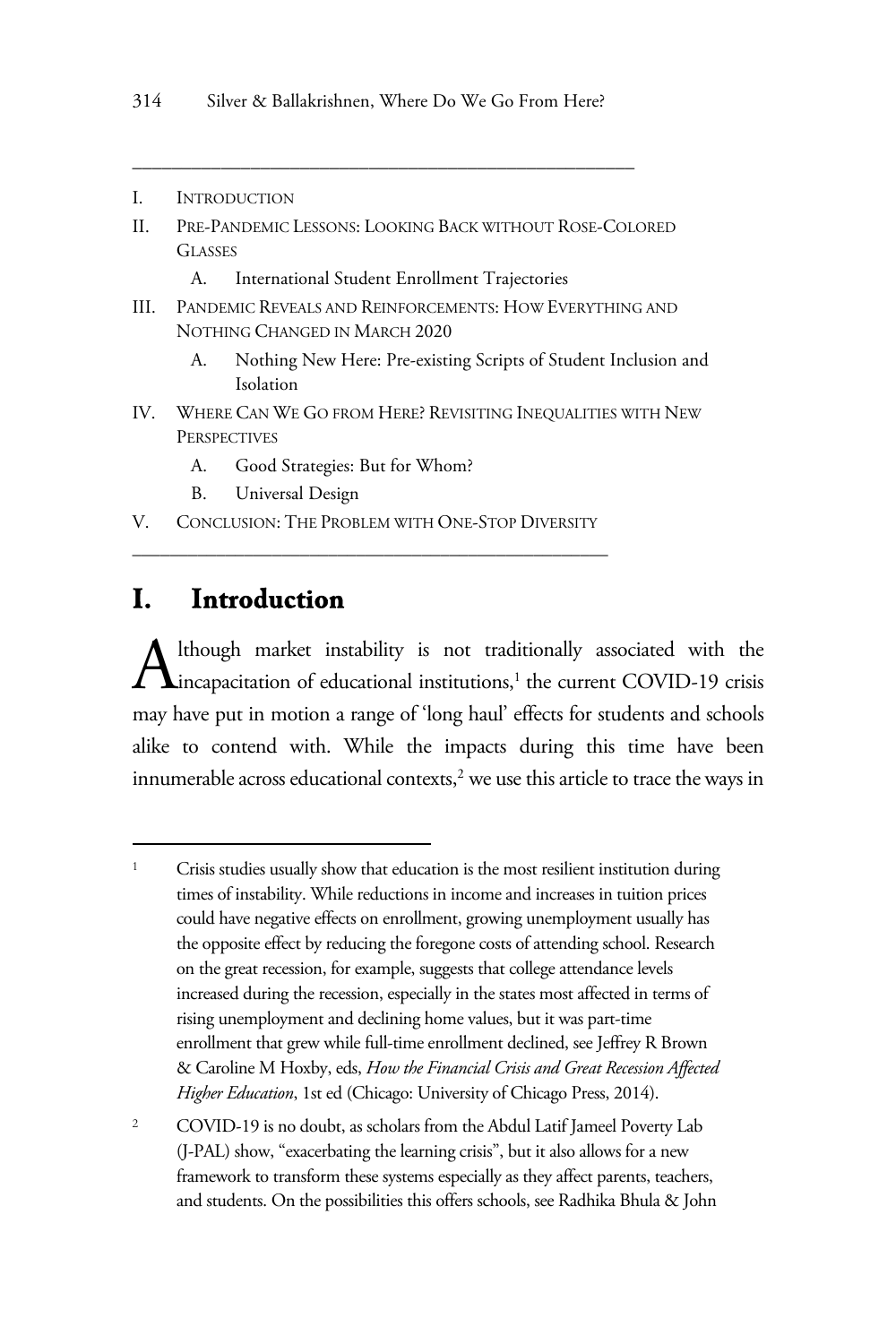which law schools have had to deal with a set of interconnected unpredictabilities, especially around recruitment and retention of their international students. International students are a useful demographic to observe and learn from for several reasons. Over the last 20 plus years, these students have grown to be a substantial proportion of all law students, $^3$  and their enrollment has more than doubled in terms of numbers and rate of proportionate representation within the larger student population in law schools.<sup>4</sup> This growth is significant not only because it has changed the composition of students, but because it has altered the financial dependencies of schools on these students and, more centrally, their rhetoric about being globally committed organizations.5 International students often pay full tuition

Floretta, "A Better Education for All During – and After – the COVID-19 Pandemic" (16 October 2020) *Stanford Social Innovation Review*.

- <sup>3</sup> We use this general statement about proportionality because more specific figures on the proportion and rate of growth of international students in US law schools are unavailable. See *infra* at notes 21 and 61. For more on the dearth of reported data about LLM programs, see also Carole Silver, "What We Know and Need to Know about Global Lawyer Regulation" (2016) 67 South Carolina Law Review 461.
- <sup>4</sup> Carole Silver & Swethaa S Ballakrishnen, "Sticky Floors, Springboards, Stairways & Slow Escalators*"* (2018) 3 UC Irvine Journal International, Transnational, and Comparative Law 39 at 49–50 [Silver & Ballakrishnen, "Sticky Floors"].

<sup>5</sup> Curricular reform around internationalization was identified in a study by the ABA Section of Legal Education and Admissions to the Bar in 2012, see Catherine L Carpenter, ed, *A Survey of Law School Curricula: 2002-2010*  (Chicago: American Bar Association, Section of Legal Education and Admissions to the Bar, 2012) at 74. These reforms include mandatory courses on issues related to international, transnational or global legal matters at a handful of law schools, see *e.g*. Harvard Law School's requirement of an upper level international and comparative law course, "J.D. Degree Requirements Quick Reference" (2022), online: Harvard Law School <www.hls.harvard.edu/dept/registrar/registrationinformation/jdreferenceguide/>; and the University of Michigan Law School also requires an international or comparative law course prior to graduation, "Degree Requirements & the Degree Audit Report (DAR)" (2020), online (pdf): University of Michigan Law School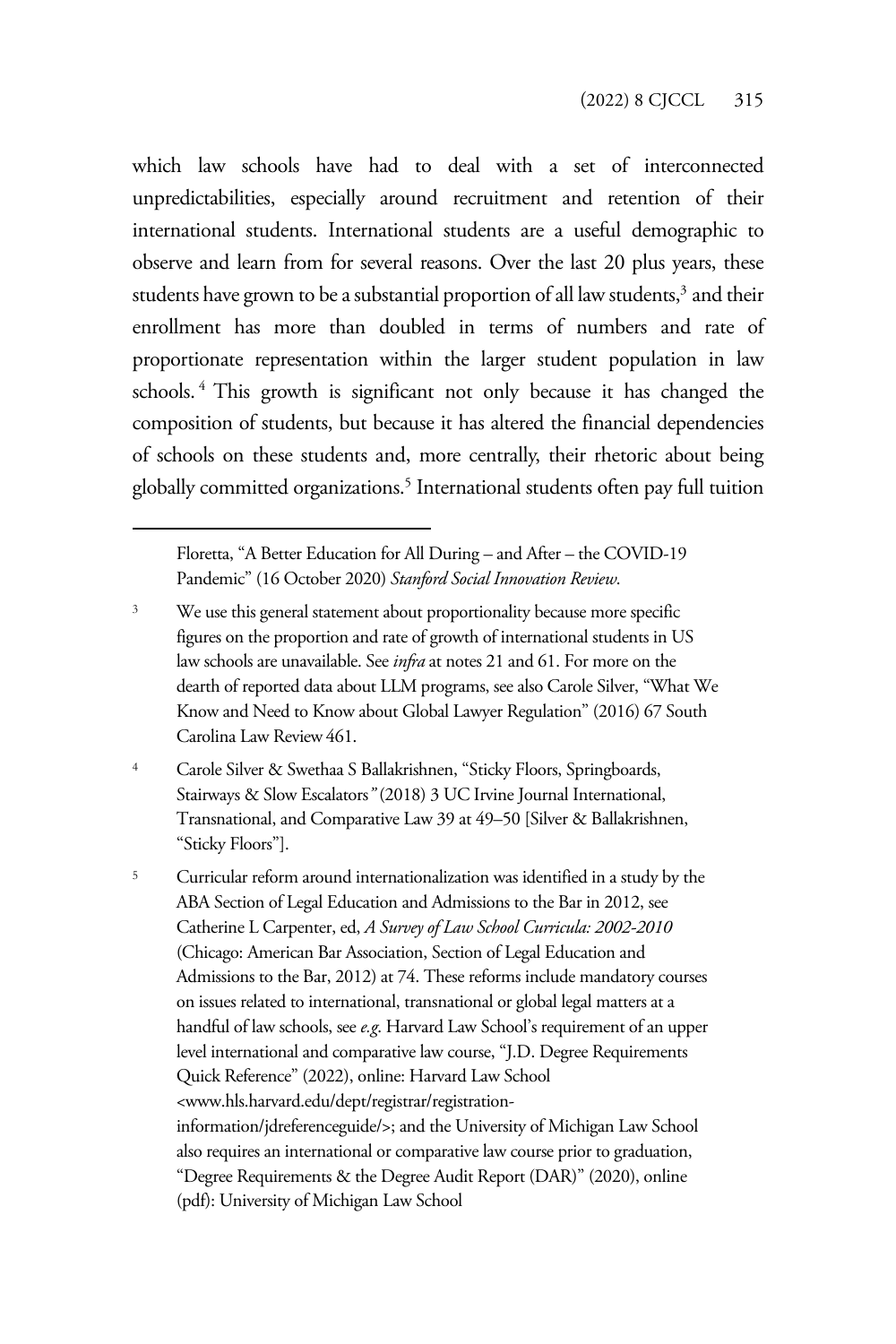for legal education, particularly in LLM degree programs, often without aid or loans from their United States law schools.<sup>6</sup> At the same time, beyond financial

<www.law.umich.edu/currentstudents/registration/Documents/JD%20Regulat ions%20-%20Current.pdf>. Law schools also focus on globalization through journals and moot court opportunities, N William Hines, "Ten Major Changes in Legal Education Over the Past 25 Years" (November 2005) *AALS News*. See generally Carole Silver, "Globalization and the Monopoly of ABA-Approved Law Schools: Missed Opportunities or Dodged Bullets?" (2014) 82:6 Fordham Law Review 2869 (describing the ABA's regulatory stance with regard to central issues relating to globalization in US legal education) [Silver, "Globalization and Monopoly"]; and Carole Silver, "Getting Real About Globalization and Legal Education: Potential and Perspectives for the U.S." (2013) 24 Stanford Law and Policy Review457 (describing the substantial influence of globalization on curricular reform in law schools at 469) [Silver, "Getting Real"].

<sup>6</sup> In an earlier study of international LLM graduates who earned their degrees in the late 1990s and 2000, Silver found that a full 40% of her sample "relied exclusively on personal and family resources to pay for the LLM . . .". Carole Silver, "Agents of Globalization in Law" (2009) Law School Admission Council Grants Report No 09-01 at n 45; this was consistent with findings about sources of support for international students in higher education generally at that time, according to the Institute for International Education [Silver, "Agents of Globalization in Law"]. Moreover, this reliance on only personal or family savings did not differ based on the student's home country, Silver, "Agents of Globalization in Law", *ibid* at 7. Only 2% of respondents in Silver's study relied exclusively on their US law school's funding for tuition, Silver, "Agents of Globalization in Law", *ibid*. More recently, law schools have had to invest in attracting international students to their LLM programs, although the amounts provided in funding are substantially lower than what is invested for JD students on a per-student basis. See generally Carole Silver, "Coping with the Consequences of 'Too Many Lawyers' Securing the Place of International Graduate Law Students", (2012) 19:2 International Journal of the Legal Profession 227 at 230 (describing these findings) [Silver, "Coping with the Consequences"]. For a more current analysis of the importance of international students to the funding of higher education generally, see Karin Fischer & Sasha Aslanian, "Fading Beacon" (2 August 2021) *The Chronicle of Higher Education*:

> [t]he chief motivation for American colleges to attract students from abroad has shifted over time: It began as an act of benevolence, became a tool of diplomacy, then evolved into an important part of their business model. . . . [According to Professor Liping Bu of Alma College, "When I came here, in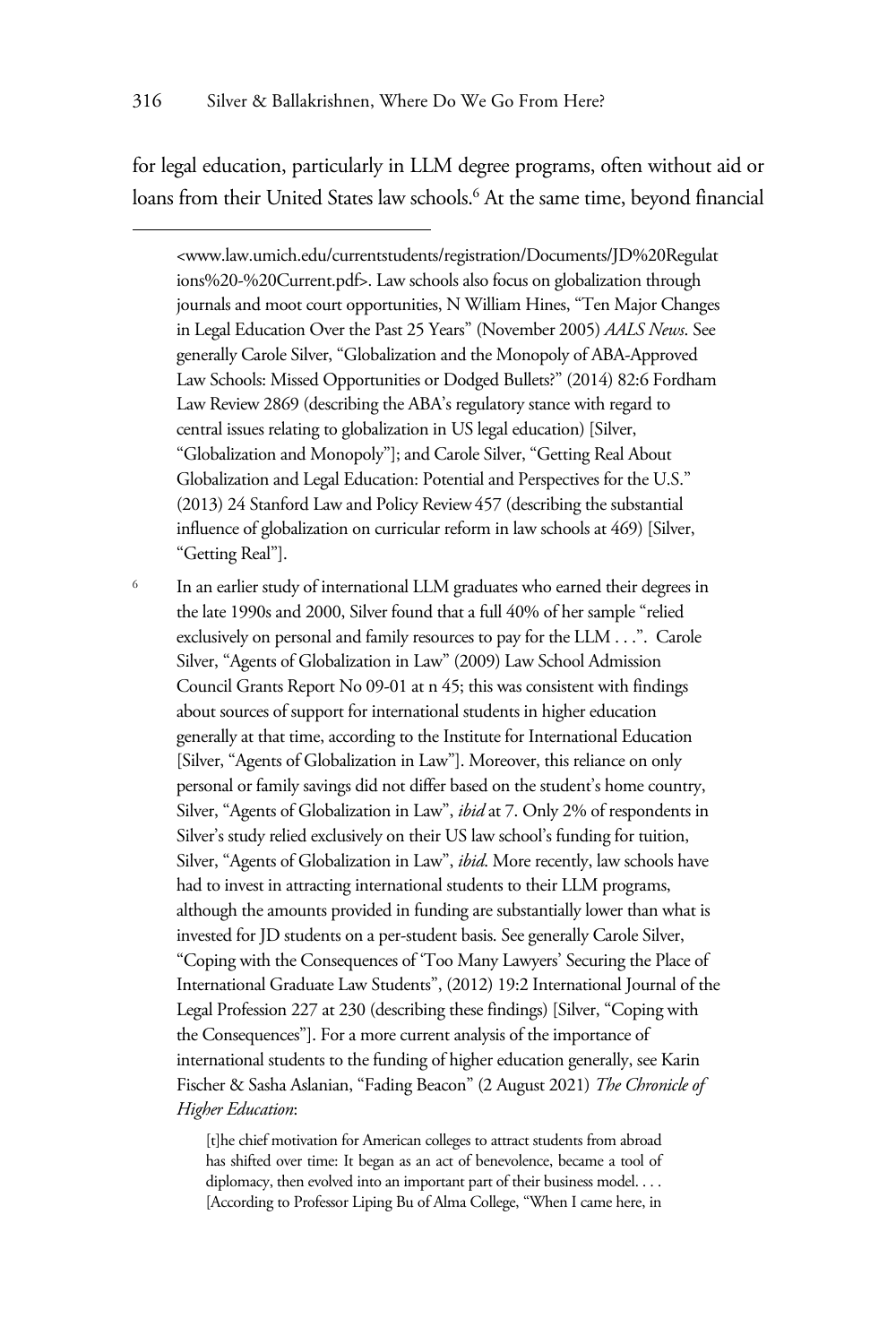dependency, international students afford us an important lens into understanding the experiences of precarious students more generally<sup>7</sup> and, with this, the hostility of institutions that house them. In particular, this period of

> the '80s, foreign students were sponsored by these universities. And now it's foreign students' money in the universities that provide scholarships for American students'] . . . International students not only helped hold tuition down and make up for lost state support. They also provided a financial windfall for college towns and for the American economy as a whole. The US Department of Commerce estimates international students' financial impact is \$44 billion a year. Higher education has become one of the United States' largest service exports, equal to annual exports of soybeans, corn, and textile supplies combined. From 2006, when enrollments from abroad began to climb, to their all-time high, of nearly 1.1 million in 2018, the number of international students in America more than doubled;

Julia Wang, "The Burden of Being Asian American on Campus" (15 August 2016) *The Atlantic*:

[s]tudying in the U.S. has a big price tag. This has led to a disproportionate representation of the wealthy and elite from China on American campuses. Public universities, suffering from a loss of funding after the 2008 financial crisis, have looked to international, and particularly Chinese, students for a full-tuition boost to their budgets. . . . While some financial aid is available to international students, there are vastly fewer funds, and most universities are not need-blind in their admissions processes for applicants from abroad;

and Bianca Quinlantan & Lauraine Genota, "Colleges Beg Biden to Save International Student Enrollment" (29 May 2021) *Politico* ("[s]tudents from abroad often pay the full sticker price on tuition and fees, making them desirable to admit").

<sup>7</sup> Swethaa S Ballakrishnen & Carole Silver, "Language, Culture, and the Culture of Language: International Students in U.S. Law Schools" in Meera Deo, Mindie Lazarus-Black & Elizabeth Mertz, eds, *Power, Legal Education, and Law School Cultures* (England: Routledge, 2020) at n 25 (a third year international JD student, Emily Ye, for example, explained the importance of including an international LLM from the Caribbean on a panel about marginalized voices on campus, who spoke:

> about the foreign student and LLM experience. I think having her on the panel that I was a part of really brought in another layer of marginalized voices, because she was bringing forth to all the professors the fact that there are students from different places who have a different perspective to bring to the classroom, that sometimes aren't invited to bring it, so they feel awkward, or they feel like it's unnecessary, and so they just don't say anything.)

[Ballakrishnen & Silver, "Culture of Language"].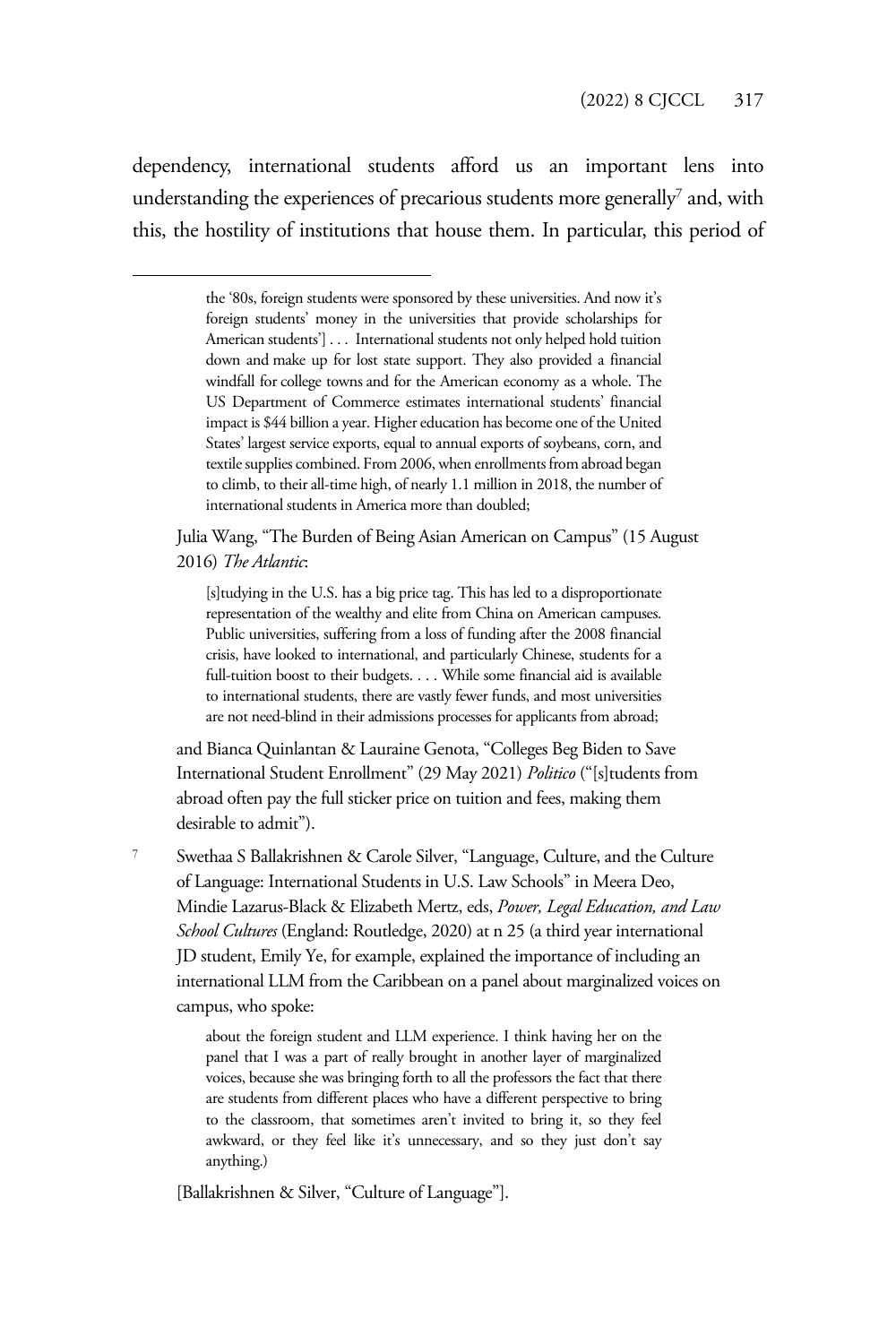instability helps highlight anew the ways in which schools' commitments to equity and inclusion might be more performative integration than substantial commitment and performed reality. In unpacking the possibilities and precarities that legal education has inherited from this pandemic, we ask whether there is 'hope' of returning to normal and if normal was ever hopeful to start with. Instead, we offer that this time has new insights into existing and persistent structural inequities that could offer a new turning point for legal education. At the same time, we feel compelled to caution that any institutional amnesia that schools return to once normal feels accessible could have great costs.

This inquiry follows a strain of our research that has focused on this inequality inherent in the international law student experience.<sup>8</sup> In earlier work, we describe, from the student perspective, the unique difficulties of being a nonmodel student in the law school context, where the model or ideal student is one who holds American citizenship and for whom the cultural references replete in US law classrooms are innate.<sup>9</sup> On the one hand, we suggest that there is a sense among international students that they are similar to their domestic peers in that all opportunities are at least theoretically available to them and that the temporary nature of their presence does not shape curricular or career search decisions.10 On the other hand, beyond functional factors like grades and visas, the everyday experiences of international students in these elite spaces are rife with affective distancing and hurdles that compromise their sense of

<sup>8</sup> Silver & Ballakrishnen, "Sticky Floors", *supra* note 4; Ballakrishnen & Silver, "Culture of Language", *supra* note 7; Swethaa S Ballakrishnen & Carole Silver, "A New Minority? International JD Students in U.S. Law Schools" (2019) 44:3 Law & Social Inquiry 647 at 669–70 [Ballakrishnen & Silver, "New Minority"]; and Silver, "Getting Real", *supra* note 5.

<sup>9</sup> Ballakrishnen & Silver, "New Minority", *ibid* at 669–70; and Ballakrishnen & Silver, "Culture of Language", *supra* note 7 at 203–10.

<sup>10</sup> But see Ballakrishnen & Silver, "Culture of Language", *supra* note 7 at 216–7 (describing certain curricular choices as reflecting what a 2L Korean international JD student described as the goal of avoiding "play[ing] a catch-up game with other students who were . . . born and raised in an environment where they . . . would just have a more . . . fundamentally solid knowledge of the system to begin with . . .").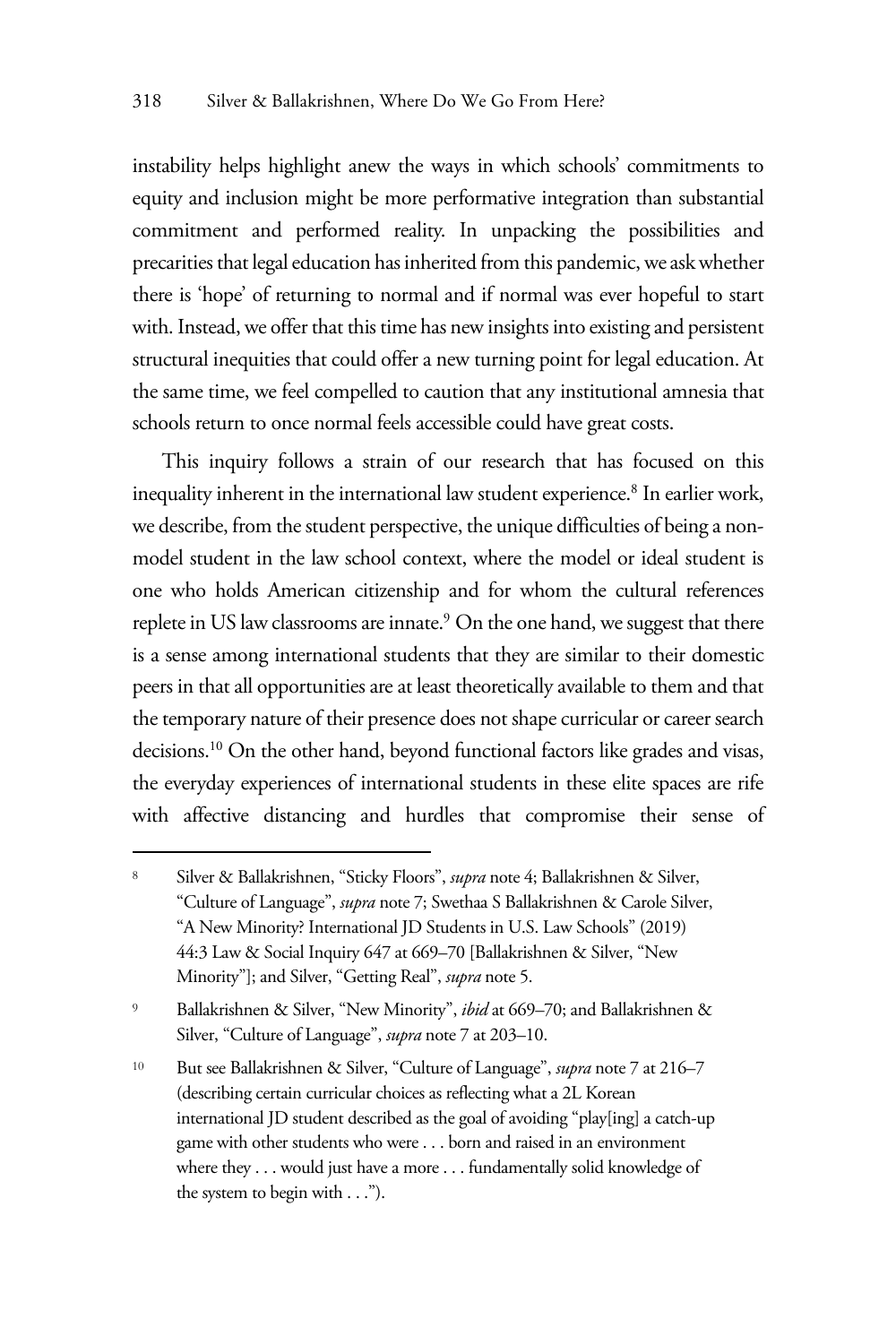belonging.<sup>11</sup> Compounding the marginalization experienced by these students are differences in organizational factors, such as variations in degree programs and institutional resources for support.<sup>12</sup>

The period since the beginning of the pandemic has both brought to keen light and exacerbated many of these existing concerns. With increasingly unreliable cues from national and international institutions managing risk, schools were anxious about losing their international students during the pandemic when international travel was prevented by travel restrictions, embassy closures and general fear. This is understandable, especially given the nature of these student enrollments. Our research shows,<sup>13</sup> for example, that international students account for a larger proportion of the student body than particular other underrepresented minorities in many highly ranked schools, and that even outside of this elite group, this pattern remains noticeable, particularly in schools with a strong international reputation or located in a major metropolitan area.<sup>14</sup> For certain law schools, even during the 2020-2021 academic year when the pandemic was in full swing, international students were a significant segment of the student population, and in fact were a larger group proportionate to the aggregate student body than Black, Asian or Latinx students.15 These demographics are important because they highlight the ways in which practical institutional responses to a major demographic within its population helps articulate its larger vocalized cultural commitments.

We continue our focus here on inequality and international law students by using preliminary lessons from COVID-19 and the related experience with online legal education as a framework for helping law schools reconsider their

<sup>11</sup> Ballakrishnen & Silver, "Culture of Language", *supra* note 7.

<sup>12</sup> Silver & Ballakrishnen, "Sticky Floors", *supra* note 4; and Silver, "Getting Real", *supra* note 5.

<sup>13</sup> Silver & Ballakrishnen, "Sticky Floors", *supra* note 4; Ballakrishnen & Silver, "New Minority", *supra* note 8; and Ballakrishnen & Silver, "Culture of Language", *supra* note 7.

<sup>14</sup> See *infra*, Table 1.

<sup>15</sup> *Ibid*.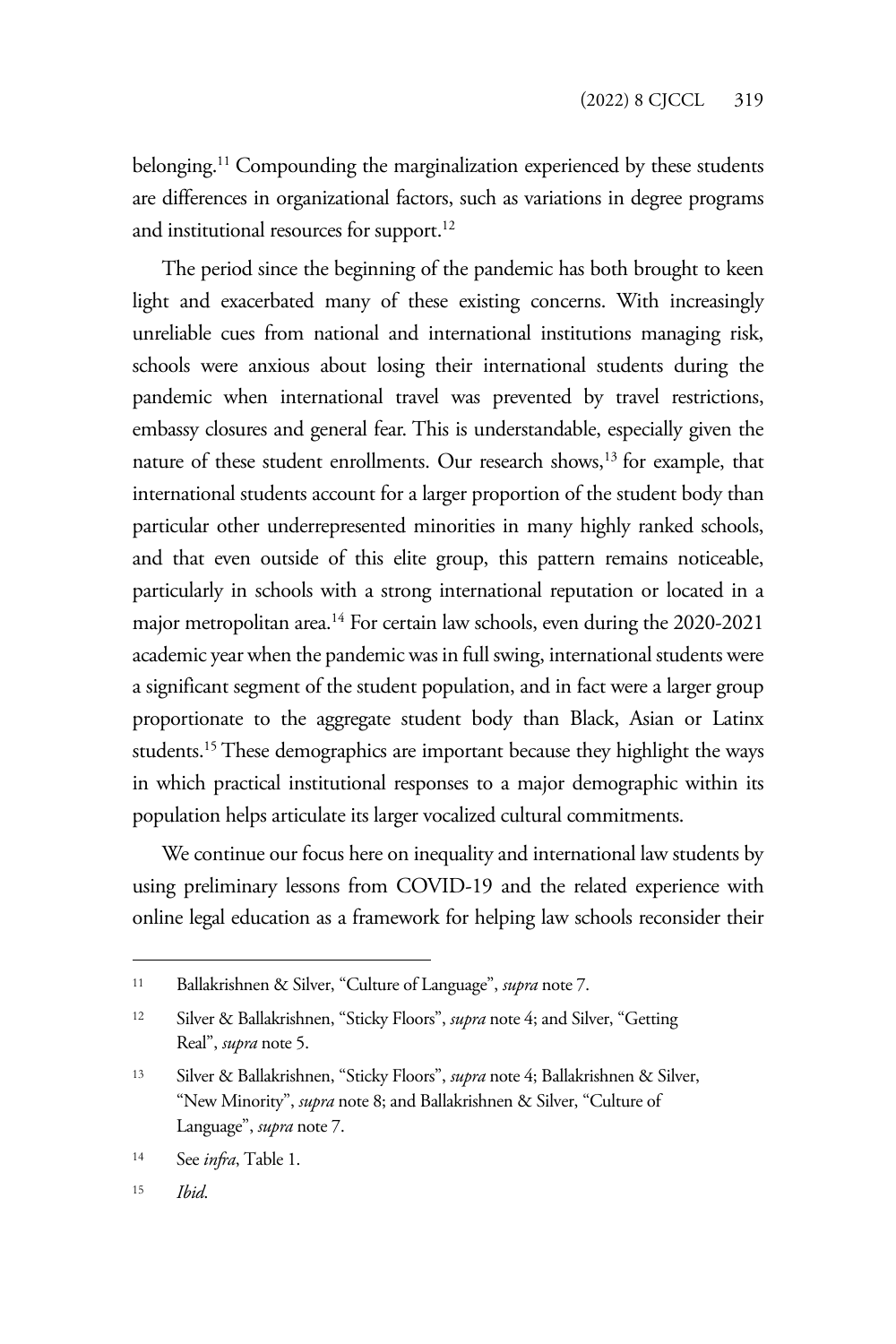approach to equity and inclusion in the particular context of the international student population. We frame our inquiry using comparative insights from before the pandemic and by focusing on questions of change in experience. For instance, we ask: did the different and unequal experiences of international students when law school was conducted in-person, prior to the pandemic, transfer over once life and legal education shifted to being virtual because of the pandemic? Did that shift to online classes and learning entirely undermine the value of law school for international students? Some have read our earlier research as suggesting that international students *should* (and perhaps would) wait out this period of online learning rather than lose the opportunity of inperson interaction and the chance to soak up US law school culture. But perhaps there are ways that a virtual learning environment might enable marginalized students to experience law school differently, and in turn, with more similarity to the experience of others in an online class, including the ideal law student. Finally, this article starts to deliberate on the lessons that law schools could take from the experiences of teaching and learning online in order to better address inequality once law schools resume in-person activities. What would it look like, we ask, to develop alternate coordinates of law school capital and credentials given these new hierarchies and structures? Particularly, could law schools rethink the inequities inherent in their activities and structures, and help reestablish corollary meanings attributed to legal education by students and potential employers, among others, to develop alternative models of value and assessment?

In engaging in this inquiry, we hope to be able to shed light on the ways in which these institutional spaces routinely exclude students that they initially were not conceived to include, often while alluding to the very commitments to globality and diversity that they act in dissonance from. Part II begins by framing our findings of international students before the onslaught of the pandemic. We highlight the demographic shifts in this category of students over the last several decades and show how many of the structural inequalities that were made more drastic by the pandemic existed well before its attack. We end by suggesting that these students deserve our attention not just because they are a growing subset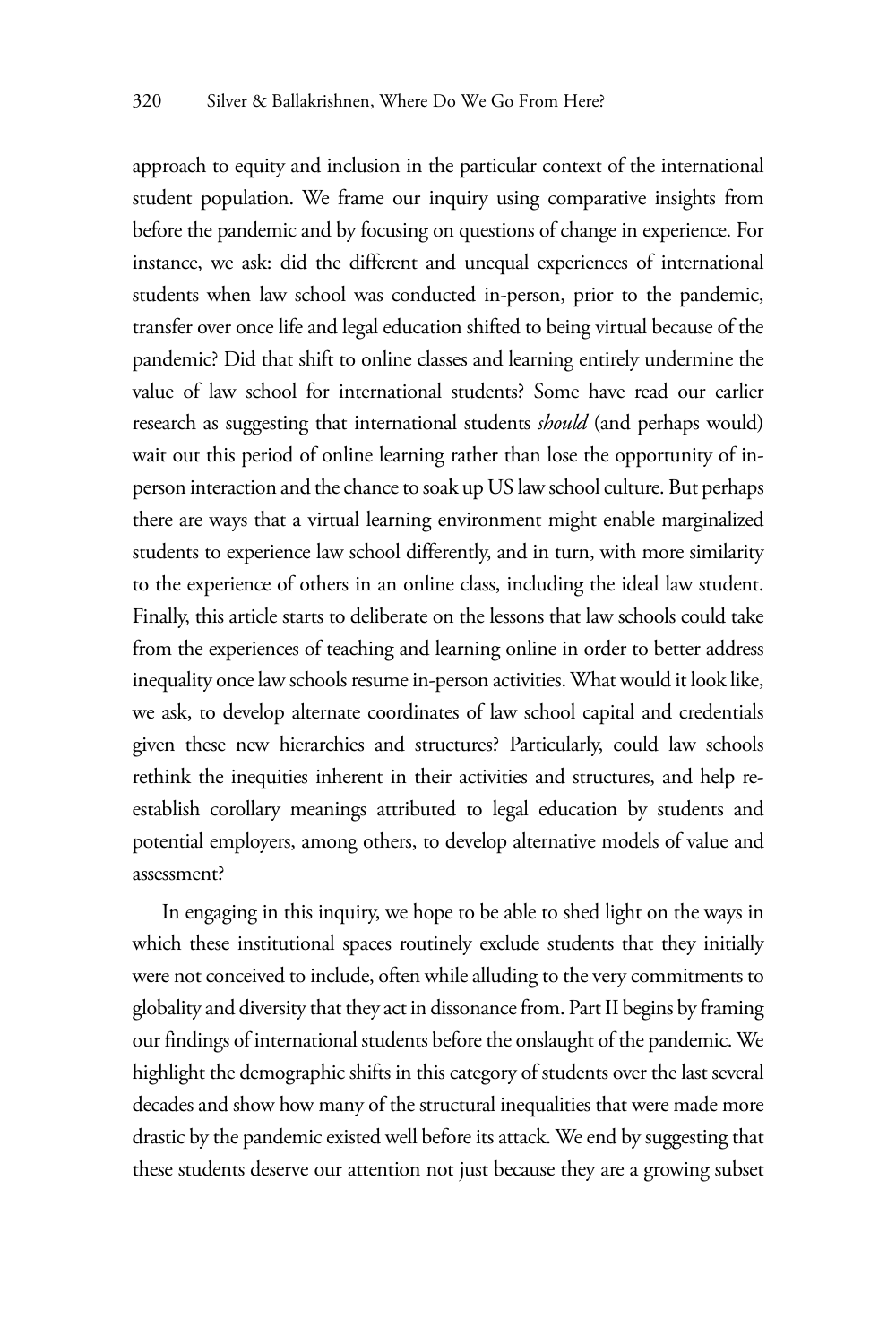with institutional implications, but because their interchangeability implicates both their own experience as well as the experience of others who are seen to fit their category. In Part III, we consider how the pandemic both revealed and reinforced existing inequalities while also offering a new environment — online learning — for students to navigate. We suggest that this new space of exchange allowed for, what was on the face of it, a more inclusive system of participation while simultaneously reinforcing feelings of exclusion for those students least capable of handling its precarity. Students, for example, expressed the opportunities that online learning offered in aberration to the traditional classroom dynamic as an effective entry point for participation (recordings were made available, and, as one student offered, the 'blue hand' was simply easier to raise than a real hand), but these new ways of counting participation did not make up for the ways in which these students continued to be structurally isolated by the administration. From time differences for class schedules to visa paperwork, lack of proximity made these students feel even more isolated than they might have in other circumstances, resulting in a reckoning about the value and meaning of a virtual credential. In Part IV, we consider how the experiences of the pandemic could lay the groundwork for reconceiving legal education to offer more opportunity for different kinds of students who otherwise have not, and likely cannot, gain from the pre-pandemic version. We suggest that these inequalities that the pandemic has made stark have always existed and that the pandemic could offer us a new way of thinking about the future of legal education that could build more universally equitable choices. We conclude with a warning about reverting to the pre-pandemic norm in lieu of navigating the way forward by embracing the incorporation of universal design principles into legal pedagogy and planning more agentically.

### **II. Pre-Pandemic Lessons: Looking Back without Rose-Colored Glasses**

To focus on international law students may convey a sense of homogeneity, but international students vary in important ways that shape how they experience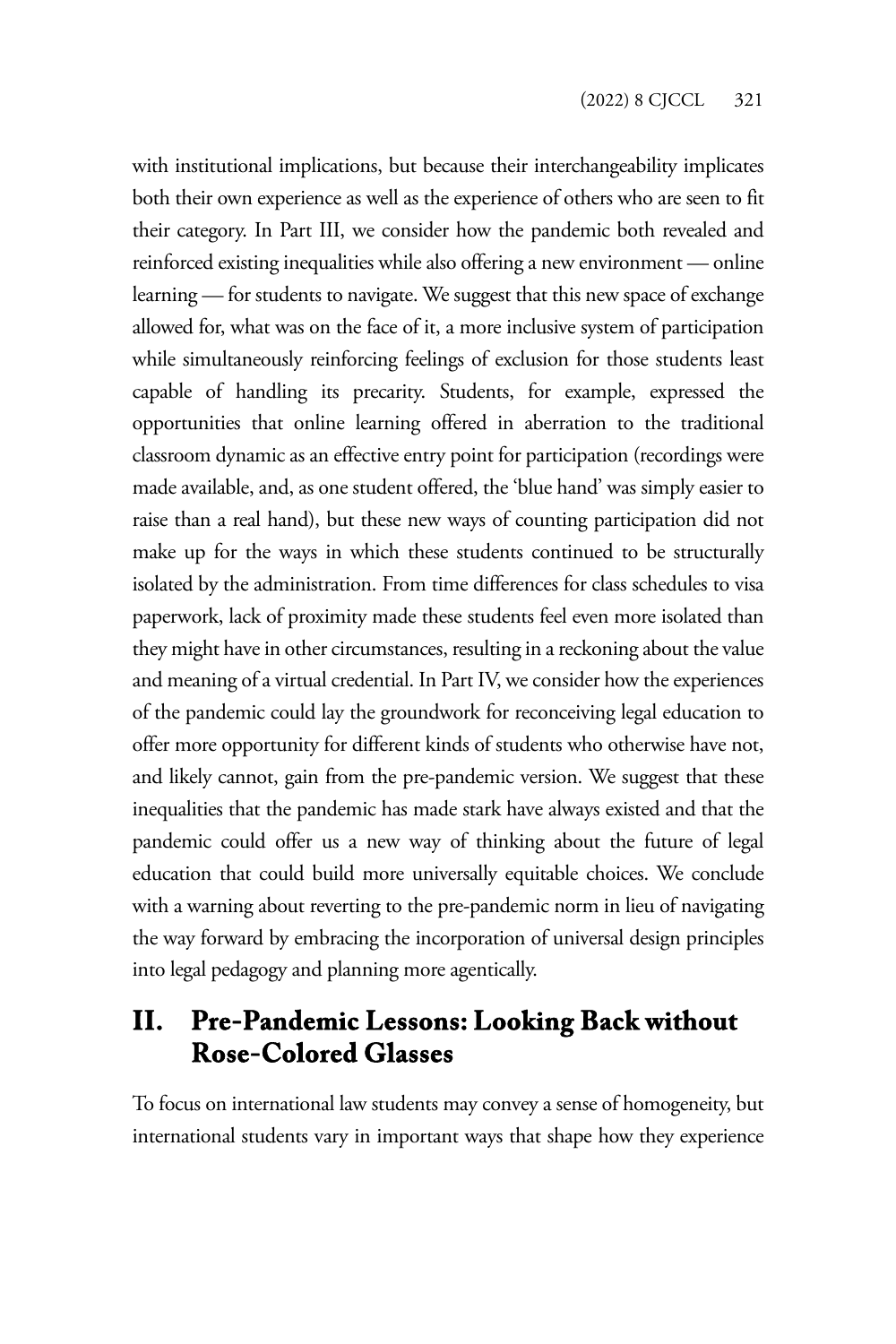law school in the US and how they can use it to gain an advantage.<sup>16</sup> These differences include the obvious, such as home country and the degree program they pursue in the US, for example. Moreover, their experiences prior to beginning their US legal studies can prime them for different experiences and consequences arising from their US credentials. In fact, our research shows that these variations are not just structural or categorizable. While schools are likely to categorize students as technically international based on their documents, the experiences of students are predicated on factors well beyond how they are coded. Factors that contribute to these differences include, for example, a range of experiential attributes like whether they studied in the US or outside of their home country; non-education-based experiences with the US and third countries; their confidence and experience working and studying in English; familiarity with US popular culture and civic history; and their career aspirations, among other things. The many permutations of these characteristics and experiences give us a variance and texture to understanding the cohorts of international students present in these institutions. It also reveals the stickiness of the stereotypes that are traditionally attributed to them, and the problematic assumptions made by institutions to categorize them for efficiency.

In earlier work, we have used the difference between the JD and LLM degrees to analyze, as well as complicate, this question of institutional categorization and its dissonance with lived experience.<sup>17</sup> The one-year LLM degree continues to house the lion's share of international students enrolling in US law schools. After completing a first degree in law at home or in another country, students pursue the LLM for a variety of reasons, including that it is perceived as a valuable experience and credential in their home countries.18 This value stems from a host of potential gains and experiences, from improving their ability and confidence about working in English, learning about a particular area of law, and being eligible to sit for a US bar exam, all of which are seen as

<sup>16</sup> Ballakrishnen & Silver, "New Minority", *supra* note 8.

<sup>17</sup> Silver & Ballakrishnen, "Sticky Floors", *supra* note 4; Ballakrishnen & Silver, "New Minority", *supra* note 8.

<sup>18</sup> Silver & Ballakrishnen, "Sticky Floors", *ibid* at Figure 1.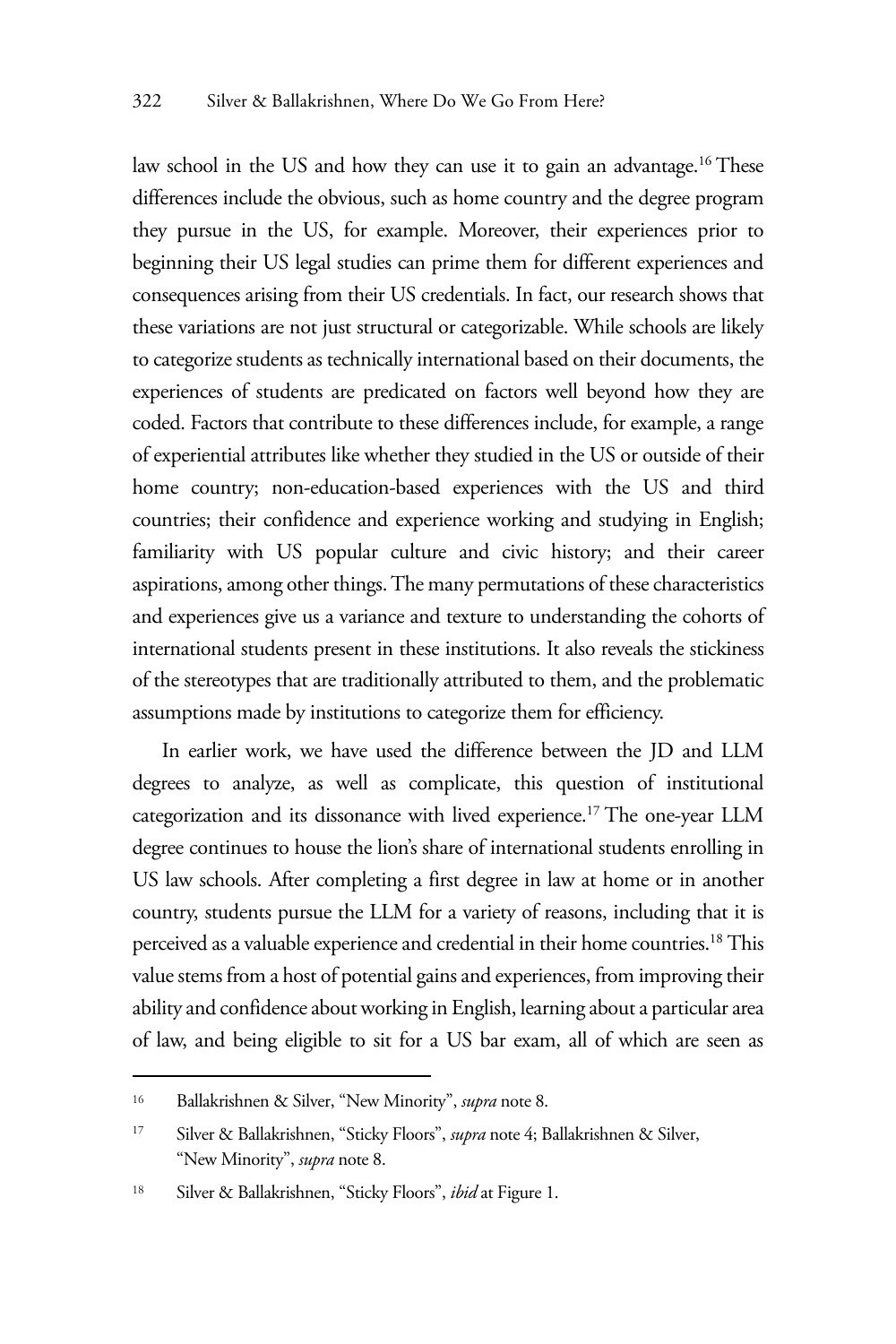important by home country employers, global law firms and the international and US-based clients of both. As one LLM graduate recently wrote, looking back on her year in the US for the LLM many years later, she learned: "US Law, but perhaps even more meaningful: the importance of and sensibility for cultural differences in anything I do, as well as . . . how important it is to find the right words and gestures in every situation".19

But for a variety of reasons, including regulation and rankings, the LLM program is inherently marginal in US law schools. The regulatory framework governing law schools relegates the LLM to a second class status vis-à-vis the JD.20 US News & World Report's rankings — arguably the most influential force structuring the internal hierarchy of law schools<sup>21</sup> — reinforce this by excluding LLMs from its ranking of law schools.<sup>22</sup> These same forces have allowed a lack of disclosure about the LLM — enrollment patterns, job

<sup>21</sup> Wendy Espeland & Michael Sauder, *Engines of Anxiety* (New York: Russel Sage Foundation, 2016).

<sup>19</sup> Marion Welp, "When a circle closes" (July 2021), online: *LinkedIn* <www.linkedin.com/feed/update/urn:li:activity:6824320234040635393/> (an LLM graduate looking back on her experience in the US for the LLM).

<sup>&</sup>lt;sup>20</sup> By "regulatory framework" we refer to the rules adopted by the Council of the American Bar Association's Section of Legal Education and Admissions to the Bar, which is authorized by the Department of Education to create and oversee the regulatory and monitoring framework for US law schools.

<sup>&</sup>lt;sup>22</sup> Some of the quandary surrounding the LLM stems from the policy implications that derive from its regulatory position, while others reflect the LLM's exclusion from the ranking regime of US News. The ABA Council does not regulate LLM programs; rather, it 'acquiesces' in their existence as long as they do not undermine the integrity of the JD degree. Moreover, LLM students are not considered part of the US News & World Report ranking system in assessing law schools, which enables schools to create an off-the-books system for LLMs that funds the law school but does not 'count' against it in terms of rankings. Combined, these two factors provide a basis for law schools to justify different treatment for LLM and JD students, including resources devoted to each on a variety of matters, from scholarships to clinical seats to career advisors. Indeed, one might argue that to do anything else would be foolhardy, given the importance of US News. Silver, "Globalization and Monopoly", *supra* note 5.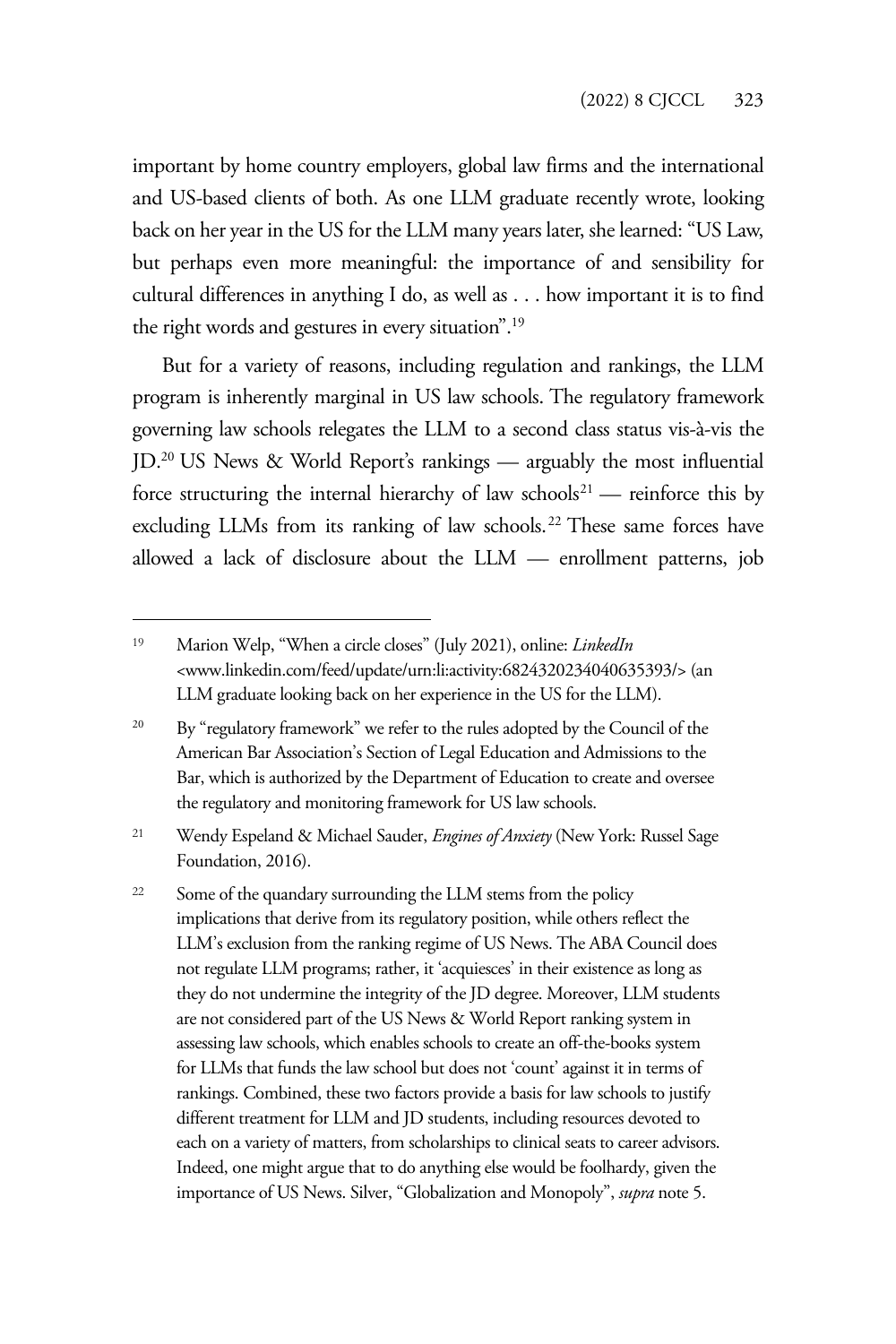outcomes and more — to become acceptable, too.<sup>23</sup> As Samvar Gupta, an LLM graduate, commented: "[s]o long as the academic institutions focus on the JD course for purposes of school ranking and for purposes of accreditation, [the] LLM is just money making project for most schools . . . ".<sup>24</sup>

These structural factors also impinge on the experiences of students in an LLM program. That same sense of marginality that characterizes the degree program seeps into the interpersonal experiences of students. LLM graduate Mateo Serrano, for example, described the interaction with JD students as:

always kind of distant. And again, … they were intimidating at the beginning. They ignored us completely, like if we didn't [exist]. … [W]e were taking the same classes … and I was looking at them, and they just are looking at you like [you] are made of glass. They just don't see you. Again, that was obviously

<sup>24</sup> I0611. Interviews with international law students and graduates, and with their employers and law firm hiring partners practicing with elite national and international law firms, were conducted as part of our ongoing research (separately and together) exploring globalization, legal education and the legal profession. Interviewees are referred to by a pseudonym derived from lists of common given and surnames in the interviewee's home country. American names were assigned to interviewees who used American names. Interviews are cited by reference to a numerical code in the format of "I0611," where "I" refers to interviews conducted with a single interviewee, "G" to those conducted in a small group. The next two digits refer to the year when the interview was conducted (2006) and the last two digits reflect the numerical code for the particular respondent (*e.g.* "11"); where a single respondent was interviewed multiple times, a letter following the interview number indicates which of the interviews is being referenced (*i.e.* I1933A would indicate this is the first of the interviews for respondent 33, and that it was conducted in 2019); page references to interview transcripts are indicated following a comma, where relevant [Interviews].

<sup>23</sup> See *e.g.* "Statistics" (2022), online: American Bar Association <www.americanbar.org/groups/legal\_education/resources/statistics/> (disclosing overall enrollment for non- and post-JD programs only sporadically, undifferentiated by degree, and without student demographic information that would parallel JD disclosure); and "509 Required Disclosures" (2022), online: American Bar Association <www.abarequireddisclosures.org/> (standard 509 disclosure does not reflect LLM or other non-/post-JD degree students).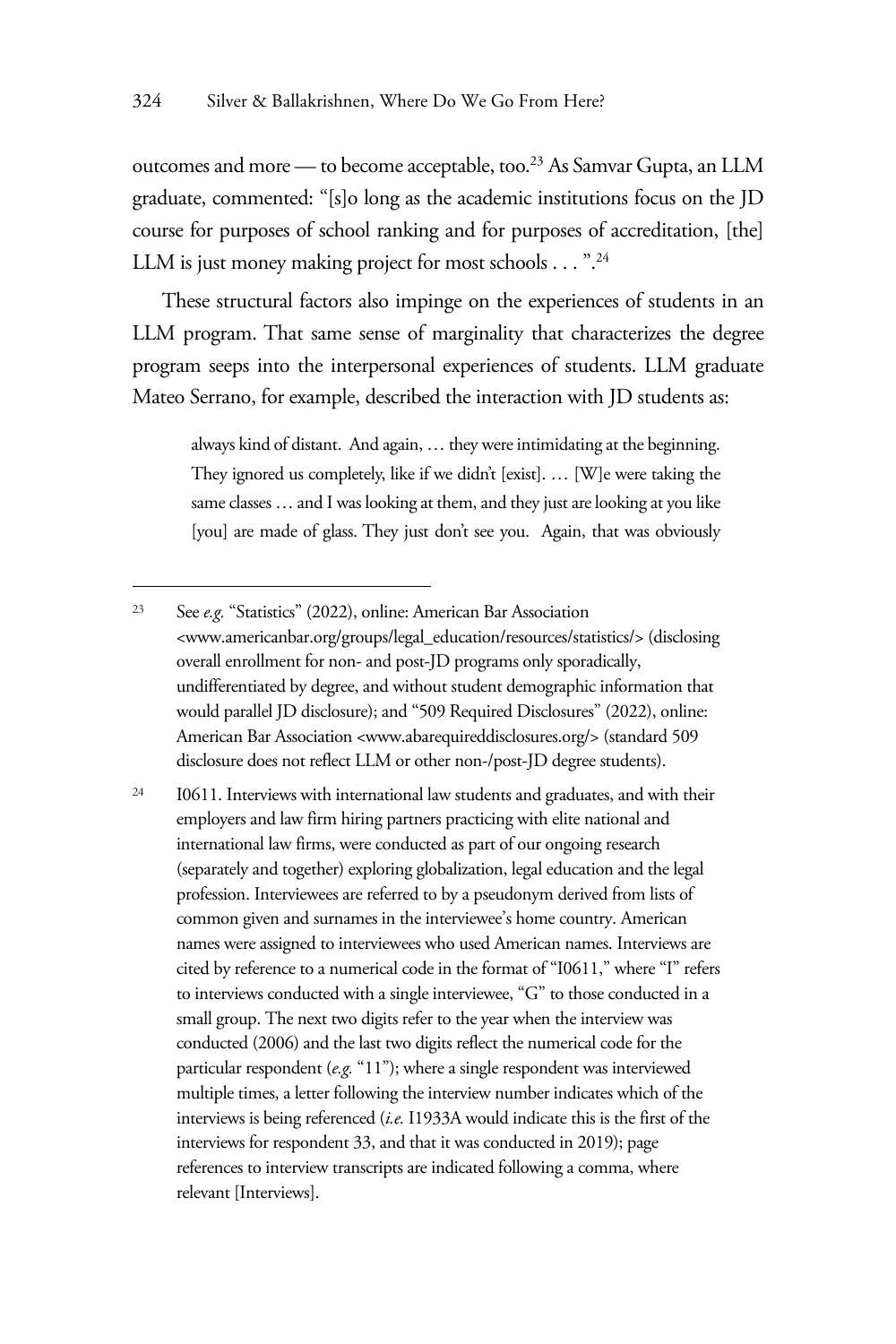intimidating … And then one of these JD students told me, like, you know, what he said, 'It's not because they are not friendly, they don't know how to communicate with you guys; they don't know what you are doing, and what's it all about.' So … they are busy focusing on their studies, and I understand, … but still, it doesn't prevent anybody from keeping the relationship of their classmates. But again, I found actually a big gap between JD students and LLM students.<sup>25</sup>

Even the ability of students to get jobs in the US and interact in this way with others in the legal profession is constrained. The job search experiences of international LLMs often results in frustration and a sense of further marginalization. From the perspective of law schools, this is a rational consequence of both regulatory oversight by the Section of Legal Education and the rankings' focus on job outcomes.26 But international students — whether in the LLM or JD program — see opportunities to practice in the US as a way to deepen the value of their education, at a minimum. One LLM graduate described that: "[i]f you . . . do . . . a global analysis of two years here [in the United States], one working in a law firm and one studying here, I would say

26 See note 22, *supra*; Silver, "States Side Story", *ibid* at 2414, n 100.

<sup>25</sup> Carole Silver, "States Side Story: 'I like to be in America:' Career Paths of International LLM Students" (2012) 80:6 Fordham Law Review2383 at n 68 (quoting Mateo Serrano, I0861) [Silver, "States Side Story"]. The cluelessness of JD students was confirmed in a study conducted through the Law School Survey of Student Engagement that asked JDs about their perceptions of and experiences with international LLMs. Thirty percent of the respondents indicated that they "were not sure whether their school offered a graduate program in which foreign law school graduates could enroll. By the time [of the survey] even first-year students had completed nearly an entire academic year in law school". Silver, "Getting Real", *supra* note 5 at 479. LLMs shared this frustration; Samvar Gupta described his sense of exasperation with the in-class experience: "[i]n some respects the LLMs were like UFOs. They did not intensively participate in any course because they either lacked the depth or the confidence", Interviews, *ibid*, I0611 at 9.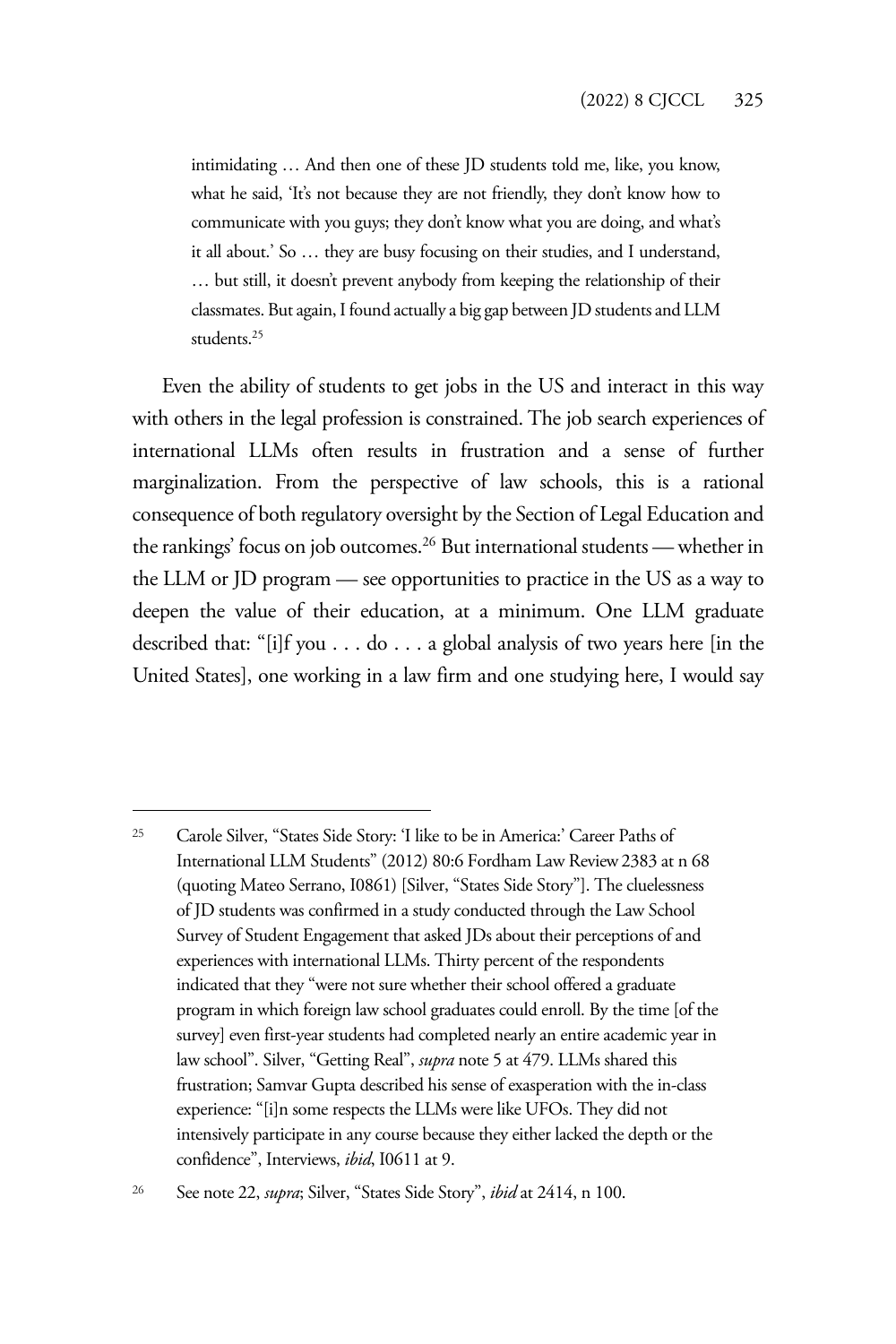that 70% of importance is working here".<sup>27</sup> Central to the value of international legal education is the *potential* for geographic mobility, and that potential is one of the attractions that US law schools promise.28 In part, this is made possible by liberal bar rules of particular US jurisdictions that accept the LLM as sufficient for bar eligibility, which distinguishes the US from many other countries.29

But while the potential for working in the US is established through state regulation, operationalizing it is challenging. For JDs, there are elaborate structures and entire offices in place to help them find post-graduation employment. They include on-campus interviewing by law firms and even firmhosted receptions, often held at law schools. For the most part, these structures are unavailable to LLMs.<sup>30</sup> While these activities and resources are not generally intended to include LLMs, occasionally LLMs attend. Mingxia Lai, a recent international LLM graduate, described her experience:

I went to a lot of receptions, especially law firm receptions, even though they were not for LLMs. But I really want to stay [in the US], so I will try everything. . . . I was invited to [law firm name]'s reception in NY, and was the only [law school name] Chinese student invited. That was the first official reception for LLMs that I attended. I was so nervous. Everyone was trying to attract the

<sup>29</sup> For general information on the eligibility of lawyers educated in one country to qualify in another, see "International Trade in Legal Services, IBA Global Cross Border Legal Services Report" (2022), online: International Bar Association <www.ibanet.org/PPID/Constituent/Bar\_Issues\_Commission/BIC\_ITILS\_Ma p>.

<sup>27</sup> Carole Silver, "The Case of the Foreign Lawyer: Internationalizing the U.S. Legal Profession" (2002) 25:5 Fordham Journal of International Law 1039 at 1059 [Silver, "Case of the Foreign Lawyer"].

<sup>28</sup> Silver, "Agents of Globalization in Law", *supra* note 6 at 18. Indeed, the frustration of this potential was one reason that the Trump rhetoric was devastating to the market for international students in fields well beyond law.

<sup>30</sup> Comments from LLM students and graduates about their frustration with the lack of equivalence in law school career search opportunities have been a consistent theme over the course of our research on international legal education, see *e*.*g*. Silver & Ballakrishnen, "Sticky Floors", *supra* note 4 at n 41.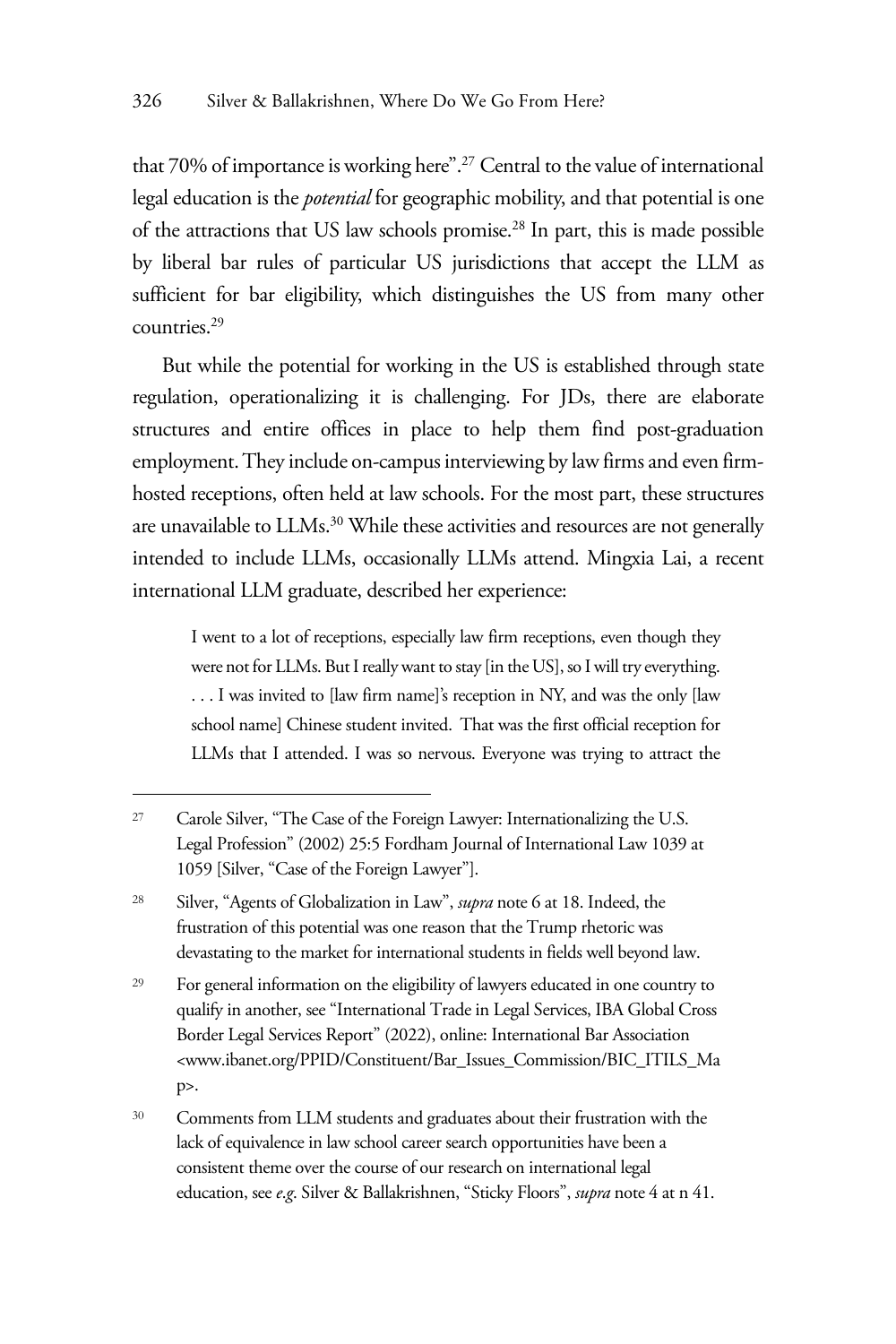partner's attention in a short time. I learned a lot about how to do it, by watching and practicing from very little things. You don't need to wait for a partner to talk to you, you can start the conversation.<sup>31</sup>

Another LLM student, Qiang Bai, commented on the paths he saw as leading to the possibility of a US-based job:

US law firms, they don't post internships or entry-level positions on their website. They just do OCI's, which is not available for LLM students. So, the only way I have left is only two ways. First, to seek a referral, which some of my previous professors or people I have encountered, they referred me to some firms, but then there is just no word. Second, I just send emails to HR's and people I've talked with during network events at school.<sup>32</sup>

LLMs have described hiring recruiting agencies to help them with jobs, among other things,<sup>33</sup> tactics that are quite unusual for JDs, and tactics that do not always help these students because of the relative ways in which they are perceived by their prospective employers.<sup>34</sup>

<sup>31</sup> Interviews, *supra* note 24, I1550.

<sup>32</sup> *Ibid*, I1552.

<sup>33</sup> Silver & Ballakrishnen, "Sticky Floors", *supra* note 4 at 60.

<sup>&</sup>lt;sup>34</sup> The LLM degree is viewed with skepticism by certain prospective employers, who see it as a potentially weak preparation for their work environments. This stems at least in part from the flexibility of the degree, which in turn harkens back to the lack of regulatory oversight mandating a particular curriculum. That flexibility is seen as an asset by many LLM students and law schools, but it can be seen as a liability in assessing the degree, particularly in comparison to the JD, which has such strong signaling with regard to curriculum. For example, the comments of a global law firm managing partner, explaining why his firm preferred JD graduates to LLMs, highlights the ambiguity that the LLM can convey: his firm, he said, sought to hire lawyers "[t]rained in the US. Really trained in the US, not as an LLM where they kind of went to class, didn't learn very much but got a degree, not to belittle the LLM programs but it's way different from somebody that's in a JD program at a top tier law school"; Carole Silver, "The Variable Value of US Legal Education in the Global Legal Services Market" (2010) 24:1 Georgetown Journal of Legal Ethics 1 at 48. See also Carole Silver, "Winners and Losers in the Globalization of Legal Services: Situating the Market for Foreign Lawyers" (2005) 45:4 Virginia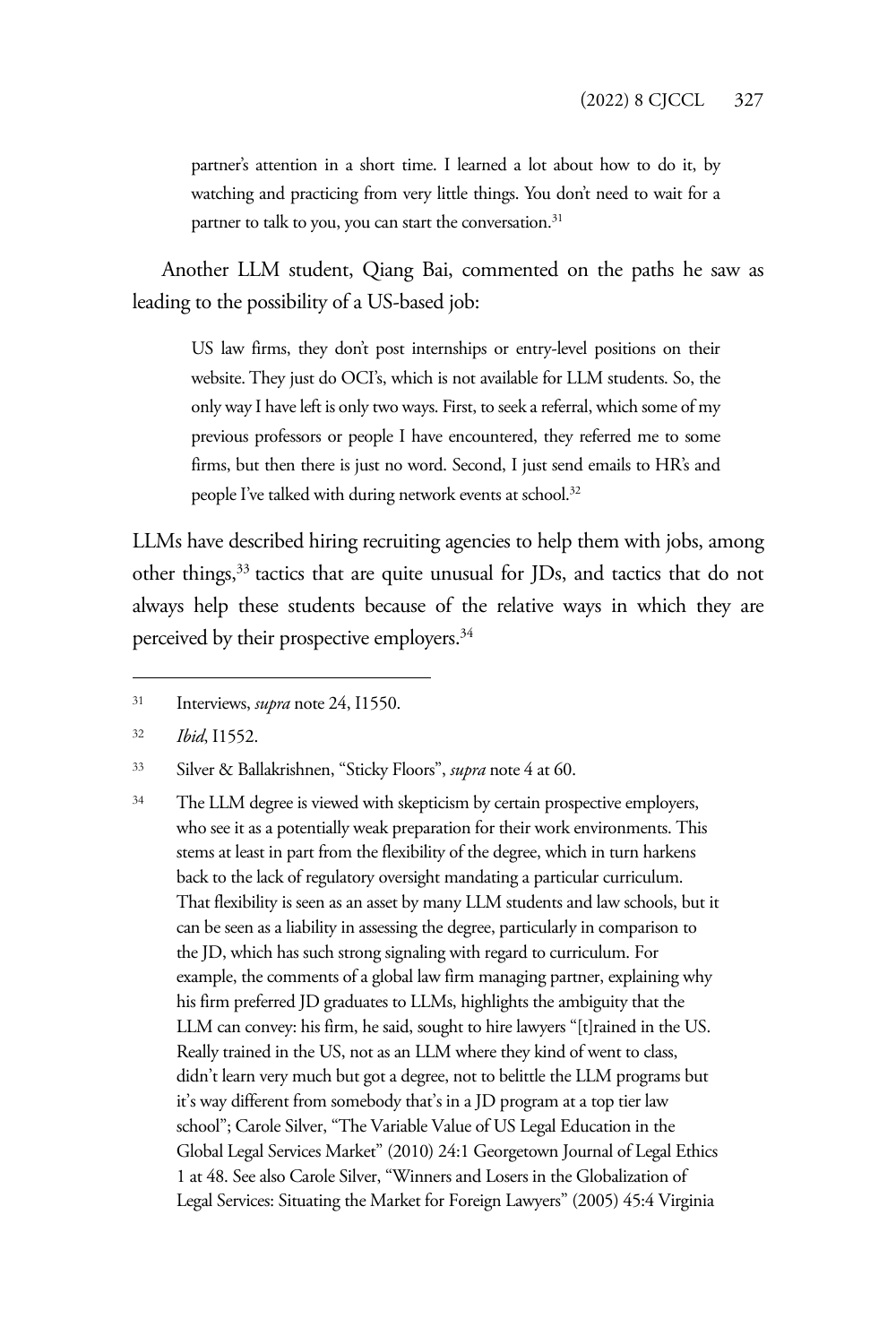These limitations, along with the consequence of growth of the LLM being a reduction in its ability to serve as a mark of distinction for graduates, contextualize the shift of a growing number of international students interested in law to opt for the JD degree over the LLM. As mentioned earlier, our research suggests that the division between these two degree paths is less distinct than it appears. Certain international students described intentionally pursuing the one-year LLM as a testing ground for their plans to earn a JD, for example,<sup>35</sup> while others transferred from an LLM to a JD once they were in the US. At the same time, though, there also exist a cohort of students for whom the LLM was not an option because they had earned their undergraduate degree in the US, for example, and saw themselves as more or less committed to the JD path, because they would have to repeat undergraduate studies to earn a qualifying law degree at home in order to satisfy the LLM admission criteria. These trajectories and international enrollment patterns are further explored below.

#### **A. International Student Enrollment Trajectories**

While it is not possible to know how LLM programs were affected by the pandemic because of the lack of disclosure of LLM enrollment by the Section of Legal Education, disclosure requirements governing JD programs allow us to track the rise of international JD students. Generally, until about the time of Donald Trump's election, international student enrollment had been on the rise in US law schools, mirroring the larger trend that ran throughout higher education in the US.36 At the same time, however, competition for international students, both in law school and generally, was heating up. In the law school context, much of this competition was aimed at the LLM graduate student population, coming particularly from other English-speaking common law

Journal of International Law 897 at 912–3 (LLM does not do the same job of filtering and certification as the JD).

<sup>35</sup> Silver & Ballakrishnen, "Sticky Floors", *supra* note 4 at 61.

<sup>36</sup> *Ibid* at 40.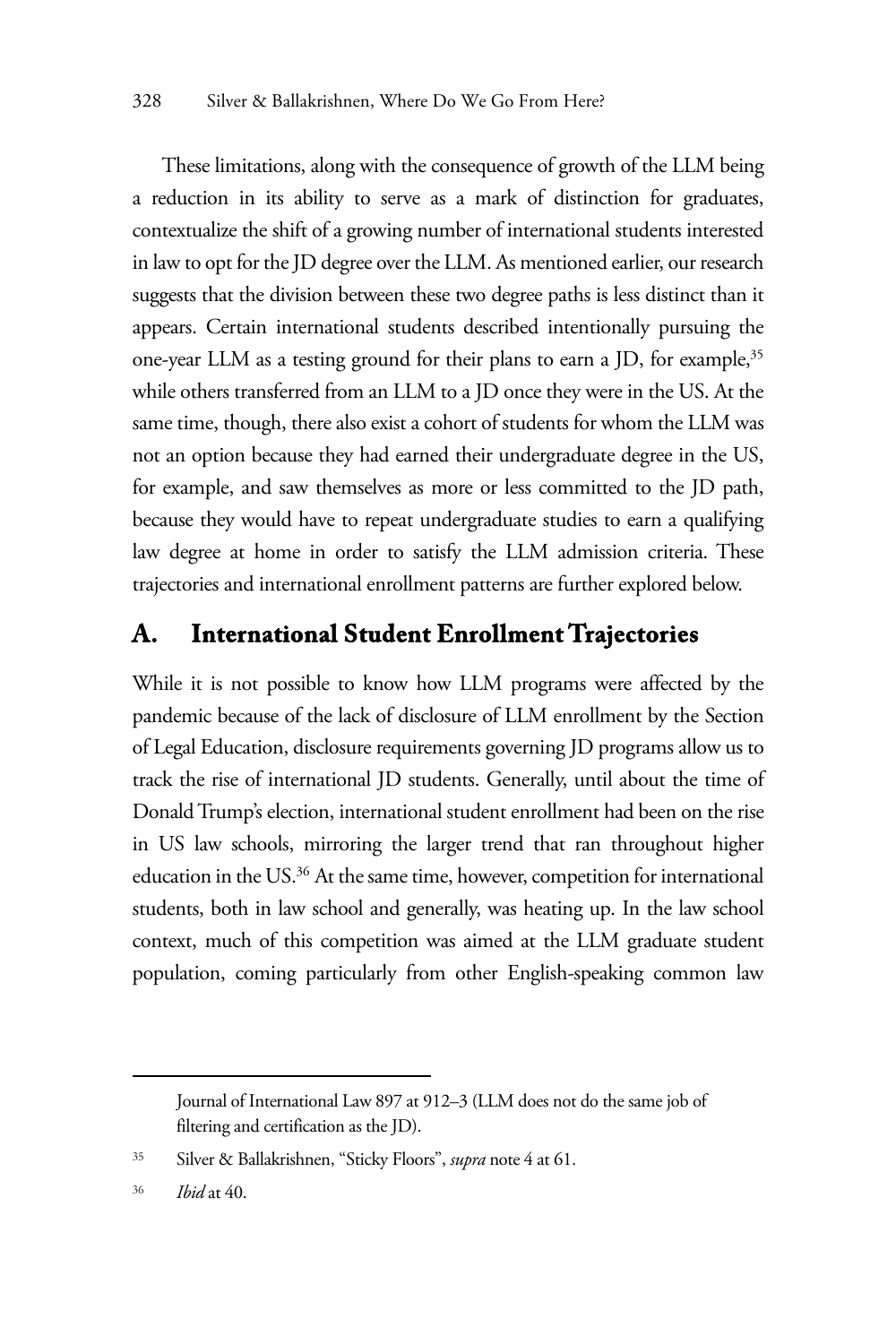jurisdictions.<sup>37</sup> But the fluidity in the choice of degree program that we describe above, including applicants considering the LLM as a path to the JD, suggests that these forces also shape JD enrollment. And by 2016, when the pattern of increasing enrollment in the law school context had levelled off (Figure 1), the policies and rhetoric of the Trump administration made the work of US law schools and others in higher education harder to keep up, much less advance, in drawing additional international students to their programs.

Prior to this, the rise of international law student enrollment was particularly significant for law schools with elite reputations, as reflected in the US News rankings. 38 Despite the rhetoric and policies of the Trump administration dampening the enthusiasm of international students in US higher education generally, including in legal education, law schools continued to court international students, and they continued to comprise an important and relatively stable segment of new law students. Figure 1 shows the overall enrollment of international JD students, identified according to the need for a visa (reported as "non-resident" or "non-resident alien" in the ABA data). It shows a fall-off at the end of the Trump administration, particularly in the fall of 2020 when the COVID-19 pandemic made travel extremely challenging. But in the first years of the Trump administration, overall enrollment by

<sup>37</sup> On competition for international law students, see Silver, "Coping with the Consequences", *supra* note 6. On competition in higher education for international students, see Benjamin Mueller, "Western Universities Rely on China. After the Virus, That May Not Last" (16 April 2020) *New York Times*; and OECD, "Education at a Glance 2018: OECD Indicators" (2018), online (pdf): OECD Publication <www.oecd-ilibrary.org/docserver/eag-2018 en.pdf?expires=1643316646&id=id&accname=guest&checksum=68892D9D 795932274688A4B43EEF30C6>. For statistics on the proportion of international students enrolled in specific countries, see Project Atlas, "A Quick Look at Global Mobility Trends" (2020), online: Institute of International Education <www.//iie.widen.net/s/rfw2c7rrbd/project-atlas-infographics-2020>.

<sup>38</sup> Ballakrishnen & Silver, "New Minority", *supra* note 8.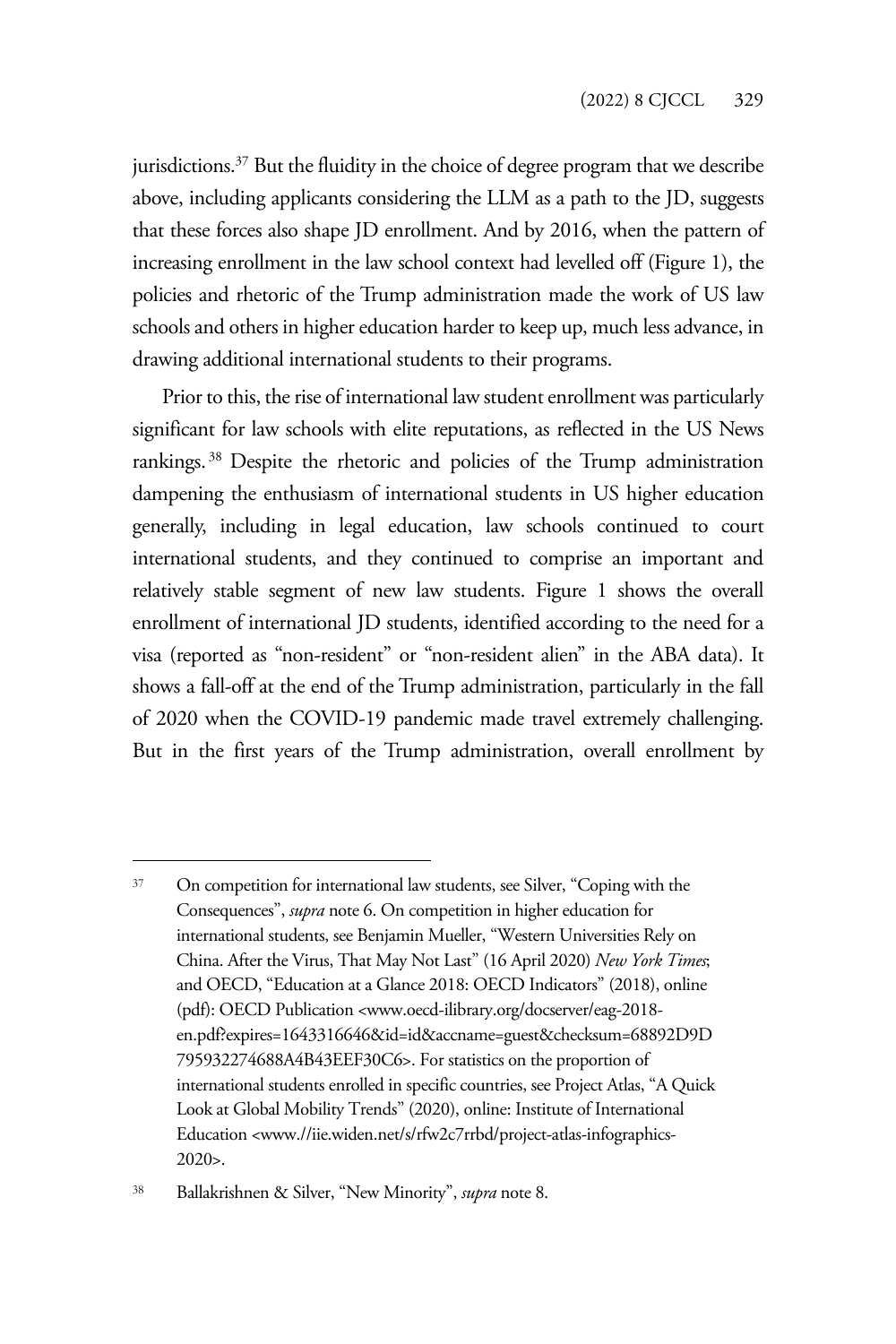international JDs actually increased. 39 At the same time, first-year (1L) international JD enrollment was flat for much of the period from 2016 through 2019, falling off in approximately the same proportion as overall enrollment in the fall of  $2020.40$ 

**Figure 1: Non-resident enrollment in ABA-approved law school JD programs, comparing all years to only 1Ls (2011-2020)** 



<sup>39</sup> According to the Institute for International Education ("IIE"), this follows the overall enrollment trend of international students at the undergraduate level in the US, too, which peaked in the 2017-2018 academic year. Graduate enrollment peaked in 2016/2017, "Academic Level" (2021), online: Open Doors <www.opendoorsdata.org/data/international-students/academic-level/>.

<sup>40</sup> This contrasts with overall trends in international enrollment in higher education during this period. According to the Institute for International Education IIE, new international student enrollment at the undergraduate level declined beginning in the 2016/2017 academic year and has continued declining since; graduate enrollment also dipped at the same time but has since stabilized, "New International Student Enrollment" (2020), online: Open Doors *<*www.opendoorsdata.org/data/international-students/newinternational-students-enrollment/>.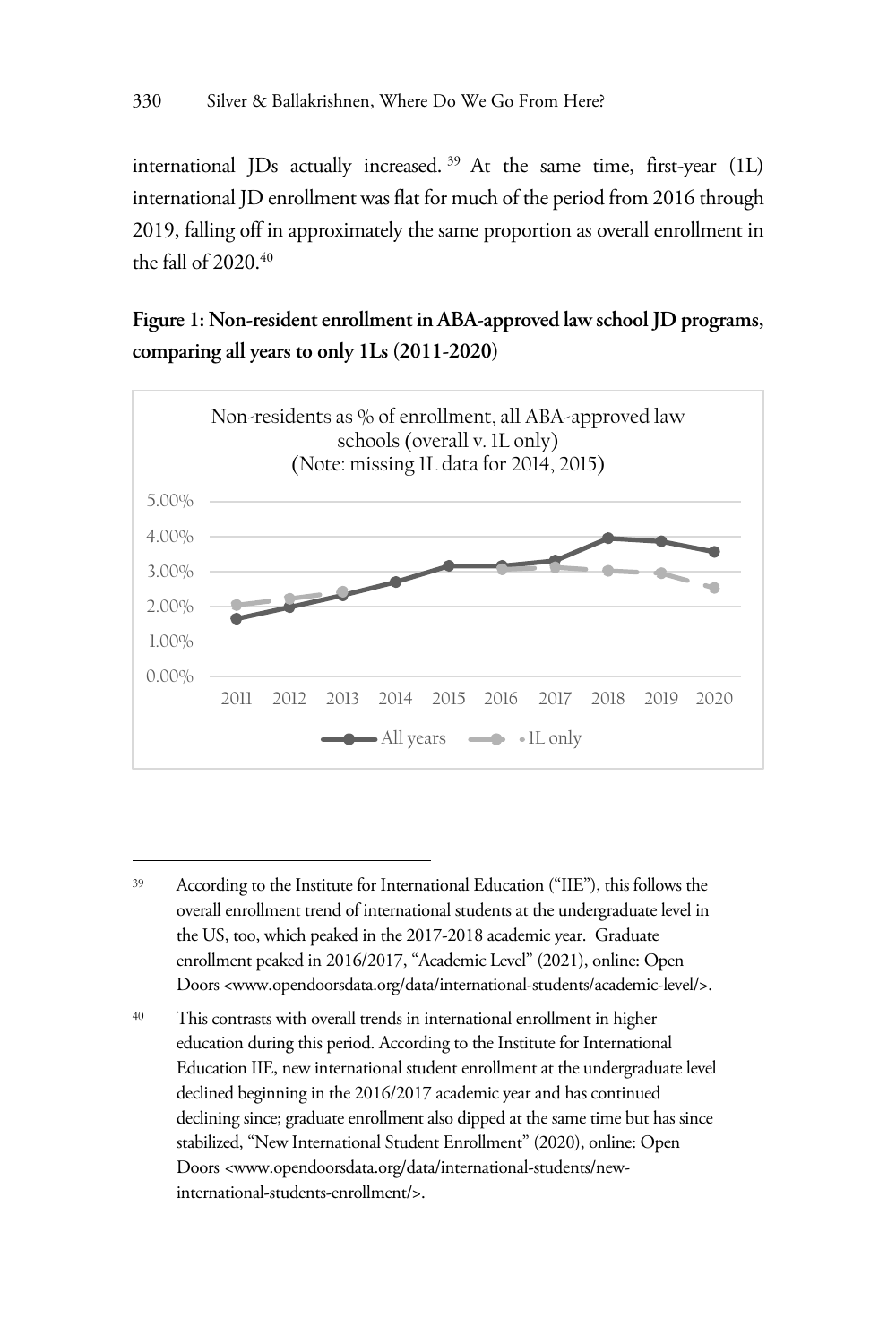The impact of Trump's rhetoric fell especially hard on Chinese students,  $41$  who also accounted for the largest group of LLM students and the second largest group of  $JDs$ .<sup>42</sup>

We have written elsewhere about the increasing importance of international students in the overall diversity of the law student population, which is particularly significant for highly-ranked law schools.<sup>43</sup> Indeed, as Figure 2 highlights, international students (identified as "non-resident" based on the source of data from the Section of Legal Education, which takes visa status as definitive) accounted for a larger proportion of the aggregate student body at a group of 20 highly-ranked law schools than did Black students beginning in the fall of 2014. This dynamic shifted, however, in the fall of 2020, when Black students accounted for a slightly larger proportion of the enrollment at these elite law schools compared to international students. We can only conjecture the reason for this change in enrollment pattern, but difficulty with travel and obtaining visas because of the pandemic, on top of the overall negative impact of the Trump administration on international higher education enrollment, may explain this shift.

<sup>41</sup> Karin Fischer, "Is This the End of the Romance Between Chinese Students and American Colleges?" (11 March 2021) *The Chronical of Higher Education.* See also Swethaa S Ballakrishnen, Carole Silver, Anthony Park & Steven Boutcher, "Asian and Asian American Post-Pandemic Professional Identities" (working paper on file with authors).

<sup>42</sup> Silver & Ballakrishnen, "Sticky Floors", *supra* note 4 at 54, Figure 4. Information on home countries was obtained from visa data shared by Neil Ruiz, then of the Brookings Institution. See Ballakrishnen & Silver, "New Minority", *supra* note 8 at 658.

<sup>43</sup> See Ballakrishnen and Silver, "New Minority", *ibid*.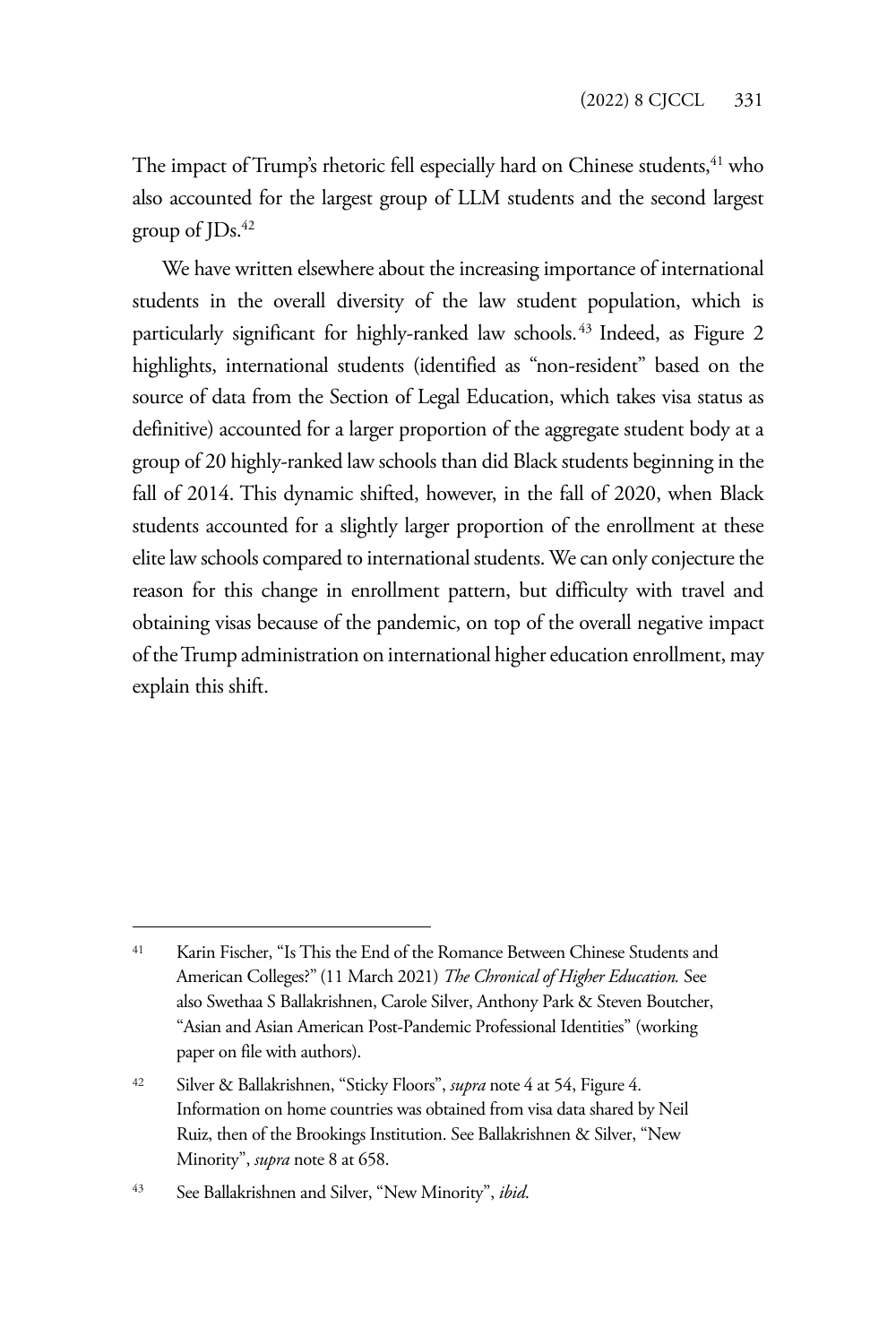**Figure 2: Enrollment at 20 Highly-Ranked Law Schools, comparing proportion of Asian, Black, Latinx and Non-Resident ("NR") students (aggregate years in school) (2011-2020)** 



Figure 3, below, shows data comparable to Figure 2 but focuses on the law schools outside of the Top-20 ranking category. International students comprise a smaller proportion of this group's enrollment, and they do not equal or exceed, in the aggregate, other minority groups. But their presence has been remarkably stable as a proportion of enrollment, comprising between 2.52% and 2.47% of the student body from the fall of 2015 through the fall of 2019, before dropping a bit to 2.37% in the fall of 2020.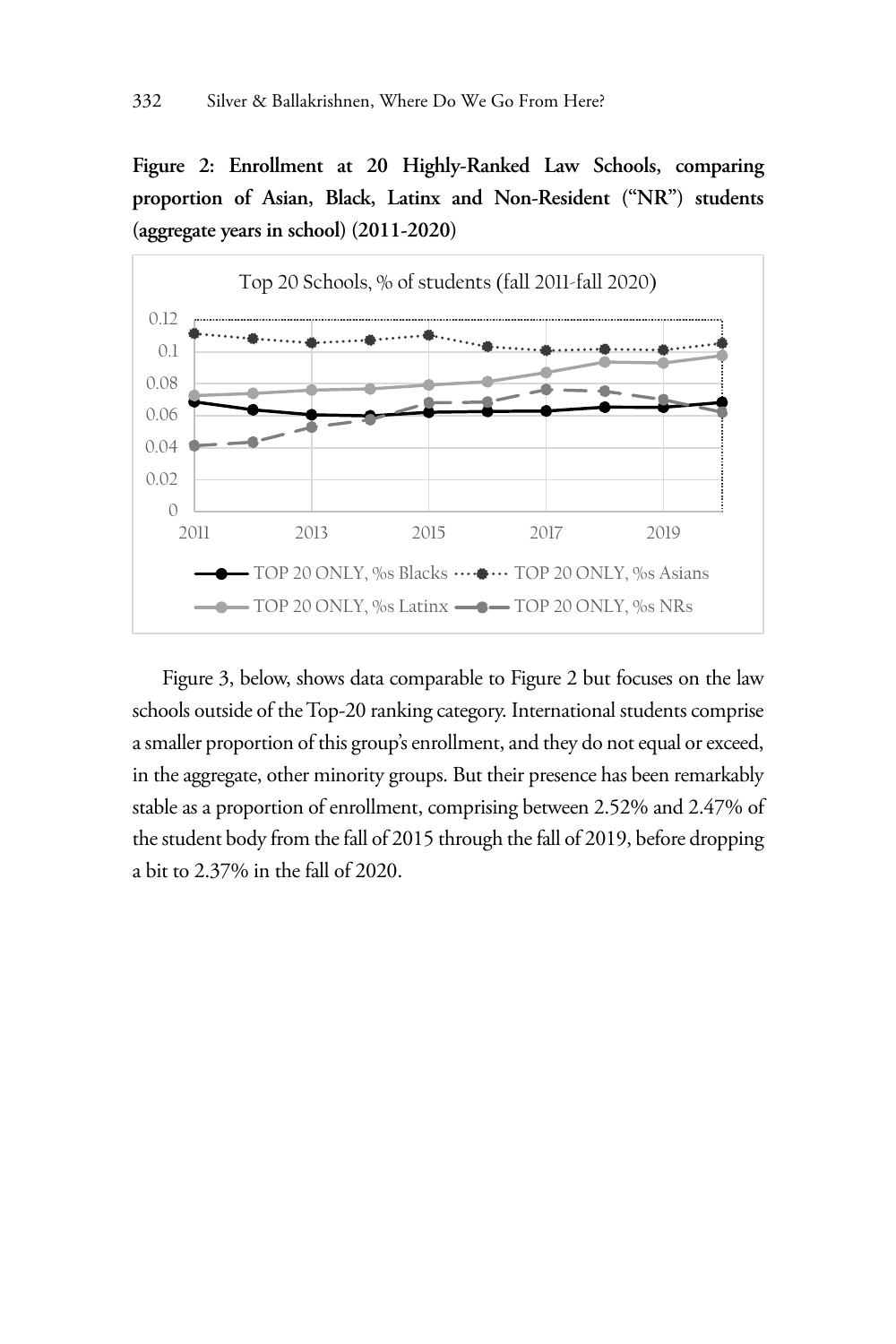**Figure 3: Enrollment at Schools Outside the Top-20, comparing proportion of Asian, Black, Latinx and Non-Resident ("NR") students (aggregate years in school) (2011-2020)**



Aggregating the data masks important trends. In the fall of 2020, international students accounted for a larger proportion of the student population than Black, Latinx or Asian students at nearly 20% (19.29%) of all of the law schools, spanning various ranking tiers and characteristics. This is the case at eight of the 12 law schools that are part of public Big-Ten universities, seven schools in the Top-20 group and 24 additional law schools.<sup>44</sup> Table 1 offers some insight into the mix of schools where international students contributed in this way to the school's diversity during the 2020-2021 academic year. There are various reasons that we highlight the schools below, including the relationship of the law school to its university and the reputation of the latter as being an important host of international students (Minnesota, Indiana and Wisconsin, among others), aggressive courting of the international student population, and the importance of location and proximity to the border or to an international city (for example, North Dakota and Brooklyn). That is, the

<sup>44</sup> Where the number of non-residents was exactly equal to — but did not exceed — the number of Black, Latinx or Asian students, we did not count the school for purposes of the analysis described in the text.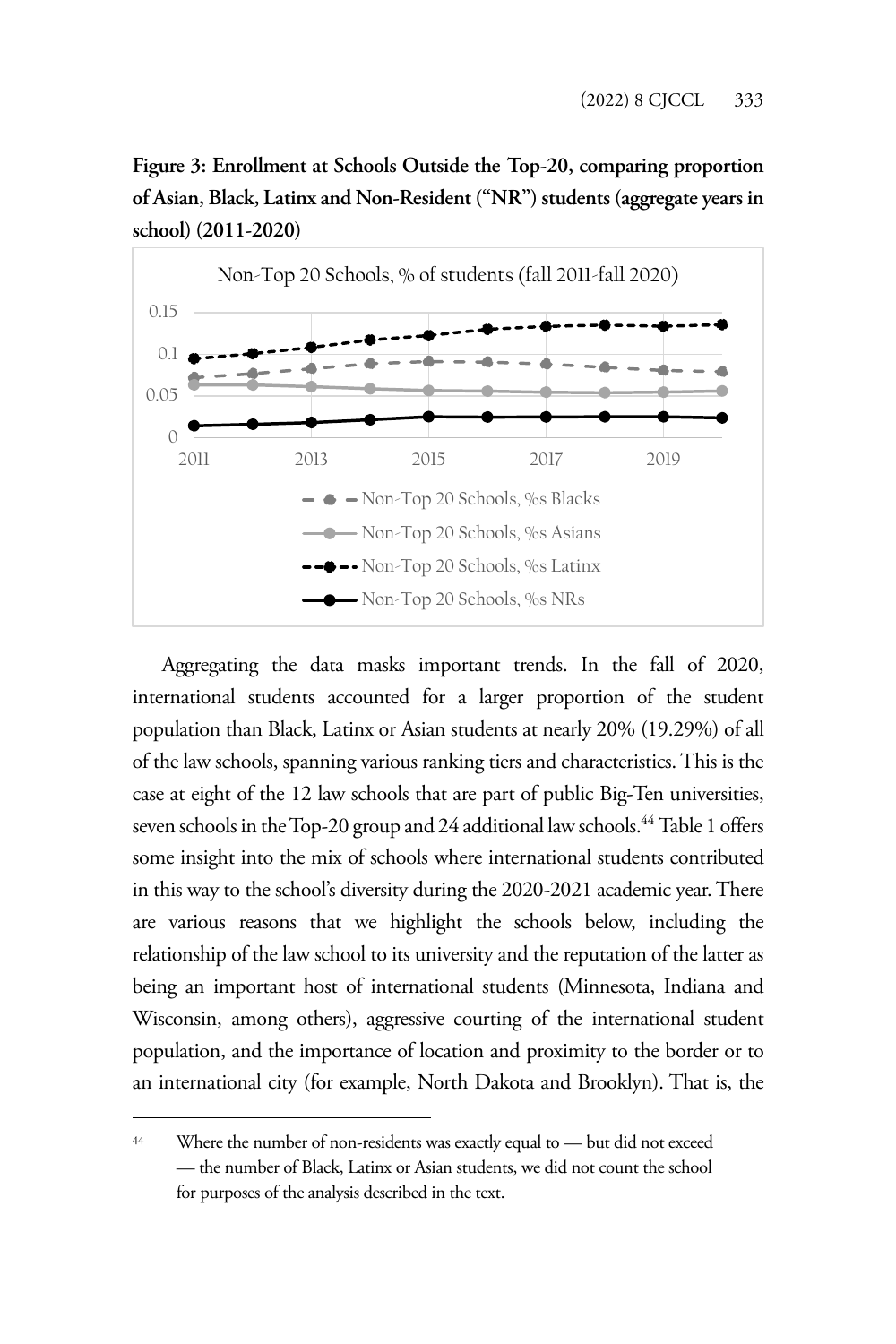reasons why these schools are listed below reflect their own histories and strengths.

**Table 1: Enrollment details, comparing numbers of non-resident ("NR"), Black, Asian and Latinx students, for 15 sample law schools (2020)** 

| <b>USN</b> rank |                                       | # NR | <b>Black</b> | <b>Asian</b> | <b>Latinx</b> |
|-----------------|---------------------------------------|------|--------------|--------------|---------------|
| 4               | Columbia                              | 166  | 111          | 181          | 85            |
| 3               | Harvard                               | 175  | 139          | 190          | 180           |
| 13              | Cornell                               | 99   | 37           | 65           | 84            |
| 16              | Washington University in<br>St. Louis | 72   | 60           | 49           | 29            |
| 27              | George Washington                     | 116  | 120          | 216          | 46            |
| 29              | Emory                                 | 95   | 54           | 75           | 68            |
| 29              | Wisconsin                             | 28   | 28           | 21           | 70            |
| 29              | Iowa                                  | 28   | 19           | 16           | 45            |
| 41              | George Mason                          | 12   | 8            | 27           | 35            |
| 43              | Indiana (Maurer)                      | 39   | 26           | 22           | 39            |
| 46              | U. Arizona                            | 44   | 9            | 10           | 48            |
| 72              | Case Western                          | 23   | 33           | 25           | 15            |
| 81              | <b>Brooklyn</b>                       | 71   | 45           | 103          | 121           |
| 126             | Santa Clara                           | 27   | 17           | 148          | 166           |
| 147<br>193      | University<br>of<br>North<br>Dakota   | 34   | 3            | 4            | 11            |

These enrollment figures highlight that even during the height of the lockdown during the pandemic, international students were a steadfast presence in US law schools. Some may have been residing in the US prior to the pandemic and opted to stay or simply decided not to leave (even assuming this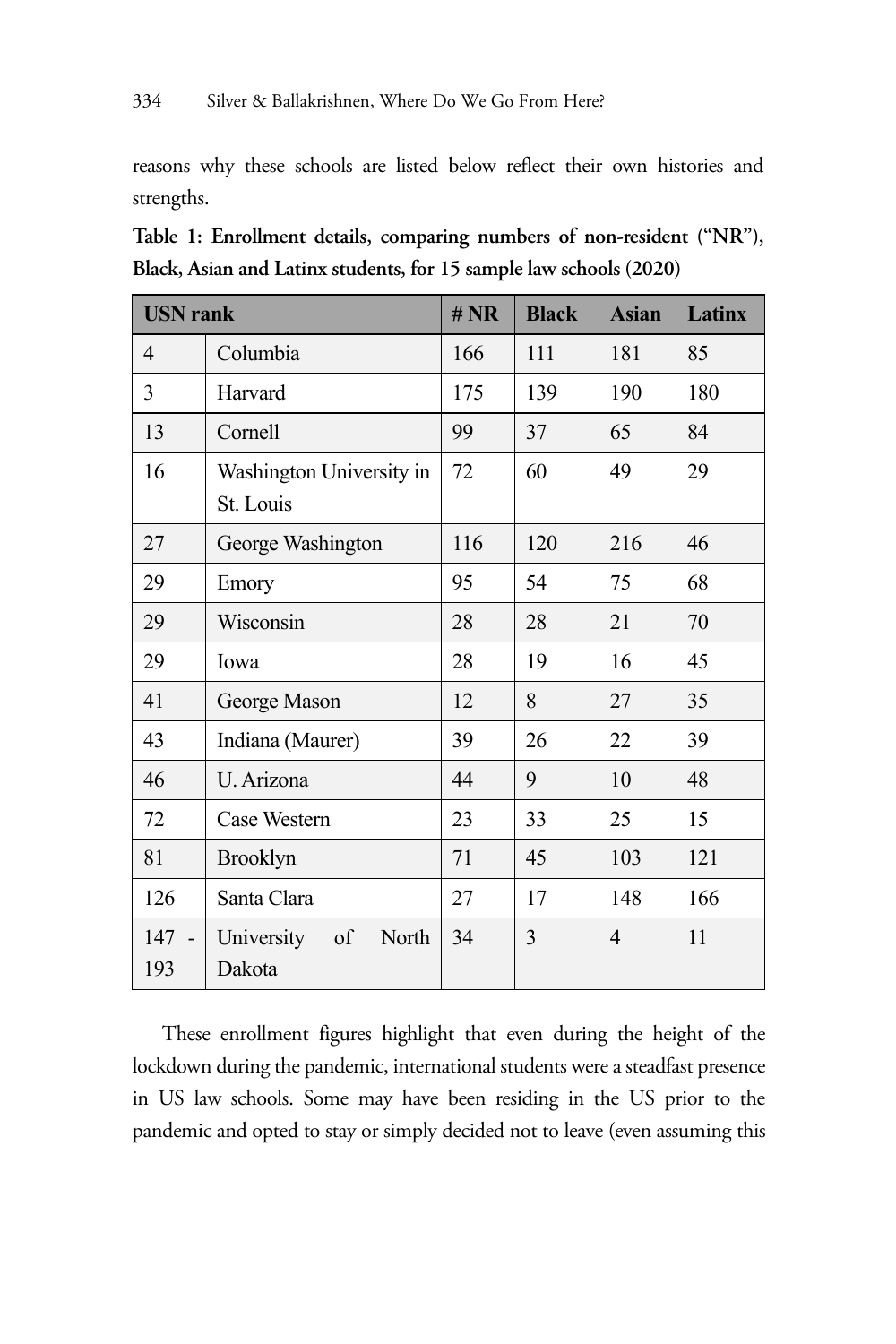was an option). 45 Others could have enrolled while outside of the US given the reliance on online education during this period. Overall, they reflect the important role of international students, which is a trend going well beyond law schools. In fact, prior to the pandemic, one business school obtained insurance: "to protect against the loss of tuition revenue from any significant drop in Chinese student enrollment".46

We highlight these data because they are central to the ways in which the changing demographics of these students might have reflected not just on particular students in specific kinds of programs, but rather, more generally on students that are perceived as international and in ancillary programs because of their reception within these environments. All of the factors we highlight in this Part II resulted in these students moving across categories not only for their own mobility but also in ways that were hard to distinguish from the perspective of those receiving them. As a result, despite some level of vagueness in the numbers of students across these programs, the general demographics of these students complicated the kinds of seamless similarities in how they were received. In other work<sup>47</sup> we suggest that because of the constant movement and immigration that predicates this mobility, there is a certain "interchangeability bias" <sup>48</sup> that

[i]f one requirement to ascend in your career is to be distinguishable to people in power, it may come as no surprise, then, that Asian Americans – who make up 7 percent of the U.S. population and are the fastest-growing racial group

<sup>45</sup> Elizabeth Redden, "A Bleak Picture for International Enrollment" (26 May 2020) *Inside Higher Ed* (describing that international students who were in the US for high school might have remained here to begin college).

<sup>46</sup> Marc Ethier, "Illinois Insures Itself Against Chinese Student Drop-Off, Poets and Quants" (29 November 2018) *Poets and Quants*.

<sup>47</sup> Ballakrishnen et al, *supra* note 41.

 $48$  Interchangeability — *i.e.* the experience of Asians being mistaken for another Asian in their organization or in a similar position — is not only an extraordinarily common experience in US culture, it is both dignity-stripping and capable of having longer term implications on professional plateaus for these actors. According to Jeff Yang, "an Asian American culture critic[] . . . '[Mix-ups] stem[] from this different place where people tend to collectivize us in their imagination", Brian X Chen, "The Cost of Being an 'Interchangeable Asian" (6 June 2021) *New York Times,* according to Yang: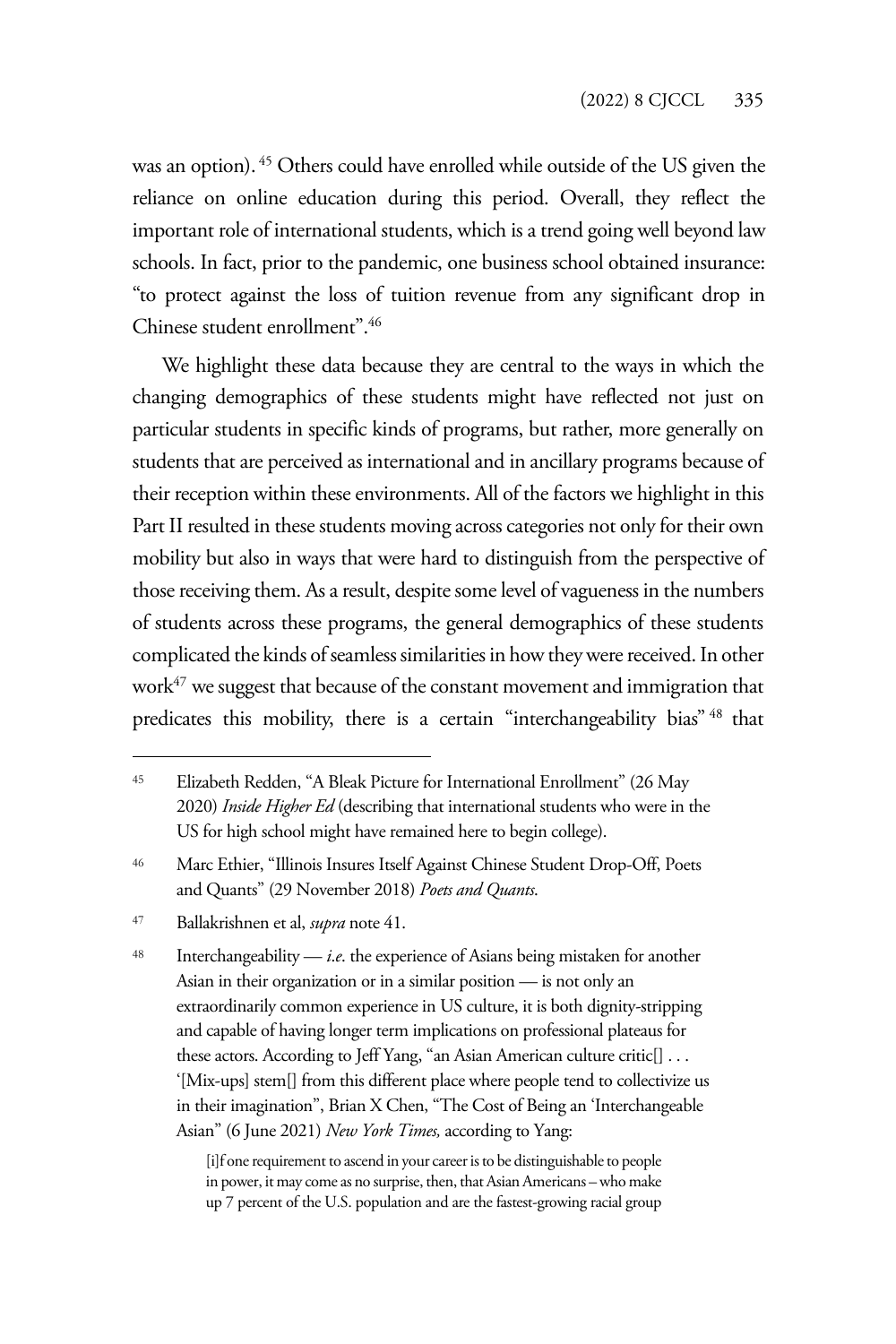necessarily mires the fates of all students perceived as Asian, regardless of their histories. Moreover, international identity itself is socially constructed in addition to legal status, as we have explored elsewhere, and this can lead both to confusion in the reception of students by others, as well as affecting the selfperception of students who hold US citizenship while also having international backgrounds, whether reflecting where they attended primary or secondary school or where their parents resided, among other things.<sup>49</sup> No matter what their background was, then, and no matter how they hoped the program they were in would reshape their identity, for the most part, this visibility of being international was sticky. This encompasses both students perceiving that their international background somehow constrains them (whether in terms of curricular or career choices or their greater comfort with international friends) and that those they interact with see them as different (whether based on names, race or otherwise).<sup>50</sup> It is this stickiness that makes these trends important not just for those who are in fact international students, but also the implicated others who might be seen as being a part of this category.

<sup>50</sup> Ballakrishnen & Silver, "Culture of Language", *supra* note 7.

<sup>–</sup> are the least likely group to be promoted in the country, according to multiple studies. Even in Silicon Valley, where people of Asian descent make up roughly 50 percent of the tech workforce, a rare few rise to the executive level; most peak at middle management. The problem is especially acute for women.

<sup>49</sup> Ballakrishnen & Silver, "New Minority", *supra* note 8. Our interviews of students who identify as international included US citizens and green card holders. Students who were citizens described a variety of reasons for their status and relationship to the US during childhood and adolescence, might have been born in the US but not spent substantial time here subsequently. See Ballakrishnen & Silver, "New Minority", *supra* note 8 at 661–62 for examples from our interviews, and Silver & Ballakrishnen, "Sticky Floors", *supra* note 4 for a general discussion of the important factors to an international student's experience in law school.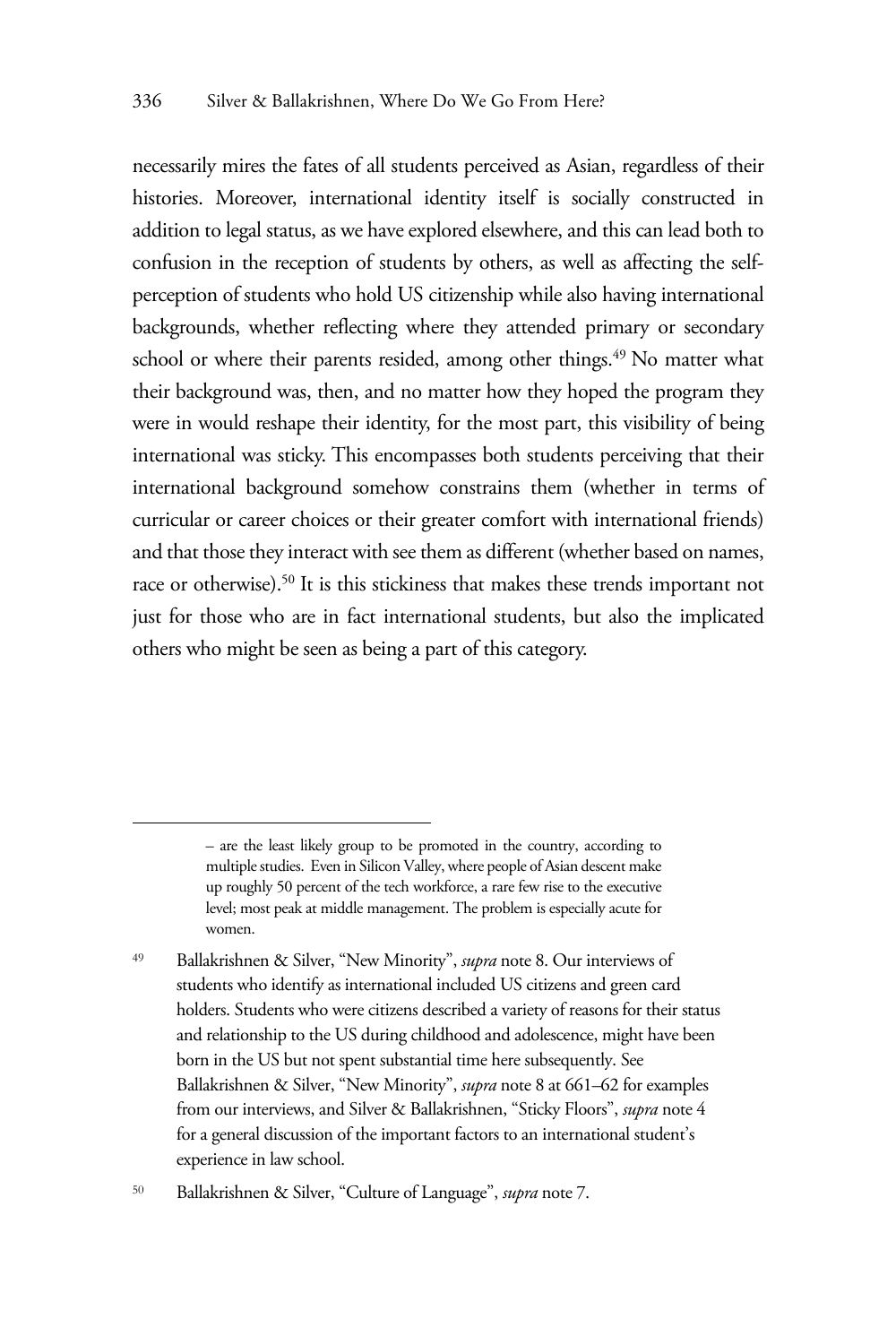# **III. Pandemic Reveals and Reinforcements: How Everything and Nothing Changed in March 2020**

The onslaught of the pandemic had several direct and logistical implications for all students, and these were heightened for students whose lives were already riddled with precarity. International students complicated this balance because they were, for the most part, both less and more precarious than other minorities in this context.<sup>51</sup> While this is not a subset of students who have been defined by their economic disadvantage,<sup>52</sup> their position gets more complicated during a time like the pandemic when distance and presence, and prejudice of otherness<sup>53</sup> more generally, gets amplified. These students seemed to be last on

<sup>53</sup> The blame for the pandemic addressed to China by Trump and his administration was widely felt, including by students who were seen as Chinese, even if in fact they were not from China, Helier Cheung, Zhaoyin Feng &

<sup>51</sup> Among the factors that reflected resources available to students were access to a reliable internet connection, a quiet place for attending class online and for studying, privacy during exams and safety. See Heather Long & Danielle Douglas-Gabriel, "The latest Crisis: Low-Income Students are Dropping Out of College this Fall in Alarming Numbers" (16 September 2020) *Washington Post* (describing students without WiFi at home struggling to attend online classes and that "[s]tudents from families with incomes under \$75,000 are nearly twice as likely to say they 'canceled all plans' to take classes this fall as students from families with incomes over \$100,000, according to a U.S. Census Bureau survey in late August"); and Emma Dorn, Bryan Hancock, Jimmy Sarakatsannis & Ellen Viruleg, "COVID-19 and Learning Loss – Disparities Grow and Students Need Help" (8 December 2020), McKinsey & Company (blog), online: <www.mckinsey.com/industries/public-and-social-sector/ourinsights/covid-19-and-learning-loss-disparities-grow-and-students-need-help> (describing particular impact of COVID-19 on students of color at pre-college levels due to the lack of resources needed to make online learning work).

<sup>52</sup> Indeed, international students often are courted because of their ability to pay full tuition. See Silver, "Agents of Globalization in Law", *supra* note 6; and Branwen Jeffreys, "UK Universities See Boom in Chinese Students", *BBC News* ("[t]he 120,000 Chinese students are an important source of income for universities because international students pay fees two to three times higher than UK students"). On the impact of international enrollment generally in higher education, see Mueller, *supra* note 37.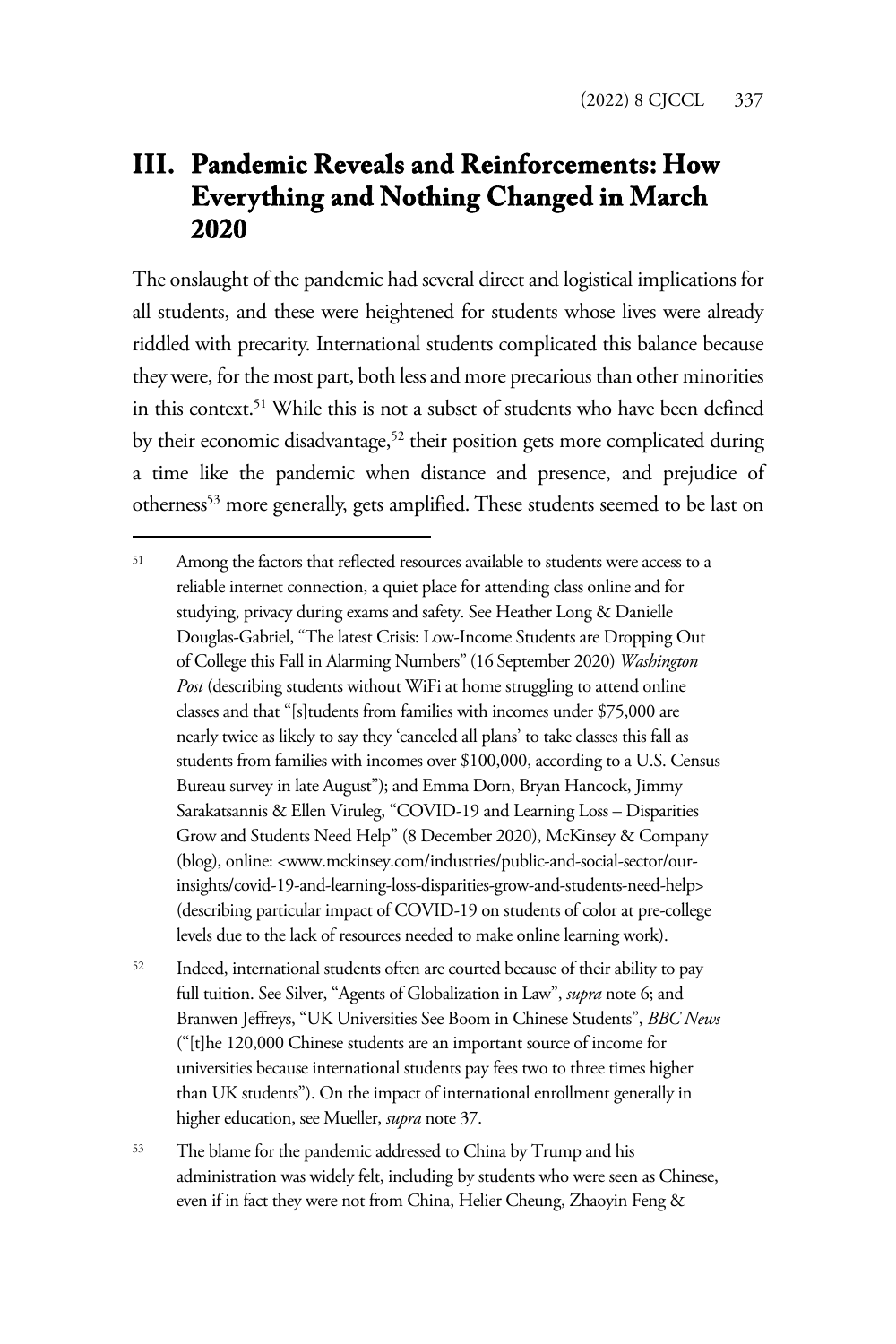the list of who was in mind as universities quickly adapted to the pandemic.<sup>54</sup> Moreover, with a full third of international students hailing from China,<sup>55</sup> their exclusion was seen as warranted by legitimate logics of immigrant threat, national security and fear, all of which were roiling the country. The shift to holding classes online occurred shortly before the Trump administration attempted to use visa regulations to put international students in the untenable situation of choosing between their health and maintaining their visa in good

<sup>54</sup> There was a rush to send students home when the pandemic struck, but for certain international students it was not possible to get home. Alex Schroeder, "Campus Chaos: International Students Navigate COVID-19 Closures" (18 March 2020) *Marketplace*:

> [f]ive days. That's all the time Woojin Lim, a sophomore at Harvard University, and his thousands of international classmates had to pack up, store their belongings and get on planes home after the school announced Tuesday, March 10 that it would be requiring students to leave campus over fears of the COVID-19 outbreak. Since then, hundreds of schools have followed suit [. . .].

See also Jonah Fox, "How Coronavirus Threw America's International Students Into Chaos" (25 August 2020) *The College Post* (describing the financial costs of the pandemic for international students, including the price to fly home, travel disruptions, inability to work in the US to defray expenses, ineligibility for aid from the CARES Act to get home).

<sup>55</sup> Institute for International Education, "2020 Fast Facts" (2020), online (pdf): OpenDoors <opendoorsdata.org/wp-content/uploads/2020/05/Open-Doors-2020-Fast-Facts.pdf>. The "Top Places of Origin of International Students" shows China as accounting for 34.6% of all international students.

Boer Deng, "Coronavirus: What Attacks on Asians Reveal About American Identity" (27 May 2020) *BBC News*. Separately, one of our Korean students reported that he had been asked by his family to limit his time outside of his apartment as much as possible in order to avoid any acts of violence.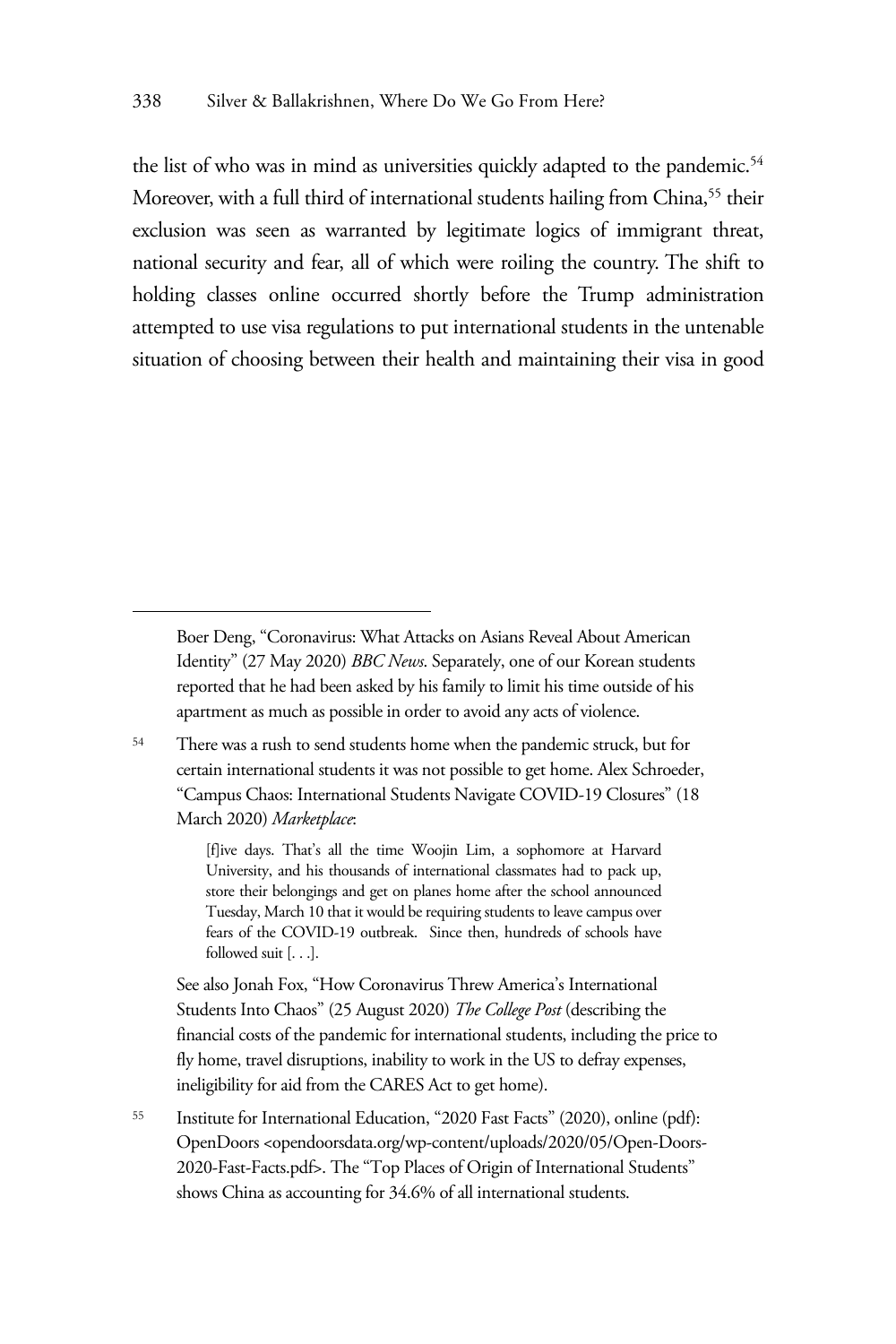standing,<sup>56</sup> and this assumed that in-person classes were even available.<sup>57</sup> As the immigration policy changes were announced, law schools — like other higher education institutions — attempted to calm and reassure international students that the schools had their backs. Messages like those from Harvard's dean were common, telling students: "we will do all we can to help enable all of our students, from across the globe, to safely continue their law school education, earn their degrees and become great lawyers . . . ". Mary Lu Bilek, then dean of the City University of New York's law school, explained that the school was: "committed to working with each [international student] to determine how to best accommodate their health and safety and educational needs consistent with the ICE rules".<sup>58</sup> But how much of this signaling was actually on par with policy left more to be desired.59

On the one hand, law schools were simply responding to the larger regulatory regimes in which they were embedded. For example, in 2020, the ABA Council of the Section of Legal Education made a new exception for legal education to be virtual and still eligible for law school credit.<sup>60</sup> This was a

<sup>56</sup> Max Cohen, "Trump Administration Bars International College Students If Their School's Classes are All Online" (6 July 2020) *Politico* ("[i]nternational students who attend college in the United States on visas will be barred from staying in the country if their school's classes are entirely online during the fall semester, the Trump administration said Monday"); Miriam Jordan & Anemona Hartocollis, "U.S. Rescinds Plan to Strip Visas From International Students in Online Classes" (16 July 2020) *New York Times*.

<sup>57</sup> Karen Sloan, "Law School's Scramble to Retain Foreign Students Amid ICE Online Education Ban" (7 June 2020) *Law.com*.

<sup>58</sup> *Ibid*, quoting both deans (among others).

<sup>59</sup> Based on a review of the websites of the top-50 ranked law schools in May and June of 2020, fewer than 10 schools specifically mentioned LLM students in early announcements relating to the fall of 2020. Even by the summer of 2020, many law schools omitted any mention of LLM students in their public communications about the 2020-2021 academic year.

<sup>60</sup> The Council of the ABA Section of Legal Education obtained authority to grant variances from the distance education credit limitation of one-third of all credits when the pandemic caused law schools to close their physical doors, "Council Moves to Expand Flexibility for Fall Academic Year" (2020), online: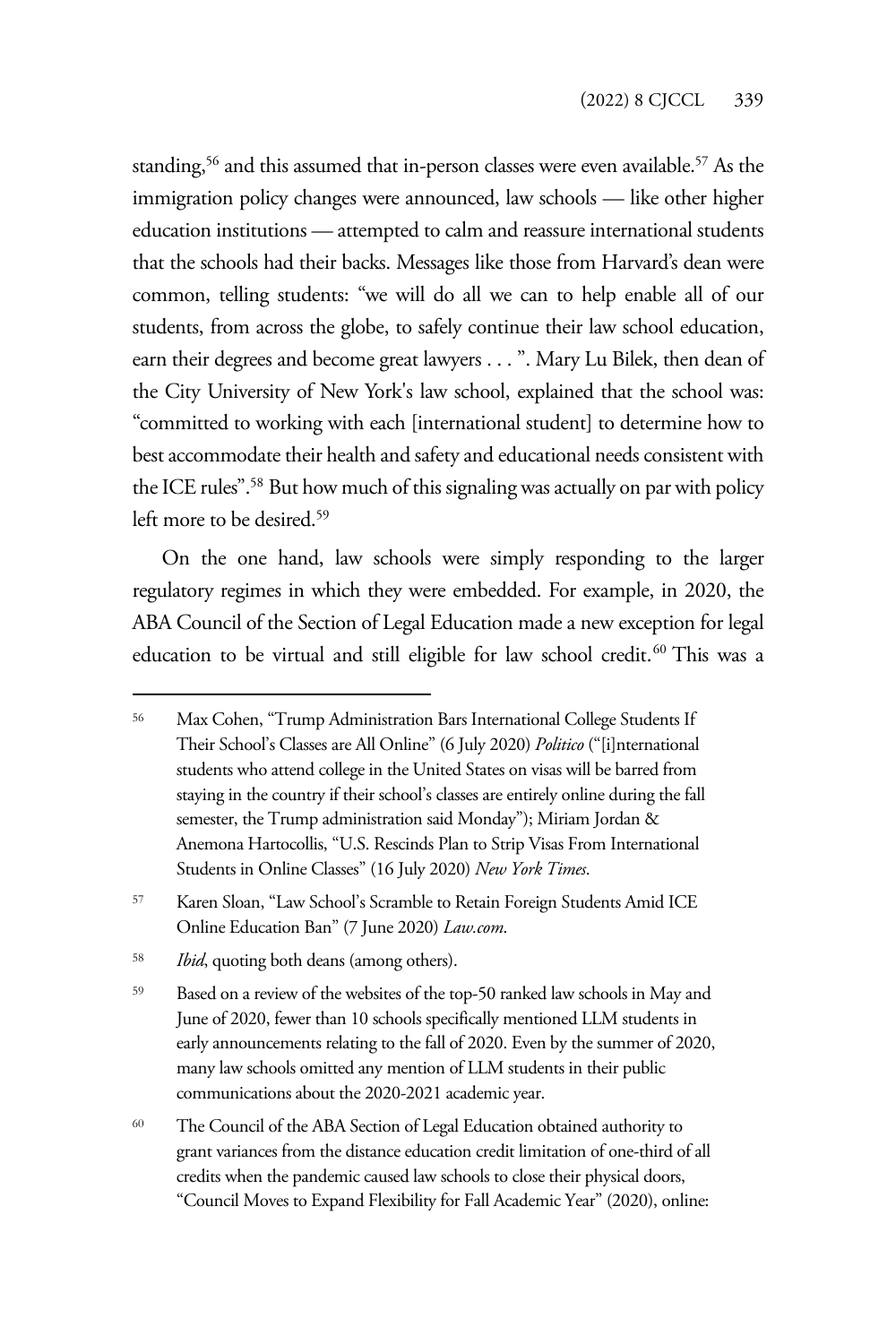required response to a raging public health crisis that would have otherwise derailed the course of these professional education trajectories, but it had mixed implications for international students. On the other hand, international students suddenly had more accessible options to US educational opportunities, but the shift to online classes also did not take their interests as central.<sup>61</sup> For example, it changed one of the main draws for many of these students, particularly those who had not spent significant time in the US prior to law school — the chance to be in the US and socialize within the law school environment before trying to make their way into an increasingly insular profession.62 At the same time, bar regulators did not necessarily adapt in sync

<www.americanbar.org/content/dam/aba/administrative/legal\_education\_and\_ admissions\_to\_the\_bar/council\_reports\_and\_resolutions/21-jan-roundtablereport.pdf>.

<sup>61</sup> Because the change affected law schools, rather than particular degree programs, the issue of international students appears not to have been raised at the Council.

<sup>62</sup> The desire to live in the US as well as to experience a US college campus were among the most common reasons cited for enrolling in a US LLM program according to Silver's study of international LLM graduates, Silver, "Coping with the Consequences", *supra* note 6; and Silver, "Getting Real", *supra* note 5. Apart from law, the same phenomenon is also widely understood as important, see *e*.*g*. Nadine Burquel & Anja Busch, "Lessons for International Higher Education Post COVID-19" (25 April 2020) *University World News*:

> [o]nline education has many benefits. However, learners also search for networking on campus, exchanges, shaping of new ideas, project work (including with private sector companies and in the community) and working in groups. This can be done online but nothing will replace the

American Bar Association <www.americanbar.org/news/abanews/aba-newsarchives/2020/06/council-moves-to-expand-flexibility/>; using this authority, they granted 199 variances during 2020, "Memorandum from the Office of the Managing Director of Accreditation and Legal Education" (2020), online (pdf): American Bar Association

<sup>&</sup>lt;www.americanbar.org/content/dam/aba/administrative/legal\_education\_and\_ admissions\_to\_the\_bar/statistics/20-21-distance-education-variances.pdf>. It is considering how to address distance education going forward, "Council of the ABA Section of Legal Education and Admissions to the Bar, Brief Overview of the Roundtable Questions and Discussions" (2021), online (pdf): American Bar Association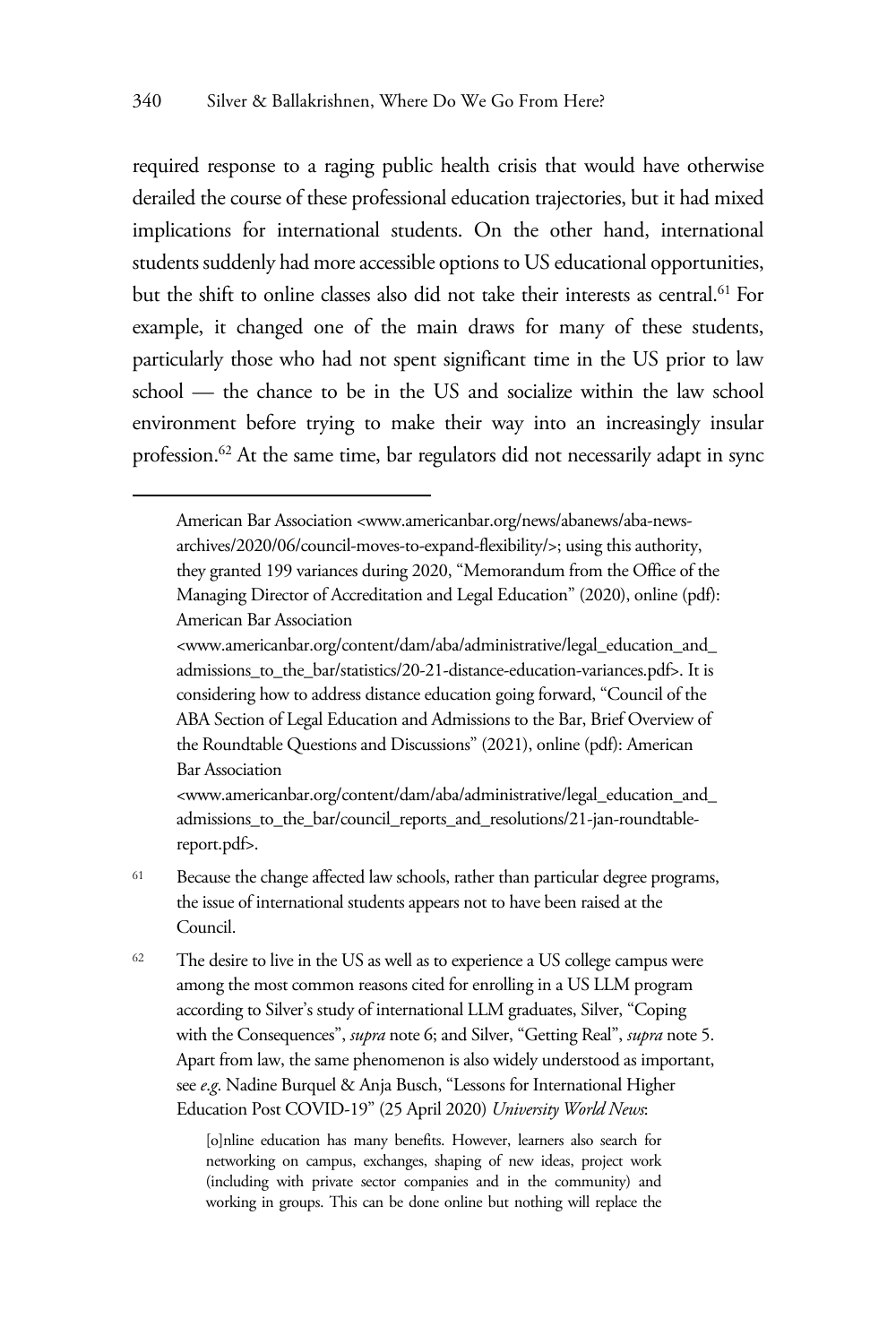with these changes, so the eligibility of international LLMs to sit for a bar exam was at risk.63

> social and physical interactions that we all need as social beings. In business schools, MBA students pay significant tuition fees for the professional networks they develop and connections with professionals.

<sup>63</sup> The District of Columbia's Rule 46, which governs bar eligibility generally, was modified by an Order of the Court adopted on an emergency basis to provide that applicants who did not graduate from an ABA-approved law school (generally including international LLM students) could qualify for bar eligibility if they completed "at least 12 of the 26 credit hours . . . through in-person classroom courses in the ABA-approved law school", meaning that students would have to attend classes in-person during the height of the pandemic:

> [P]ersons who seek admission to the DC Bar under D.C. App. Rule 46(c)(4) [which applies to graduates of non-ABA-approved law schools, including non-U.S. law schools] . . . could complete up to 14 of the required 26 credit hours of study through distance learning classes that satisfy the ABA definition of 'distance education courses'.

See Order of the District of Columbia Court of Appeals (2.10.2021), <www.dccourts.gov/sites/default/files/2021-

02/Order%20Adopting%20Emergency%20Amendments%20to%20D.C.%2 0App.%20R.%2046--FINAL\_0.pdf>. However, this meant that these students would be required to complete the rest of their credits in-person during a period when most law schools were not offering in-person classes and travel was restricted. The DC Court subsequently modified the Rule to remove this language, District of Columbia Court of Appeals (No. M-273-21)(5.13.2021), announcing changes to the rules, including:

[s]econd, Rule 46 will now explicitly address whether remote instruction is permissible for applicants who did not graduate from an ABA-approved law school and who seek admission to the D.C. Bar based in part on having taken 26 hours of qualifying classes from an ABA-approved law school. As amended, the Rule will permit such remote instruction as long as the instruction meets the definition of "distance education course" set out in the American Bar Association Standards and Rules of Procedure for Approval of Law Schools

Notice to adopt proposed amendments to D.C. App. R. 46*,* No. M-273-21 (D.C. Ct. App. February 10, 2021), <www.dccourts.gov/sites/default/files/2021-05/M-273- 21%20Promulgation%20Order%20for%20Rule%2046%205- 2021%20Amendments%205.13.21\_0.pdf>.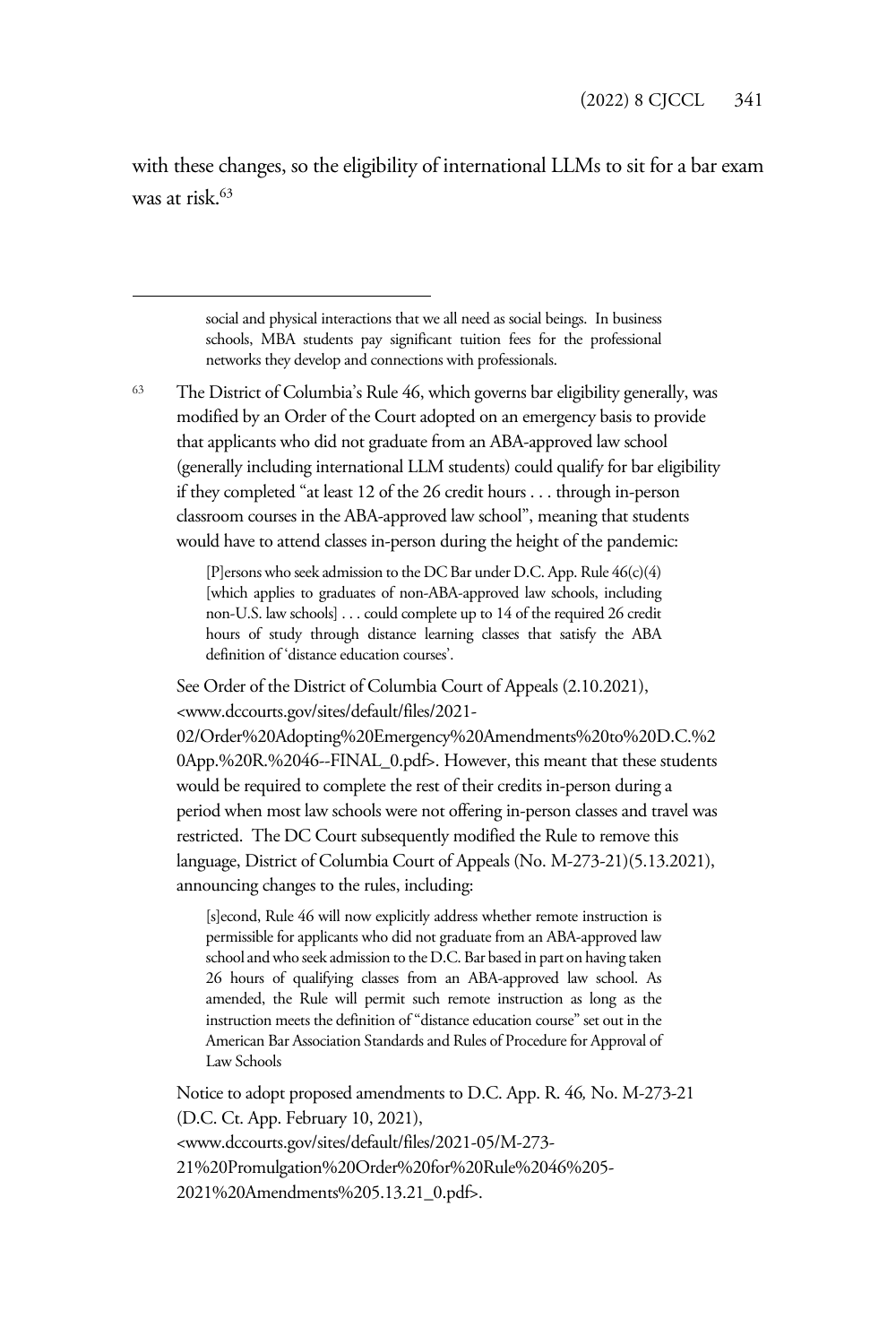It is not possible to gauge with certainty the enrollment consequences for international law students during the height of the pandemic because, as we noted earlier, the largest group of international students pursue the LLM degree, and the regulatory demurral to LLM programs creates a dearth of information.<sup>64</sup> But we can look to enrollment patterns in higher education generally for insight. According to the Institute for International Education, there was an overall 43% decline in new enrollment of international students nationwide, largely related to the disruption to travel caused by regulatory restrictions and embassy closures. 65 That figure rises to 72% if only in-person enrollment of new international students is the focus. 66 There is no comparable data for international law student enrollment, but enrollment of new international JD students suffered more than overall enrollment by more than 2-to-1: enrollment of new international JDs fell by approximately 14% while overall international JD enrollment fell by approximately 6%. 67 These figures may reflect the

<sup>&</sup>lt;sup>64</sup> We recently estimated that the number of schools hosting one or more post-JD programs for international law graduates doubled in the decade between 2006 and 2016, resulting in 80 law schools with such programs. Since then, law schools have invested in master's programs for non-law graduates, in which international graduates also often enroll. The lack of enrollment data in light of these trends is particularly frustrating because of the importance of tuition generated by these students for subsidizing other, JD-centric activities. But the vacuum of reported data does not mask growth, both in the number of schools offering LLM programs and in the size of the programs offered.

<sup>65</sup> Julie Baer & Mirka Martel, "IIE Fall 2020 International Student Enrollment Snapshot" (2020), online: IIE <www.iie.org/Research-and-Insights/Open-Doors/Fall-International-Enrollments-Snapshot-Reports#:~:text=November%202020%3A%20Fall%202020%20International %20Student%20Enrollment%20Snapshot%20(Joint%20Survey>. See also Karin Fischer, "Covid-19 Caused International Enrollments to Plummet This Fall. They Were Already Dropping" (16 November 2020) *Chronicle of Higher Education*.

<sup>66</sup> Baer & Martel, *ibid*.

<sup>67</sup> These figures are compiled from ABA Standard 509 disclosures reported by the law schools, "Standard 509 Information Reports" (2022), online: American Bar Association <www.abarequireddisclosures.org/Disclosure509.aspx>.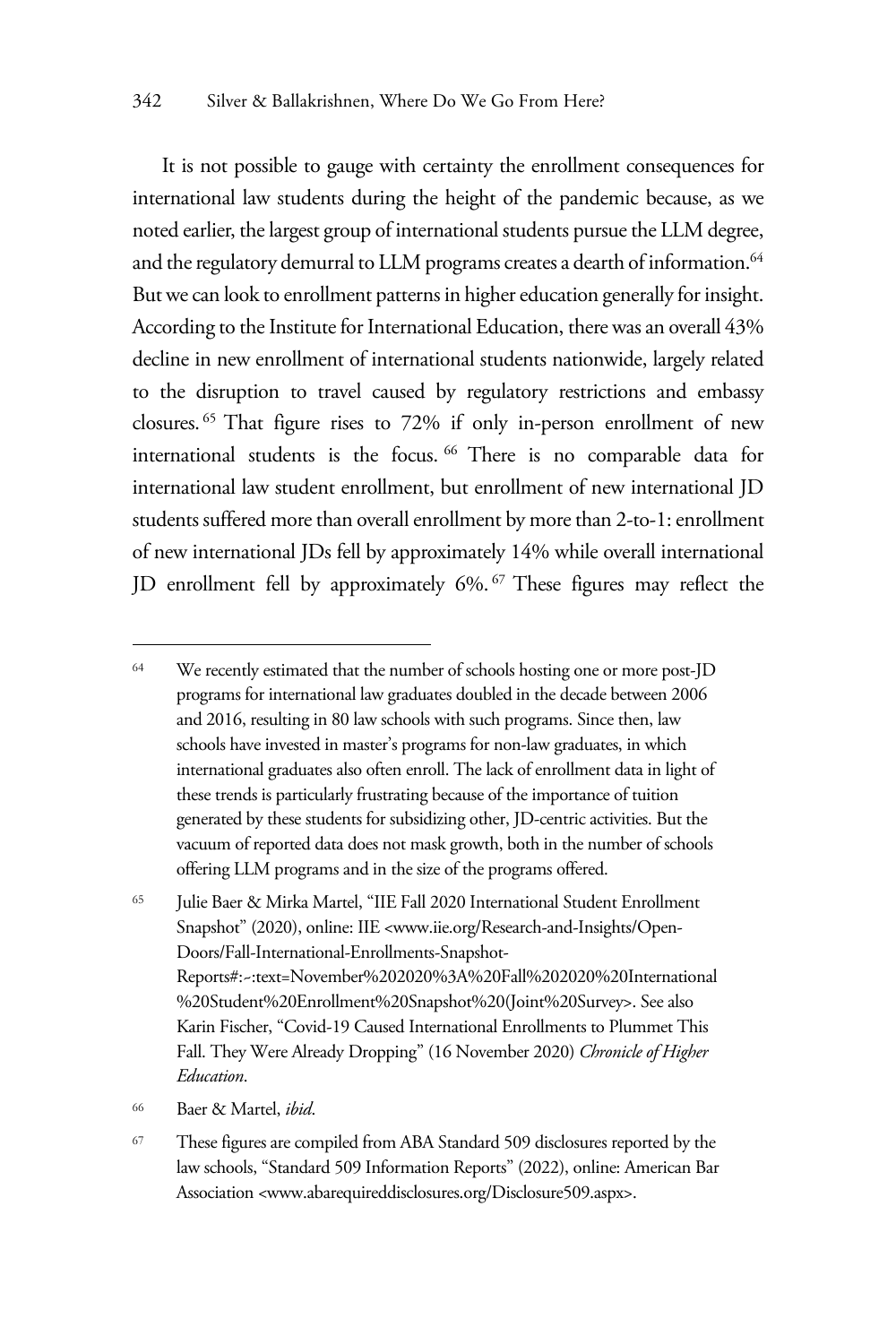variations in paths into legal education that international students pursue, where the decision to pursue a JD may follow years of being in the US for college, high school and even primary school.<sup>68</sup> While the JD numbers tell only a relatively small part of the story of international law student enrollment, aggregate losses may have been deflected by flexibility offered to LLMs, including with regard to the timing of beginning and completing their degrees. 69 Moreover, the structure of many LLM programs that capitalize on empty seats in classes that include JD students, too, enabled schools to avoid significant disruption in terms of curricular planning and use of faculty resources. But for students, this experience marked a new level of alienation, even if some were advantaged by the structures of online learning.

The pressures of this environment on students were clear from how ready they were to be done with the 'new normal'. An account from five University of Connecticut students is revealing:

After a semester of online learning across a six-hour time difference, [one student]'s resolve to come to Hartford only intensified. The online format was difficult, and the time difference made it challenging to engage with lectures,

<sup>68</sup> Silver & Ballakrishnen, "Sticky Floors", *supra* note 4.

<sup>69</sup> A number of law schools, including Berkeley and Northwestern, offered international LLMs the option of starting their program in the spring rather than the fall, for example. See *e.g.* Dean's Announcements Regarding 2020- 2021 LLM Programs, UC Berkeley:

> In response to the COVID-19 pandemic, Berkeley Law is providing our entering academic year students with 4 program options to better meet their educational needs. Students may choose to start this fall and finish their degree in spring 2021, as is the typical academic year schedule. Additionally, for this year, we are giving students the options to start their program in spring 2021 and finish in summer 2021 by enrolling in our LLM professional track courses; or start in spring 2021 and finish in fall 2021. Students may also choose to defer to fall 2021.

(announcement on file with authors). See also Karin Fischer, "After Deep Drops, International Applications Rebound, Survey Finds" (10 June 2021) *The Chronical of Higher Education* (describing colleges as "hedging their bets" by allowing international students to defer enrollment from fall 2021 to spring 2022 and also by offering online courses; "[o]nly 25 percent said they would offer only in-person instruction").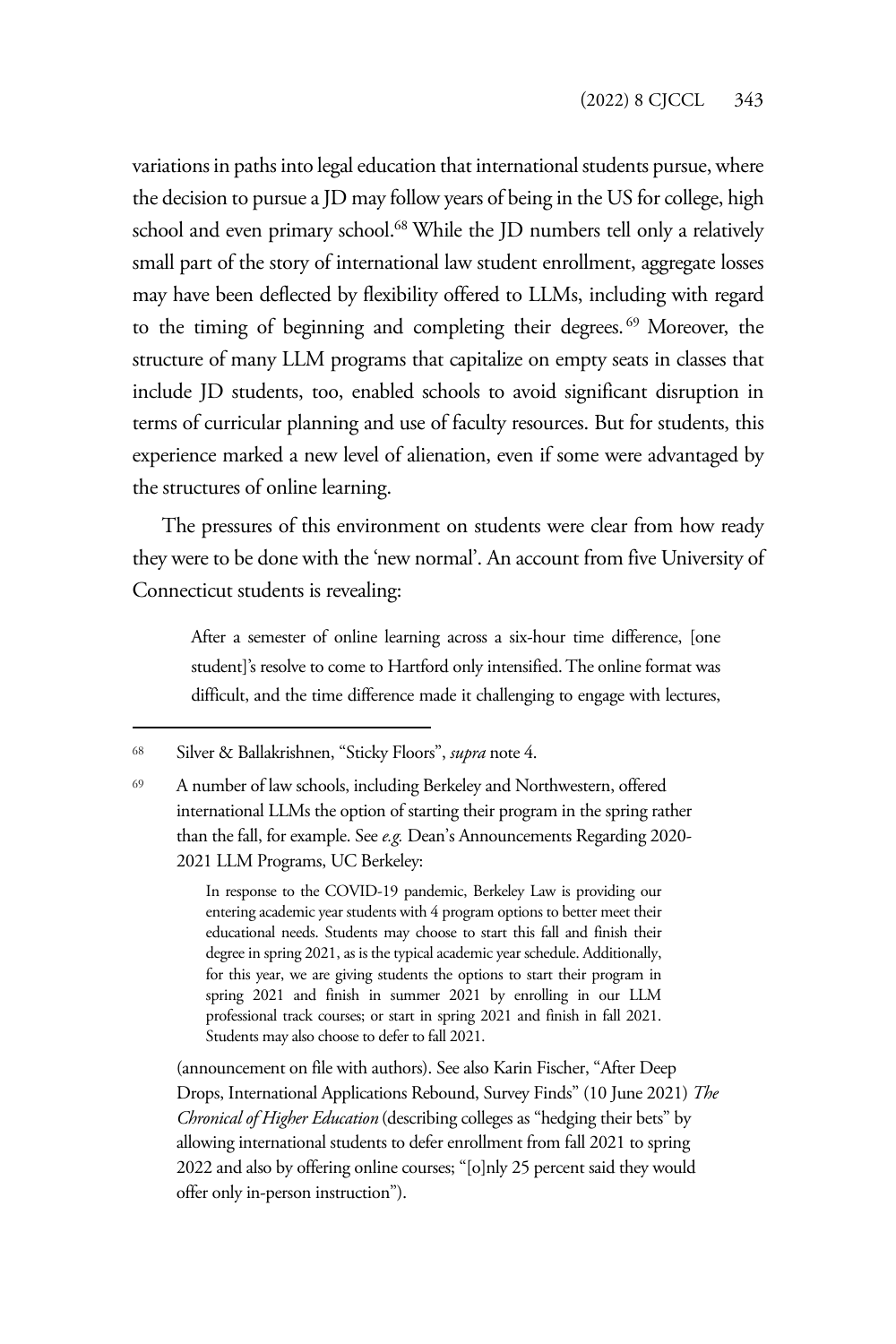she said. Once settled into their Hartford lifestyle, the students said they found a much easier school routine. Living within the time zone that aligned with the class hours allowed them to keep regular schedules and better engage with the material.70

The article characterized the students' decision to come to Hartford as "bold", but it still does not tell us about the attrition, or the very many who chose not to do this, or for whom this choice was an impossibility*.*

#### **A. Nothing New Here: Pre-existing Scripts of Student Inclusion and Isolation**

Faculty responses to the presence of international students in classrooms have always isolated expectations and inclusions of international students, but COVID-19 offered new ways in which to do this exclusion. Some of this was explicit, such as the tweet by one law professor questioning whether he was exposed to COVID-19 from one of his Chinese students<sup>71</sup> and the blog post by

See Camille Chill, "Taking the Distance Out of Distance Learning" (26 May 2021) *UConn Today.*

<sup>71</sup> Saumya Gupta, "Professor's Tweets Regarding COVID-19 Elicit Student Concerns of Xenophobic Tone" (27 April 2020) *Daily Bruin*; see also Joe Patrice, "Law School Professor Muses That His Chinese Students Spread Coronavirus" (13 April 2020) *Above The Law*; and Cmaadmin (Edu), "UCLA Law Professor Wonders on Twitter if One of His Chinese Students Brought Back Coronavirus" (16 April 2020) *Diverse Issues in Higher Education.* See UCLA Chapter, Asian/Pacific Islander Law Students Association, "Letter From The Asian/Pacific Islander Law Students Association Regarding Stephen Bainbridge", online: (2020) 68:1 UCLA Law Review Discourse (response to Bainbridge tweets and responses, sent to administration of UCLA Law School;

<sup>70</sup> These students described their US-based experiences in much the same terms as LLMs have in the past:

<sup>[</sup>i]n addition to attending virtual and on-campus classes, the students made the most of their time in the United States by taking road trips and exploring the area. [Three of the five students in the U.S. for the spring semester of their LLM] traveled extensively together, including trips to Boston, New York City and Maine. They said these trips, and their friendship, have been the highlight of their time in Connecticut.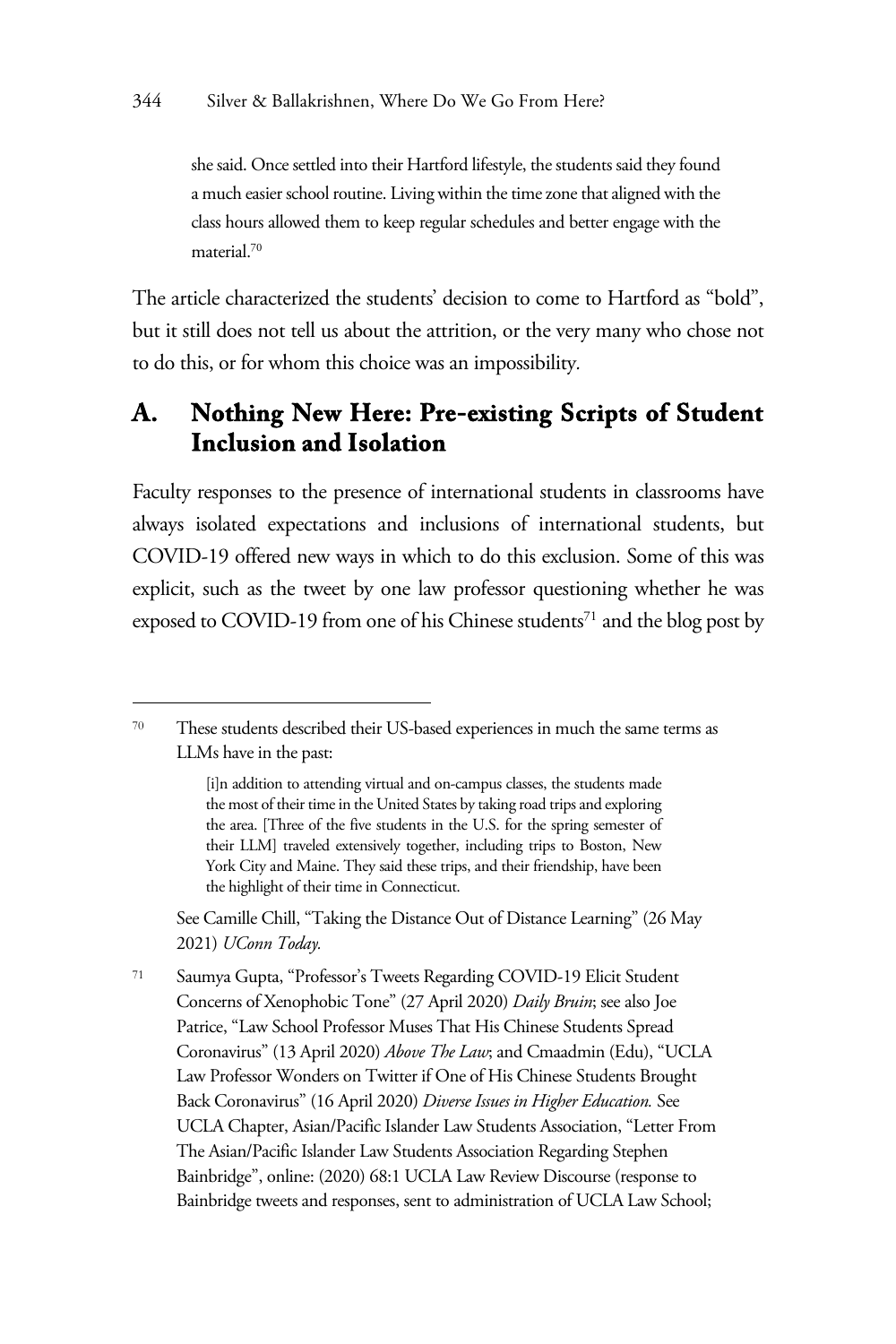a professor at a different law school asserting that it was ridiculous to think that COVID-19 was not leaked from a Wuhan lab.72 While these examples are on the extreme, they reflect the longtime attitude that international students as a group are not seen as comprising of diversity in the same ways as other students in the context of higher education, including law schools.

While the pandemic certainly created new problematic strains for inclusion, it also shed light on a range of old microaggressions that were always rife in classroom interactions. Professors have always found distinguishing between international and domestic students to be justified — an othering that was necessary to maintain the institutional sanctity of their spaces. One example goes directly to the issue of how the COVID-19 experience might shift policies and practices because it addresses the question of recording a class. Prior to the pandemic, recording class was not the norm in the law schools we have studied, and this was a burden for at least one international JD we interviewed. When he asked his professor if he could record the class, he was refused; the professor answered: "if you're a JD student, and if you're here, I don't think you will have any problem".73 But more individual teaching approaches also were implicated apart from policies that could be school-wide, like recording. For example, students in our earlier work relayed how another professor who was using American pop culture references stopped to identify a student as the only person in the room who would not understand the particular reference — in this instance to the TV show, The Simpsons.74 Another example involved a professor

note that earlier in the semester, the same faculty member tweeted about asking "China to ban eating bats . . . and other wild animals that serve as viral hosts").

<sup>72</sup> University of San Diego Law school professor wrote on his personal blog "The Right Coast": "[i]f you believe that the coronavirus did not escape from the lab in Wuhan, you have to at least consider that you are an idiot who is swallowing whole a lot of Chinese \*\*\*\* swaddle". See Kristina Davis, "USD Law Professor Under Investigation Over Chinese Reference in Coronavirus Blog Post" (19 March 2021) *The San Diego Union Tribune*.

<sup>73</sup> Ballakrishnen & Silver, "Culture of Language", *supra* note 7 at 207, quoting Minsoo Lee, Interviews*, supra* note 24, I1518.

<sup>74</sup> *Ibid* at 208.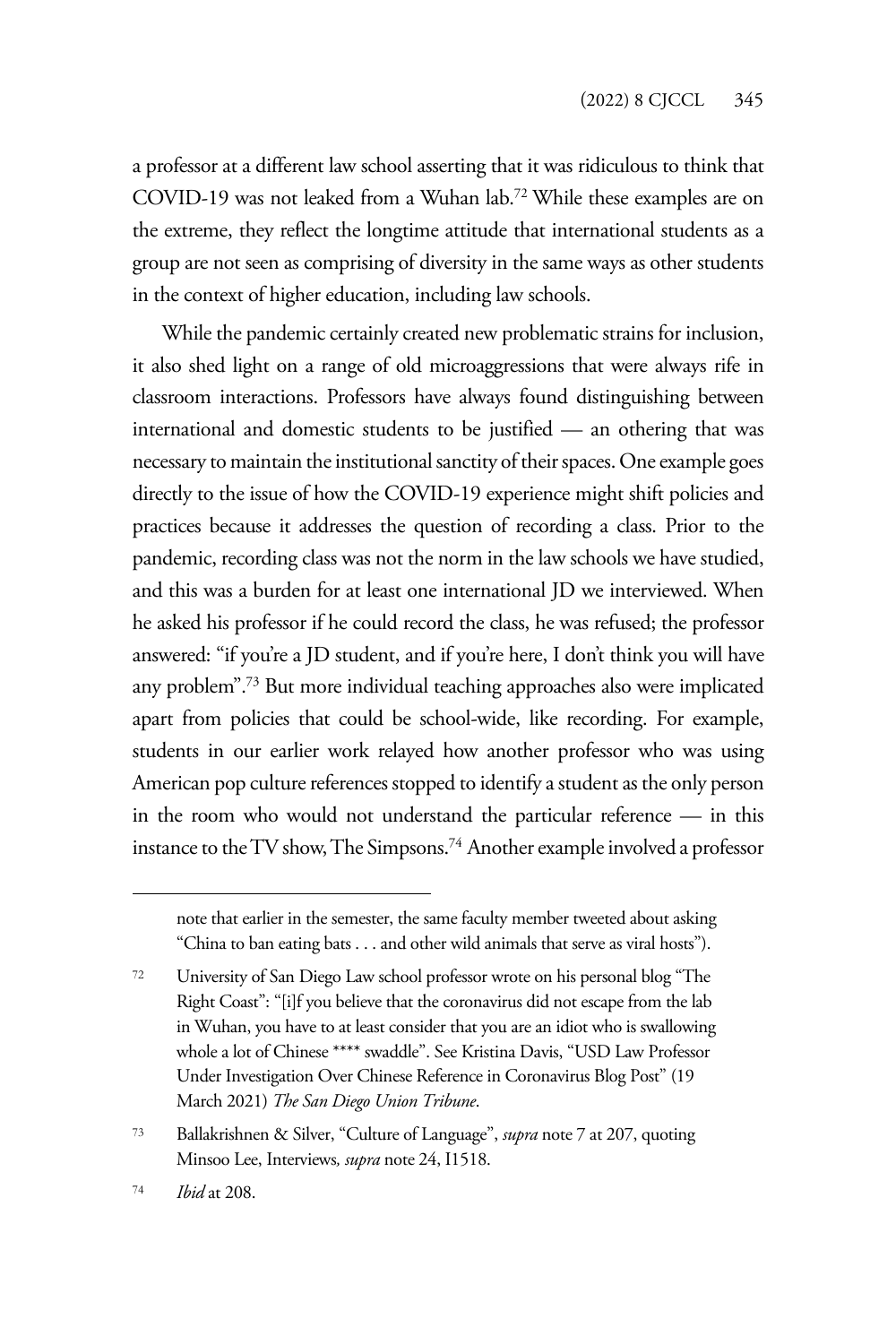who was reluctant to pronounce a student's name, so referred to her by her last name despite using first names for all of the other students in the class. Many students reported that their professors did not call on any international students at all, despite the norm in law school classrooms.75 Faculty could be brutal in complaining about international students being passive in class; one faculty member removed their humanity entirely by referring to international students as "rocks and stones". While these examples differ in the way that the faculty distinguish between international and American students, each instance worked as a separation of international students from the ideal or model of the American student. This distancing occurred even where the professor gave the same response to the international student about recording as would be given to an American — it is the difference in the starting point, however, that makes this seemingly equal treatment unequal. As one international JD put it: "there's some people, and dare I say some professors, . . . who are just uncomfortable with different cultures, bad English".76

Students, in turn, have internalized many of these differences. Although some international students across programs expected to be treated differently because of their status, international students in the JD program felt the need to reinforce their identity as 'mainstream', *i.e.* JD students rather than international

<sup>75</sup> For example, Susan Yang, an international JD, explained that one of her professors did not call on Asian students: "[b]ut the professor has a reputation of not calling on Asian students [*laugh*]. Which is what my academic advisor student mentor told me. She was like, "[o]h, yeah, him. He doesn't really coldcall on Asian students", Interviews, *supra* note 24, I1947A. But even when students are called on, the experience does not always achieve parity, as Violet Min, another international JD student, explained: although one of her professors did call on international students, he spent less time with them, giving them short shrift in terms of an opportunity to "think about the questions or to find . . . the question", compared to the time spent with native English speakers, I1511.

<sup>76</sup> Ballakrishnen & Silver, "New Minority", *supra* note 8 at 663–64, quoting John Oh, Interviews, *supra* note 24, I1526.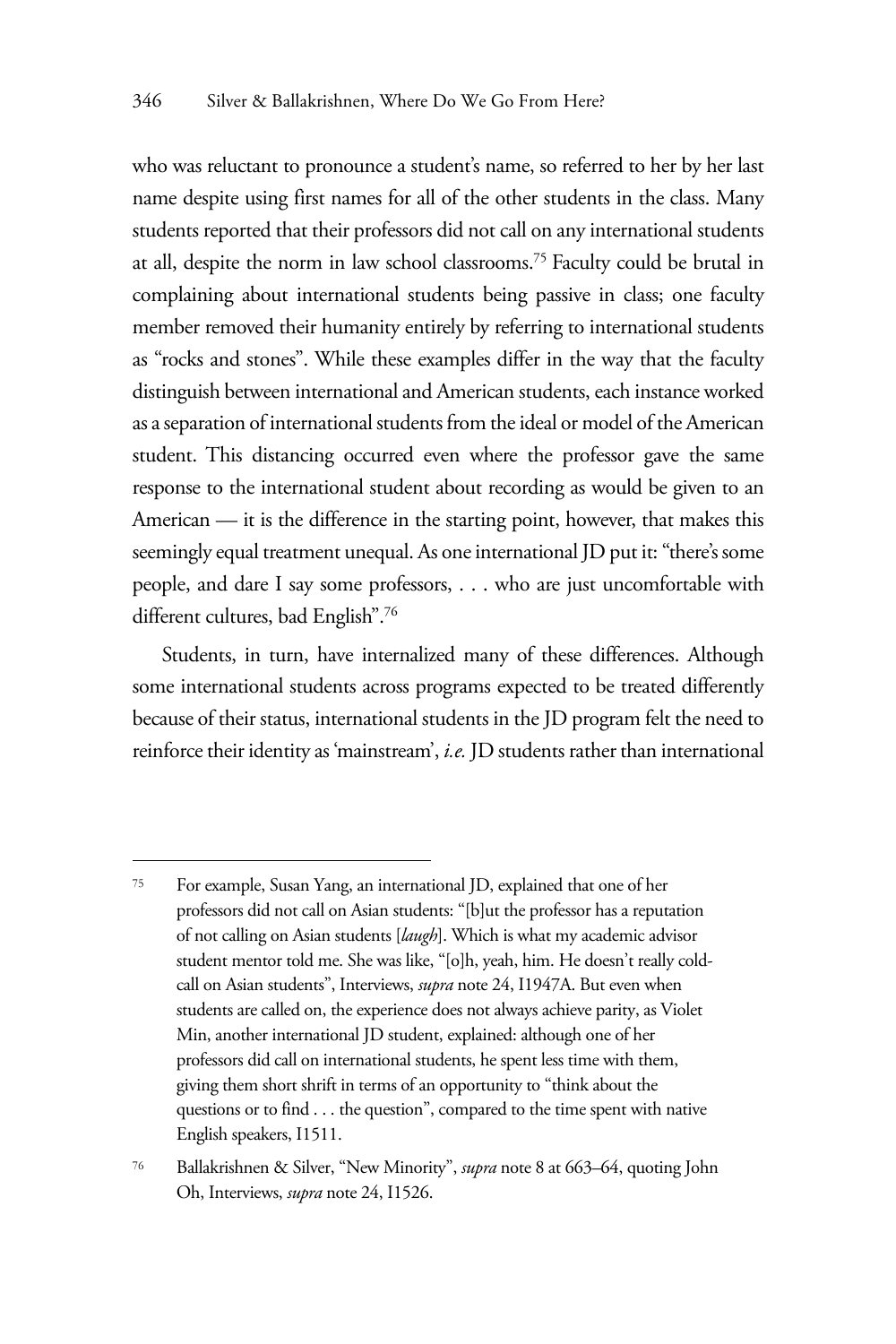students, to help buffer some of this treatment.<sup>77</sup> This sort of distancing, however, while strategic, did not always protect the international JD from being seen as non-ideal. In part, the challenge for certain international JDs reflects the particular emphasis on language that is part of the US law school experience and education, or what one international JD, Timothy Cho, described as:

the American JD students [being] really very, very bright students who are very well spoken even among, like, the Americans, right? They talk very fast, they're very eloquent, they're very quick and smart, so, it could be pretty difficult for someone who don't speak English very well to socialize with them, I think.<sup>78</sup>

This difficulty in socializing was reflected in friendship groups of international JDs tending to be focused on other international JD students from their home country or region; for certain students, social relationships also

Interviews, *supra* note 24, 11525 at 17.

<sup>77</sup> International students in the JD program expect to have a different experience than their LLM classmates, and in fact, this motivates their choice of the JD program. They recognize the marginality of the LLM, and in choosing the JD they believe they are opting into a mainstream experience. See Ballakrishnen & Silver, "New Minority", *supra* note 8. They see the JD as providing significant advantages for career purposes, particularly for those wanting to stay in the US, for providing a more thorough and grounded education and opportunity to soak up US culture and even language. For example, as we show in other work (Ballakrishnen & Silver, "Culture of Language", *supra* note 7 at 201), certain international JDs took pains to distance themselves from LLMs, such as Adam Marquez, from Mexico:

for some reason I've seen a lot of negative comments, I hear them all the time from JDs about LLMs. And I think a lot of it has to do with the language barrier and sometimes LLMs don't know how to express themselves very good in class and so it slows down the class or . . . And some people criticize the LLM, like [they] think that many LLMs don't take studying as seriously, like they're more here or some of them are just here for a year and they go back to the law firm and they're more like having a good time and they're not going to be as prepared for class. And some people get upset about that, things like that

<sup>78</sup> Ballakrishnen & Silver, "Culture of Language", *supra* note 7 at 204, quoting Timothy Cho, Interviews, *supra* note 24, I1521.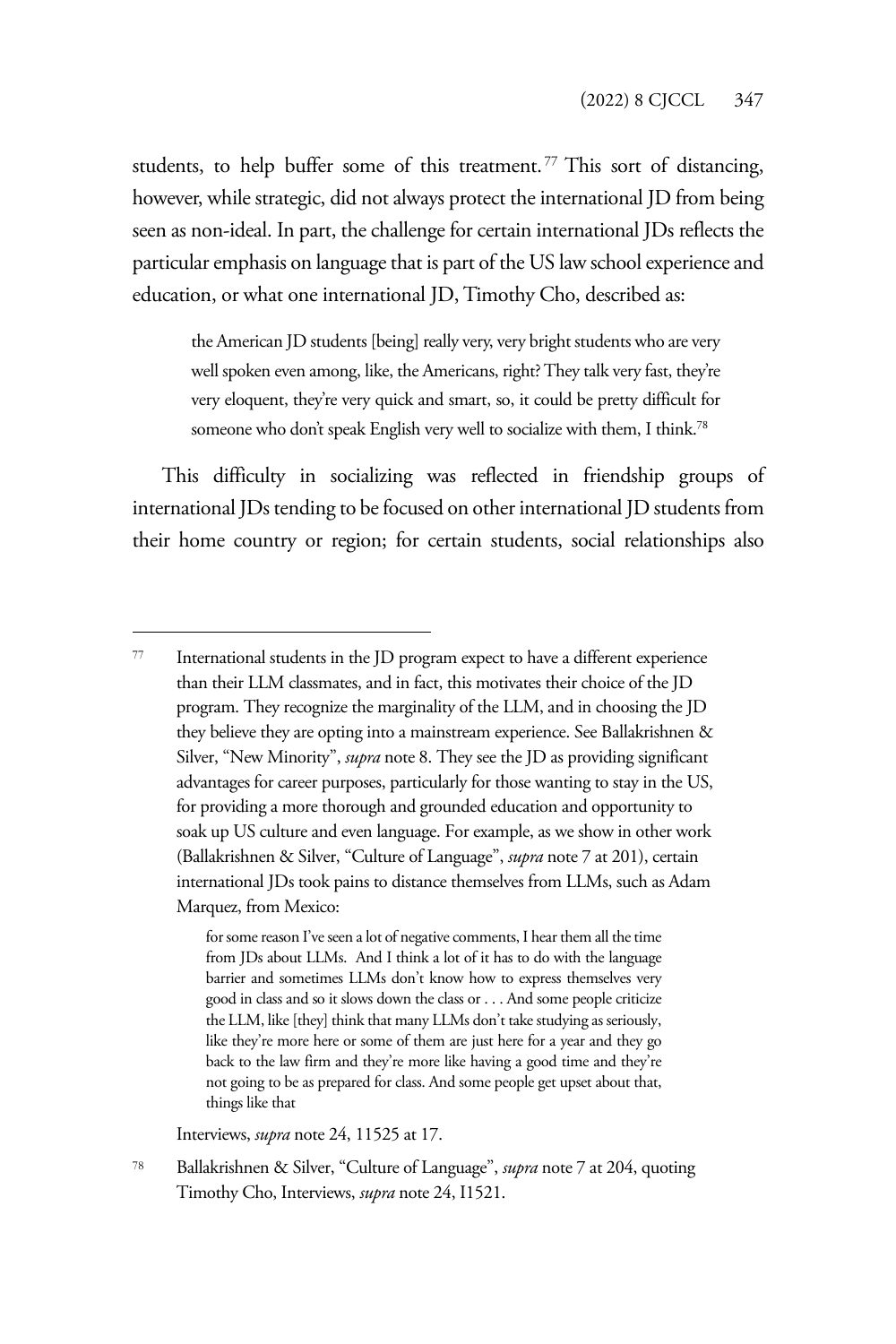crossed the degree-divide to include LLMs from the same countries, too.79 While online environments made these groups and networks harder to forge, they did make the uncertainties in everyday interaction less stark and the difference between students — especially when they were only boxes on a virtual screen — less palpable.<sup>80</sup> Students, for example, expressed the opportunities that online learning offered in aberration to the traditional classroom dynamic as an effective entry point for participation. This was not just because of structural accommodations like making recordings available. As one student offered, the 'blue hand' was simply easier to raise than the real hand.<sup>81</sup> Moreover, as faculty translated from in-person to online teaching, some conversations that might have occurred during class were moved to written forums, whether discussion boards or chats, which may have made contributing more comfortable for different students, including international students. Still, these new ways of

<sup>80</sup> Data from the Law School Survey on Student Engagement ("LSSSE") on students' self-reports of their participation in class shows marked differences between groups reflecting race and gender: overall, Asian students were least likely to participate frequently in class, and Black students were most likely to do so. Women consistently report less frequent participation than men across race, Jakki Petzold, "LSSSE Annual Results 2019: The Cost of Women's Success (Part 3)" (4 March 2020), *LSSSE* (blog), online: < www.lssse.indiana.edu/blog/lssse-annual-results-2019-the-cost-of-womenssuccess-part-3/>. Further, additional LSSSE data from 2016 highlighted the intersection of Asian and international identities: "[i]n LSSSE's 2016 survey, 50% of students of Chinese descent were international students, while only 1% of Filipino students were, and proportions of other AAPI subgroups identifying as international students varied widely: 24% Korean; 14% Asian Indian; 8% Vietnamese; and 7% Japanese", Vinay Harpalani, "Guest Post: Understanding the Nuances: Diversity Among Asian American Pacific Islanders" (21 May 2021), *LSSSE* (blog), online: <www.lssse.indiana.edu/blog/guest-postunderstanding-the-nuances/>.

<sup>79</sup> Anthony Paik, Swethaa Ballakrishnen, Carole Silver, Steven Boutcher & Tanya Rouleau Whitworth, "Diverse Disconnectedness: Homophily, Social Capital Inequality and Student Experiences in Law School*"* (under review 2021).

<sup>81</sup> Interviews, *supra* note 24, I21101.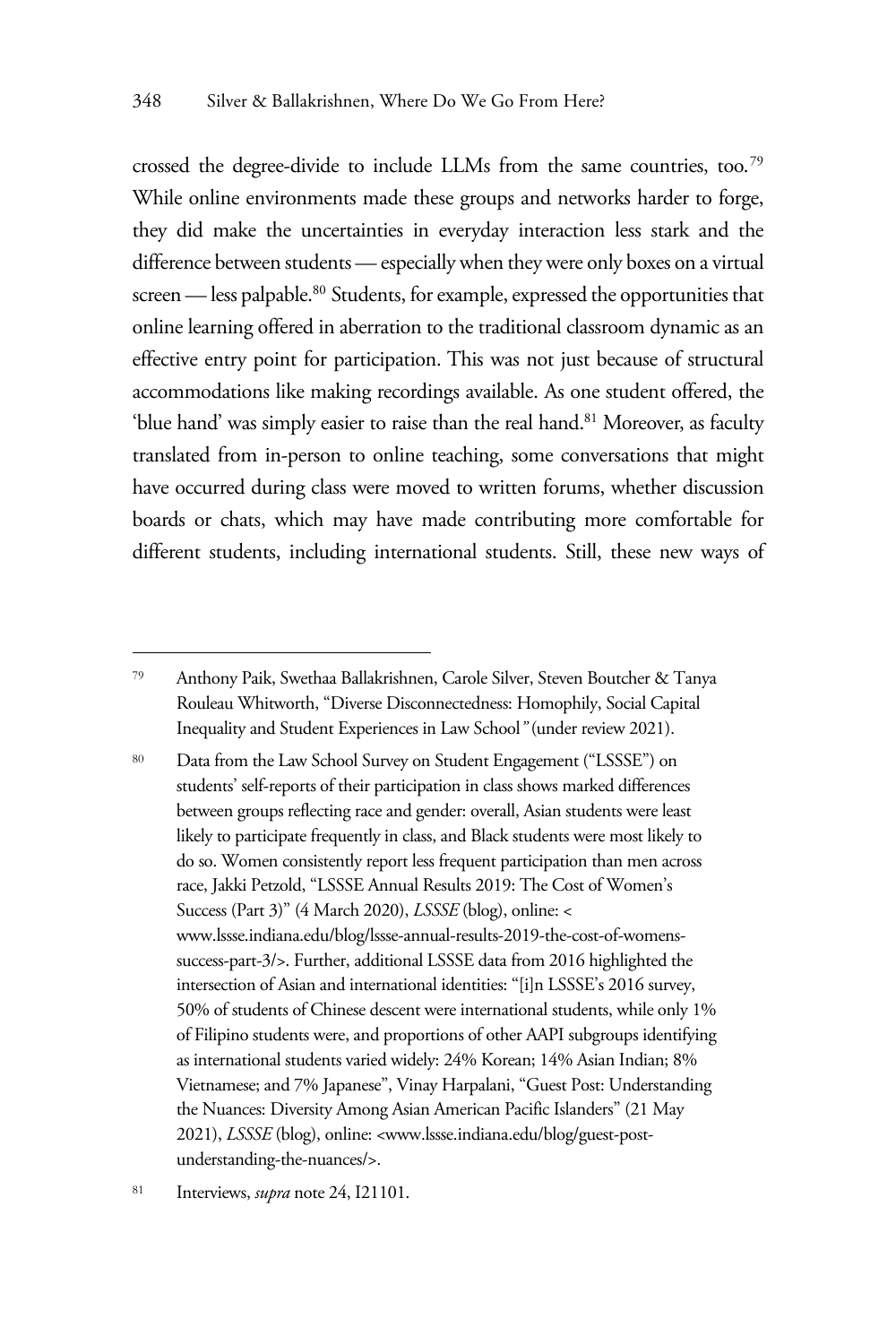counting participation did not make up for the ways in which these students continued to be structurally isolated by the administration.

The challenges that international students face in the classroom often go beyond technical reasons like language to more substantive structural issues like the cultural context, norms and expectations of law school. The "learned pattern of how to be present in an American [law school] classroom"82 is foreign to many international JD students, whose experiences prior to law school — whether or not in the US — accept a variety of classroom behavior. In contrast, law school is less accepting and rewards a particular assertiveness that functions to exclude certain students, including many who identify as international. The hesitancy that international students experience in volunteering to participate in class can reflect their confidence in working in English, as well. As one student explained:

frankly speaking, I'm ... I'm always afraid to make mistakes in front of American students who are in class. Then I'll get really embarrassed. So I try not to speak when I know that it's ... when I'm not too confident with grammar. I only speak in class when I'm confident enough that I won't make any grammar mistakes. So even though my English ... even though I can communicate and I'm capable of conveying my thoughts in ... in English, I'm always self-conscious about the fact that my English ... isn't perfect.<sup>83</sup>

Getting a word in when one is already second-guessing one's position in class might seem hard enough, but it is unclear if these hesitations were aided by the virtual law school environment. Schools and classrooms make clear what is expected out of a model or ideal student in these spaces but being transparent about expectations might not be enough if the actual expectation is based on a biased version of participation. For instance, a professor at an elite law school recently commented that he assumed students who did not participate in his class had nothing to add to the conversation happening in it. This inference likely is inapposite for American students, but it is doubly so for international students. Good teachers often suggest that they 'know' when a student is paying

<sup>82</sup> Ballakrishnen & Silver, "Culture of Language", *supra* note 7 at 205.

<sup>83</sup> *Ibid* at 206 quoting Minsoo Lee, Interviews, *supra* note 24, I1518.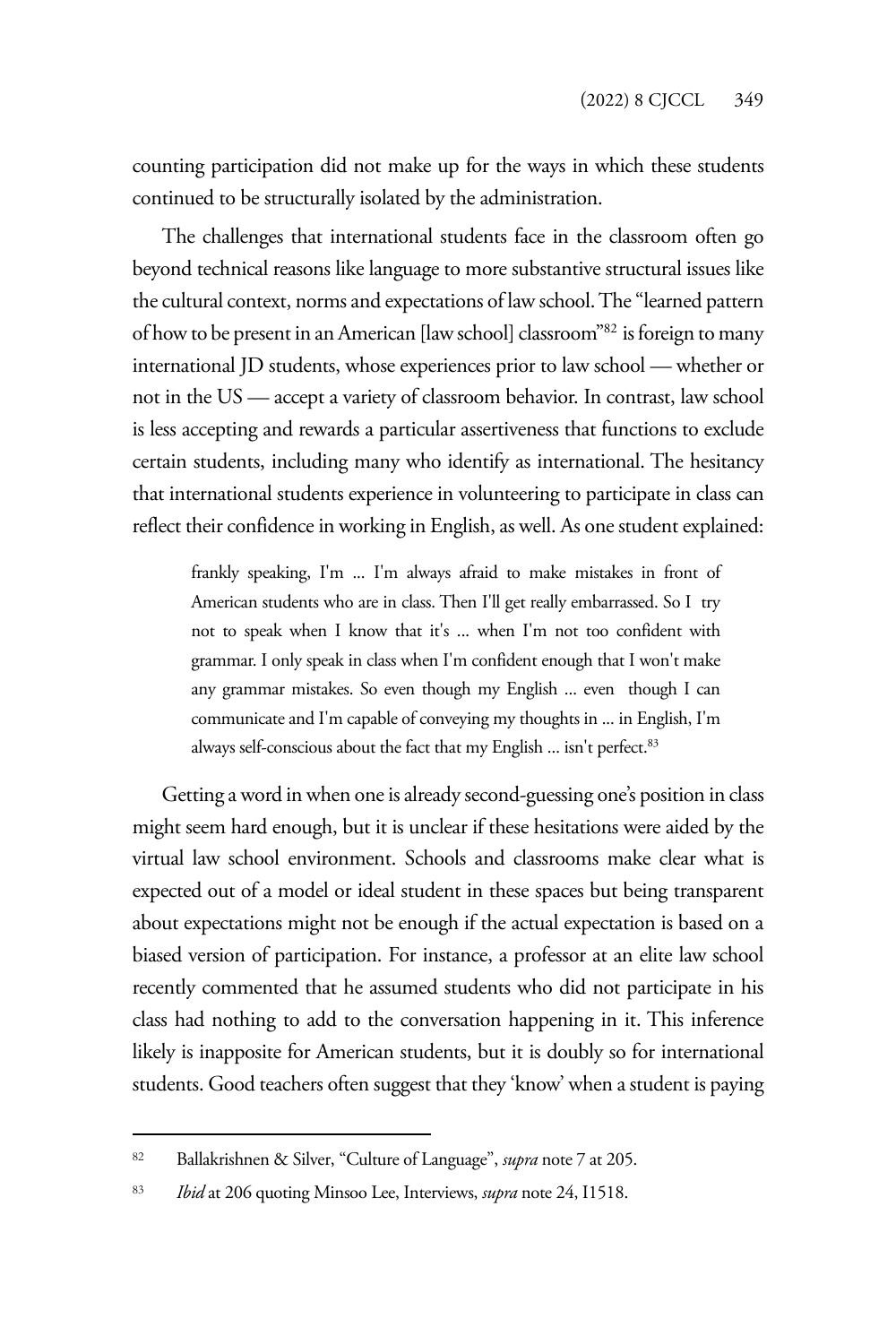attention in class; but it is also possible that what is seen as 'good participation' is based on imaginations of effect rather than actual knowledge about what it 'looks like' to be paying attention in class. Further, in an online learning environment, where everyone is a pixelated window, assumptions about where one is directing attention or whether they are 'good participants' gets even more complicated. This new environment has allowed for reconsideration of our pedagogic assumptions of affect. As a result, however well-intentioned, professors' perspectives on participation might hurt more than help inclusion.

But it is not simply the mindset, confidence and approach of the international students that frames their experiences and encounters. The responses of American students and faculty also play an important role. American classmates may respond with surprise to encountering a student whose first language is not English in a US law classroom, which can translate into reactions that feel very hard to international students. One international JD student, for example, described an interaction when a classmate gave her a "dirty look" for not being able to answer her question, when the student: "felt so awkward to ask questions, because I feel everybody else around me knows what is going on, except myself".<sup>84</sup> Another student described an in-class interaction when she was paired with a classmate, but the classmate did not "have eye contact with me. I wonder why. And then I tend to not like those classes with class discussions". 85 These and similar reports highlight that classroom interactions can be hostile for international JDs. In contrast, the pandemic might have offered new ways of being part of these conversations, such as the ease of entering a conversation online, mentioned earlier.<sup>86</sup> Alongside these insights into new possibilities are also age-old precarities that they highlight for our attention.

The pandemic, for example, made making social networks that were cocurricular or affinity-based much more difficult to navigate. But even when they

<sup>84</sup> Ballakrishnen & Silver, "Culture of Language", *supra* note 7 at 210.

<sup>85</sup> *Ibid*.

<sup>86</sup> See text, *supra* note 81.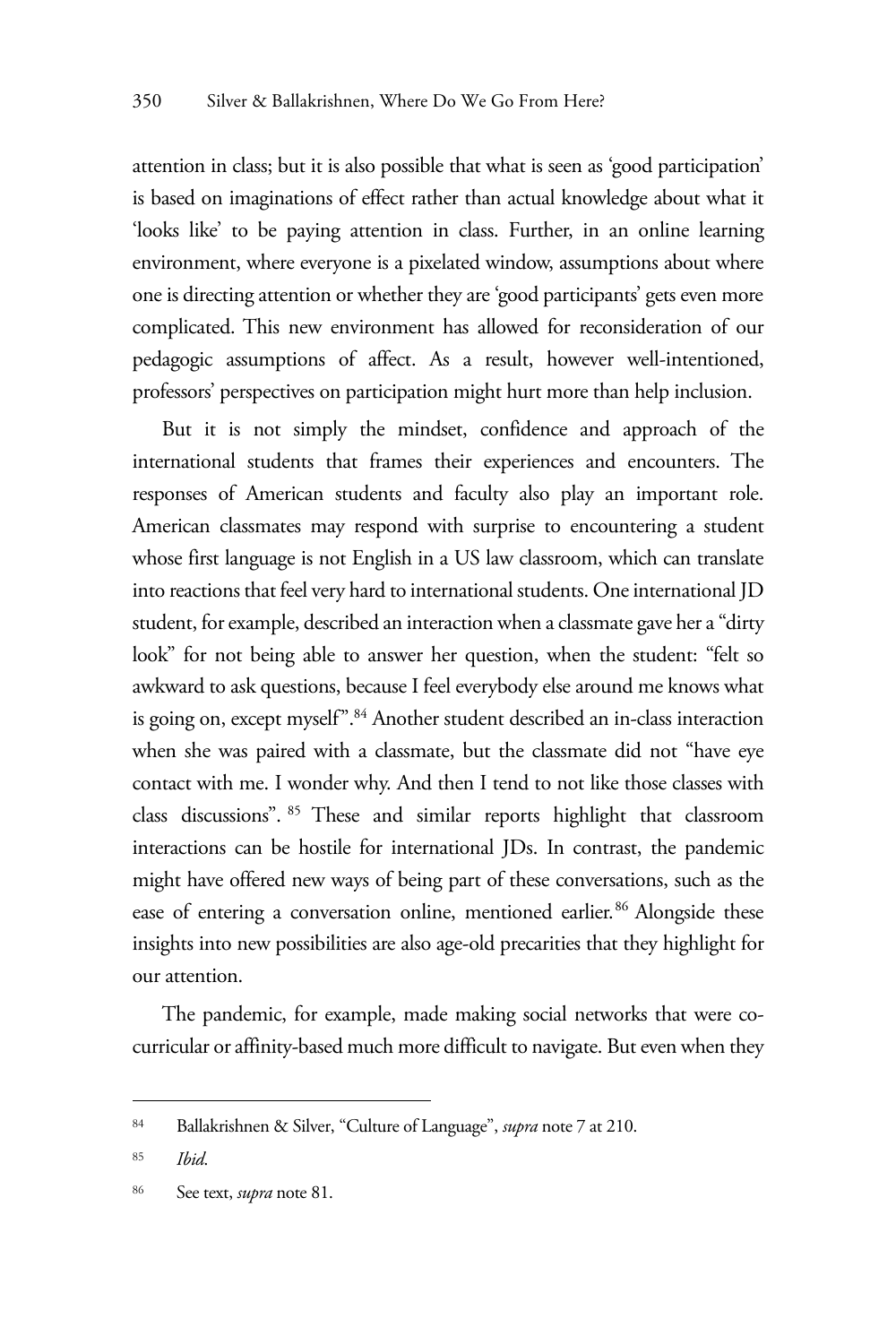were available logistically, pre-pandemic, these have been fraught spaces of interaction and inclusion. Outside of class, for example, interactions between international and American students continued to reflect expectations of the ideal American student. One example relates to student clubs, and particularly the Asian American student organization, one of several affinity groups common in US law schools. For international students from the Asia Pacific region, the Asian American student organization was perceived as especially *American*. One student described the students in his law school's Asian affinity group as: "a little too American, so I just don't click with them in a way".87 Qiang Bai, an international LLM, made a similar comment about the group at his law school:

[T]hey are Asian students, but they are Asian US students, and what we're looking for is Chinese international students. I think the US international thing makes the difference. There is not much identification, so to speak . . . with Asian Americans".88

Interactions outside of these more structured opportunities were likely to follow the pattern of relationships revolving around students from the same home country or region rather than crossing national status lines, as we have described in other work.89 Once seen through the framework of the ideal student and law schools as spaces valorizing a very neuro-nondiverse identity of that student, these patterns become easier to identify and their valence much more categorically obvious.

A third way in which the pandemic influenced students was its impact on their careers. International JDs have the benefit of access to all of the career advising structures that law schools offer to any JD, but here, too, equal treatment belies inequality. The advising needs of international JDs differ because their futures may be overlaid with uncertainty related to visa restrictions

<sup>87</sup> Ballakrishnen & Silver, "New Minority", *supra* note 8 at 664 quoting John Oh, Interviews, *supra* note 22, I1526.

<sup>88</sup> *Ibid*, I1552.

<sup>89</sup> Ballakrishnen & Silver, "New Minority", *supra* note 8 at 663–64.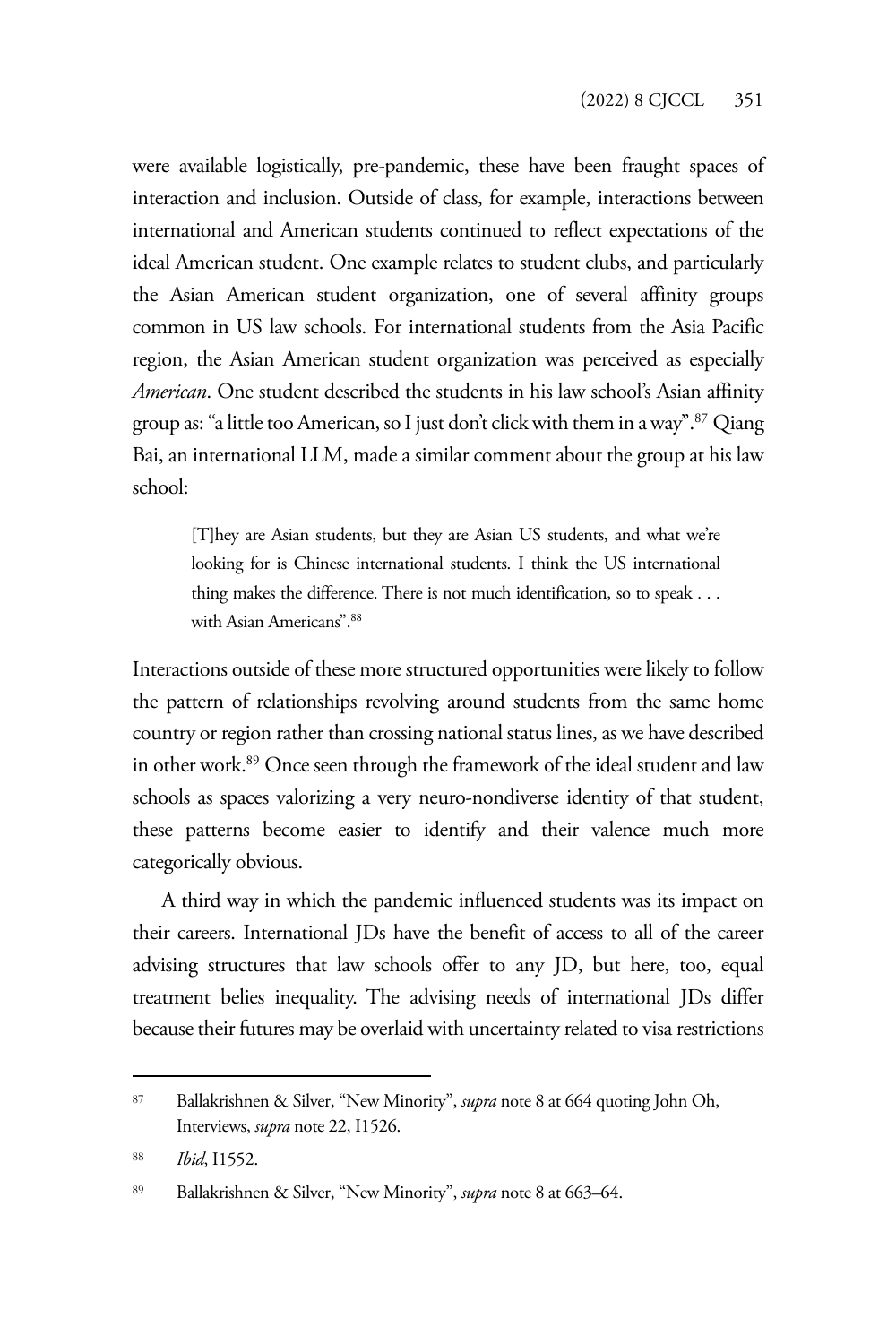and family obligations. Nevertheless, students describe their career advisors as relatively indifferent to their backgrounds, despite these being crucial for helping students explain their reasons for wanting to develop careers in the US.<sup>90</sup> Moreover, because they cannot hold federal clerkships or most other federal governmental positions, 91 this can affect the development of mentoring relationships within the law school, too, particularly with faculty who pride themselves on being able to facilitate clerkship placements, in addition to the obvious limitation of career options. Being without US citizenship works as a limitation on the kinds of professional capital that international students can

<sup>91</sup> Most federal agencies and clerkships are available only to US citizens. See "Citizenship Requirements for Employment in the Judiciary" (2022), online: Online System for Clerkship Application and Review <www.oscar.uscourts.gov/citizenship\_requirements>, describing conditions that include citizenship, refugee seeking permanent residency, permanent residency seeking citizenship and owing allegiance to the US, in certain circumstances, for federal clerkships; "Entry-Level (Honors Program) and Experienced Attorneys – Conditions of Employment", online: Department of Justice <www.justice.gov/legal-careers/entry-level-and-experienced-attorneysconditions-employment>:

> Congress generally prohibits agencies from employing non-citizens within the United States, except for a few narrow exceptions as set forth in the annual Appropriations Act . Pursuant to DOJ component policies, only U.S. citizens are eligible for employment with the Executive Office for Immigration Review, U.S. Trustee's Offices, and the Federal Bureau of Investigation. Unless otherwise indicated in a particular job advertisement, qualifying non-U.S. citizens meeting immigration and appropriations law criteria may apply for excepted service employment with other DOJ organizations. However, please be advised that the appointment of non-U.S. citizens is extremely rare; such appointments would be possible only if necessary to accomplish the Department's mission and would be subject to strict security requirements. Applicants who hold dual citizenship in the U.S. and another country will be considered on a case-by-case basis.

<sup>90</sup> These students pursue law school with one eye on career opportunities in a way that is distinctive. It affects their curricular decisions, the markets they target for job searches, and the kinds of organizations they pursue. One student described her disappointment with her career advisor: "[l]ike career service, I got an advisor. She – I don't think she, like, she showed much interest in my background . . . when we talked about my Chinese background", Ballakrishnen & Silver, "Culture of Language", *supra* note 7 at 202 quoting Yu Wei, Interviews, *supra* note 24, I1517.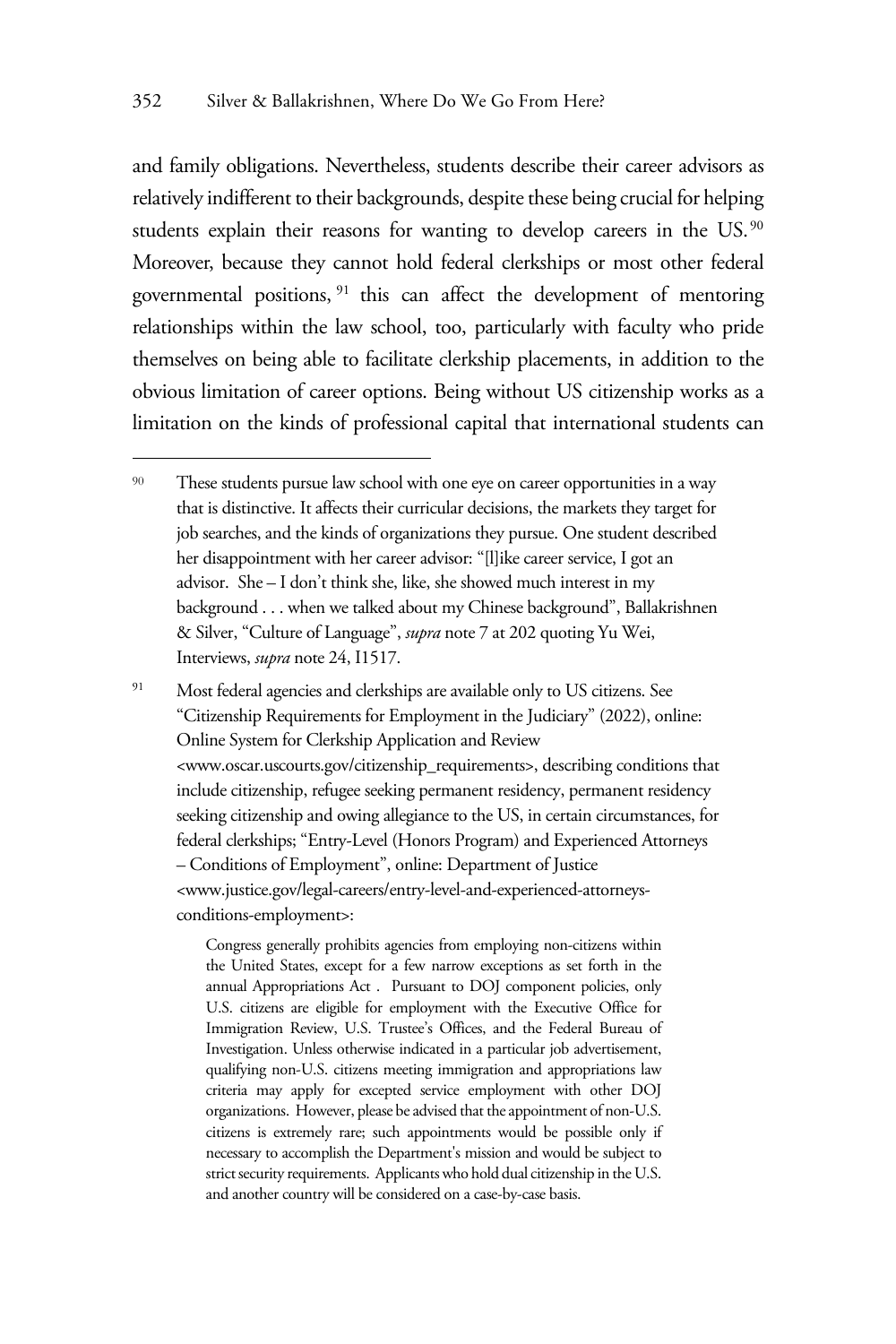pursue. And in the midst of the pandemic, when international travel was more complicated by health regulations and concerns, consular offices were only intermittently operational, and disparities in vaccine availability and effectiveness raise the risk that the practicalities of hiring an international student might overwhelm even those organizations that typically are willing. Overall, then, the perception of international students was not one of equal treatment and the pandemic allowed for new legitimate reasons to exclude these students.

# **IV. Where Can We Go from Here? Revisiting Inequalities with New Perspectives**

The experiences since the pandemic began have given us a new window into persistent and age-old institutional issues that plague legal education. It has also reinforced all the ways in which law schools work on a model that is set up to respond to a particular 'ideal student' and how changes at the institutional level only ever happen when that model student requires it. This model of predicating and responding institutionally to an ideal type is problematic for many reasons. For one, the category of an ideal type both alienates those that do not feel like they fit the category and creates an impossible pressure for those in that category to perform appropriately. Further, responding to this idea of an ideal student during times of crisis allows institutions to feel like they have 'solved' a problem when in fact, what they have accomplished is a performative posturing aimed at an assumed audience. We say an assumed audience because ideal types, by definition, are not actual actors but, rather, idealized versions of who actors ought to be. Thus, trying to solve a problem for a 'typical' student often will miss the mark because students are not typical and because the ways in which they deviate are relatively unpredictable.

For international students, the pandemic brought about many obstacles that were insurmountable, and the 'fixes' that were targeted at the typical American student did not give them the same relief. For instance, when schools started to shut down and close in March 2020, foreign nationals in the country had to make the impossible decision to either stay put and be separated from their families or to leave — if they could — and manage to continue doing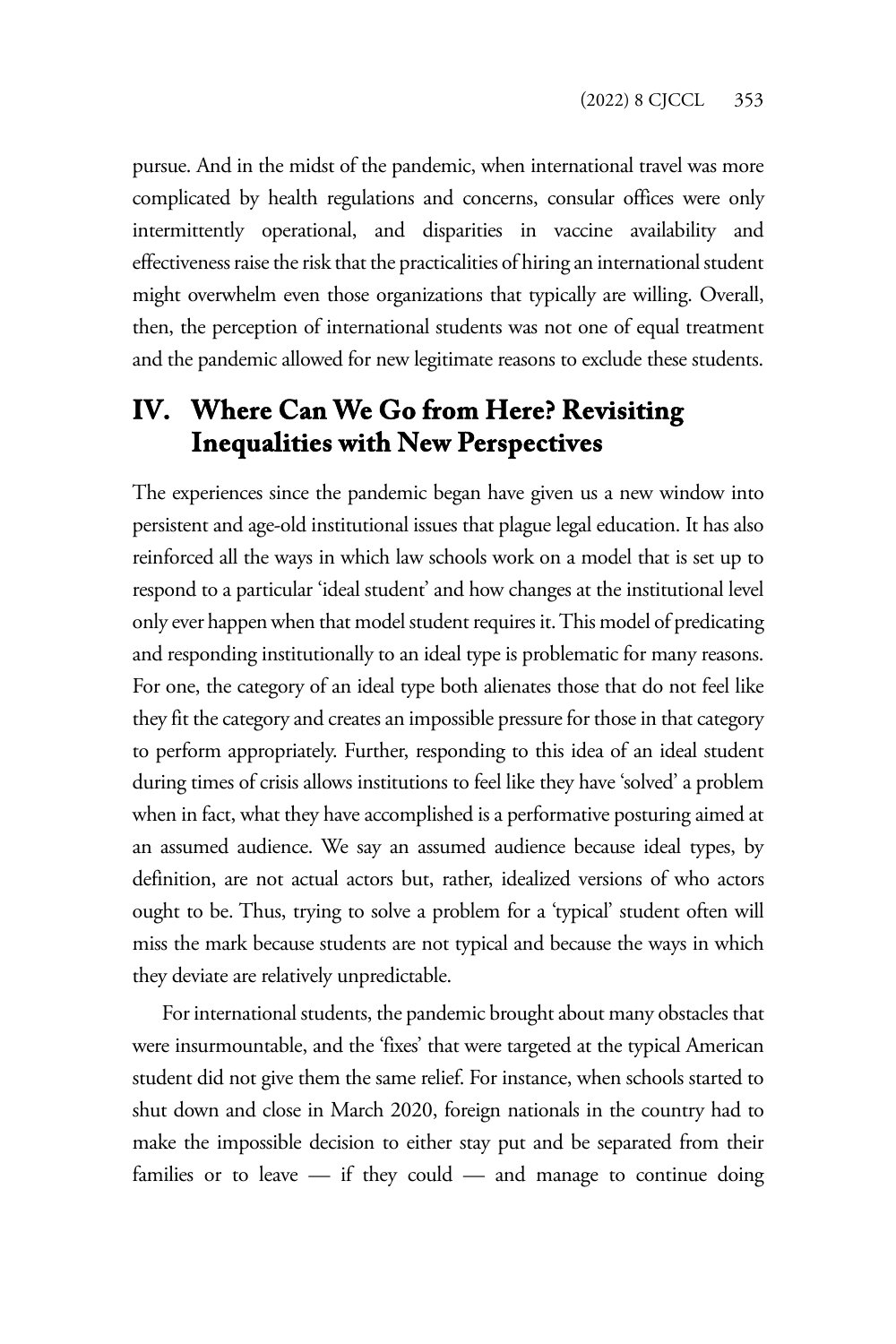coursework from afar on schedules that were entirely incompatible. Naturally, this is not to say there are perfect solutions to these crisis scenarios, and when in flux, it is rational for organizations to make decisions based on what might serve the interests of the majority population.<sup>92</sup> Still, thinking about the tendency to prioritize certain kinds of students within these contexts when there are hard decisions to be made reveals something about the inherent inequality built into the architecture of these schools. Together, these inequalities — from time differences for class schedules to visa paperwork and lack of proximity — made students feel even more isolated than they might have been under other circumstances, resulting in a reckoning about the value and meaning of this virtual credential they were receiving.<sup>93</sup> Altogether, the pandemic may have brought about new spaces of exchange within law schools around curriculum, pedagogy and student services that allowed for a visibly more inclusive system of participation, but it also produced systems that simultaneously reinforced feelings of exclusion for those students least capable of handling its precarity.

<sup>93</sup> We also recognize that law schools may see this as an opportunity to capitalize differently — and more concretely — on the experience of the pandemic by creating new programs that cater specifically to students for whom the advantages of online learning are obvious. This could lead to efforts to develop new models of degree programs that would cater to international students like international study abroad programs, on-site semesters, etc. — while simultaneously excluding them more and more. Although we do not mean to speak to the veracity of the range of these programs across contexts, and their varied uses by students and affiliates, it is the case that these credentials are not at par with any of these more traditional credentials that these schools might offer their more mainstream students, including the LLM. Rather, they offer a way to buffer one's local credentials to different degrees in their home country conditions, especially among those with knowledge asymmetries.

<sup>&</sup>lt;sup>92</sup> See *supra* note 56. Apart from the complexity, expense and safety considerations of international travel when students were told to go home, additional considerations related to their resources affected all students: was home safe? Did it have reliable internet for attending online classes? Did it allow them adequate opportunities to study? Were they caring for others in their home?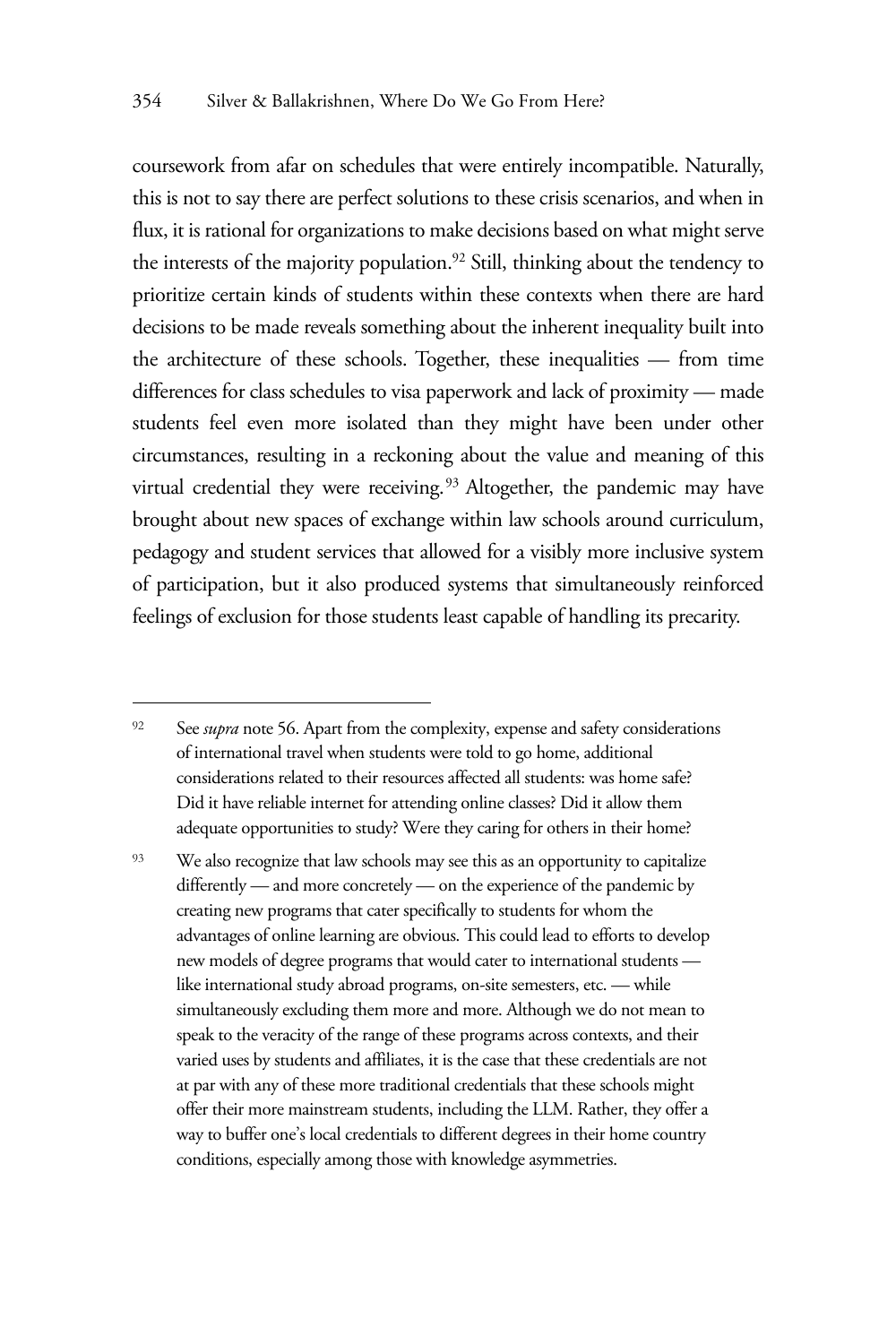Still, it requires emphasizing that this is hardly a phenomenon *just* about international students. This article focuses specifically on a particular population of law students — those who identify as international — but it could just as easily aim at other students who are similarly on the periphery of the ideal student orb within these spaces. Rather, we hope this focus on international students allows for an opportunity to revisit approaches and structures in education to provide greater and more equal opportunities for all kinds of marginalized populations.

At the same time, the pandemic was not just about highlighting problems; the crisis also offered new ways to think about solutions. Specifically, the kinds of flexibility that the last year has brought about in legal pedagogy offers some insight into the capacities of institutions to change what they think of as 'nonnegotiables' when it comes to responding to what they think of as their typical student. As a disabled student in one of our classes lamented, they had spent years petitioning for the kinds of accessible course content that were made available to students during the pandemic, but it took this kind of threat to 'typical' law students for schools to take note of it as a serious problem.

Our larger argument is that in dealing with times of crisis, solutions cannot be targeted at only one sliver of a given population. Any solution that attempts to respond too specifically to the problem could miss a larger opportunity to consider structural faults. In the case of post-pandemic law schools, beyond a 'fix' or sets of recommendations to make the experience of a particular set of students better, any true response must consider a larger commitment to institutional change. We suggest that there are two main ways to think about this call for an overhaul. The *first* is to consider how even 'good strategies' that are meant to help institutions could limit possibilities for certain students. The *second* is to acknowledge the ways in which any given organization privileges its ideal type of student and to work towards changing the norm of response towards the perspective of the most vulnerable student in any situation. We suggest that in approaching equity and change from this 'universal design' perspective we would be reworking what commitments to equity can look like across a wider range of parameters. Finally, we end by reinforcing that solutions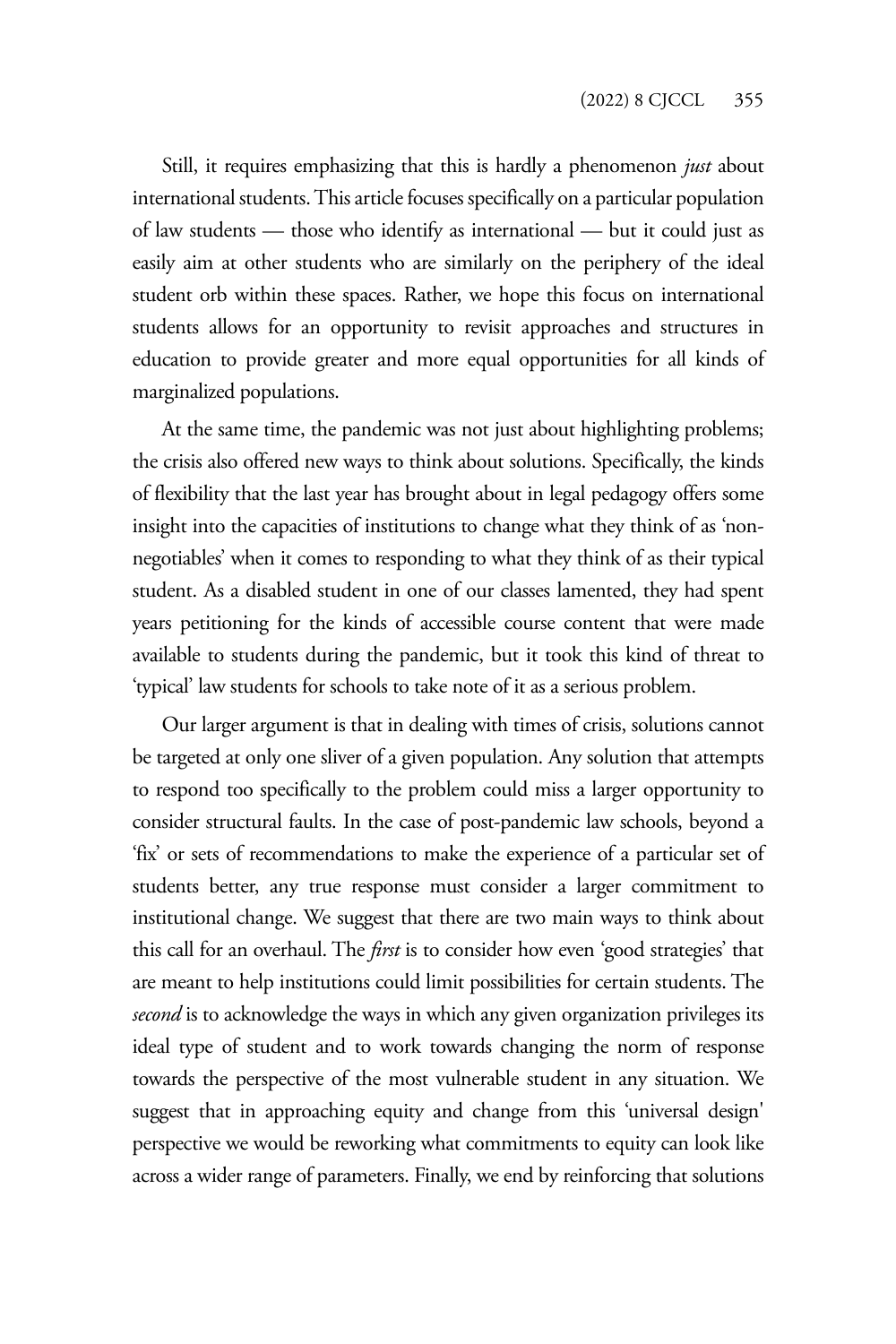for diversity, no matter the minority population in question, cannot be a onestop solution. Drawing from other work on these kinds of variations between experiences of minority students, we conclude by offering that intra-group variations in the category of students that are seen as diverse are all together so vast that any real fix is going to need more intimate policy calibrations.

#### **A. Good Strategies: But for Whom?**

One of the many trends in higher education (and business) has been the emphasis on design, and we see these comments from architectural designers Alex O'Briant and Tomas Rossant, who work with universities, as providing helpful framing for thinking about how the pandemic affected legal education:

[b]eing apart has helped focus us all on the value of being together. And I think that's the incredible moment for campuses, which are so steeped in the concept of place, and in-person learning and interaction. There is an opportunity to really evaluate where we can get the most benefit culturally and educationally from being in person, because the thing we've learned in the last year is how to not be together . . .

I think the real value of being in a learning culture physically in place is all the ad hoc critical dialogue, all the spontaneous interactions, what we call learning outside the classroom. And, ideally, we should still have that. Higher education should be focused on being in a place, but I think what we have ask, do I have to be in that place 24-7? Do I have to be in that place for the whole semester? Can I say, hey, this semester it's just freshmen, right, who are on campus? And this next semester, it's seniors. And what does that do to the efficacy of learning and teaching?94

By focusing on gains from interaction — whether spontaneous or by design — and "learning outside the classroom", O'Briant and Rossant highlight a central reason why students from around the world have seen it as worthwhile to travel for higher education to locations far from their homes, and why law

 $94$  Rossant and O'Briant are with Ennead Architects, which works with universities and colleges on design needs, Doug Lederman, "The Future of the Physical Campus*"* (16 July 2021) *Inside Higher Ed*.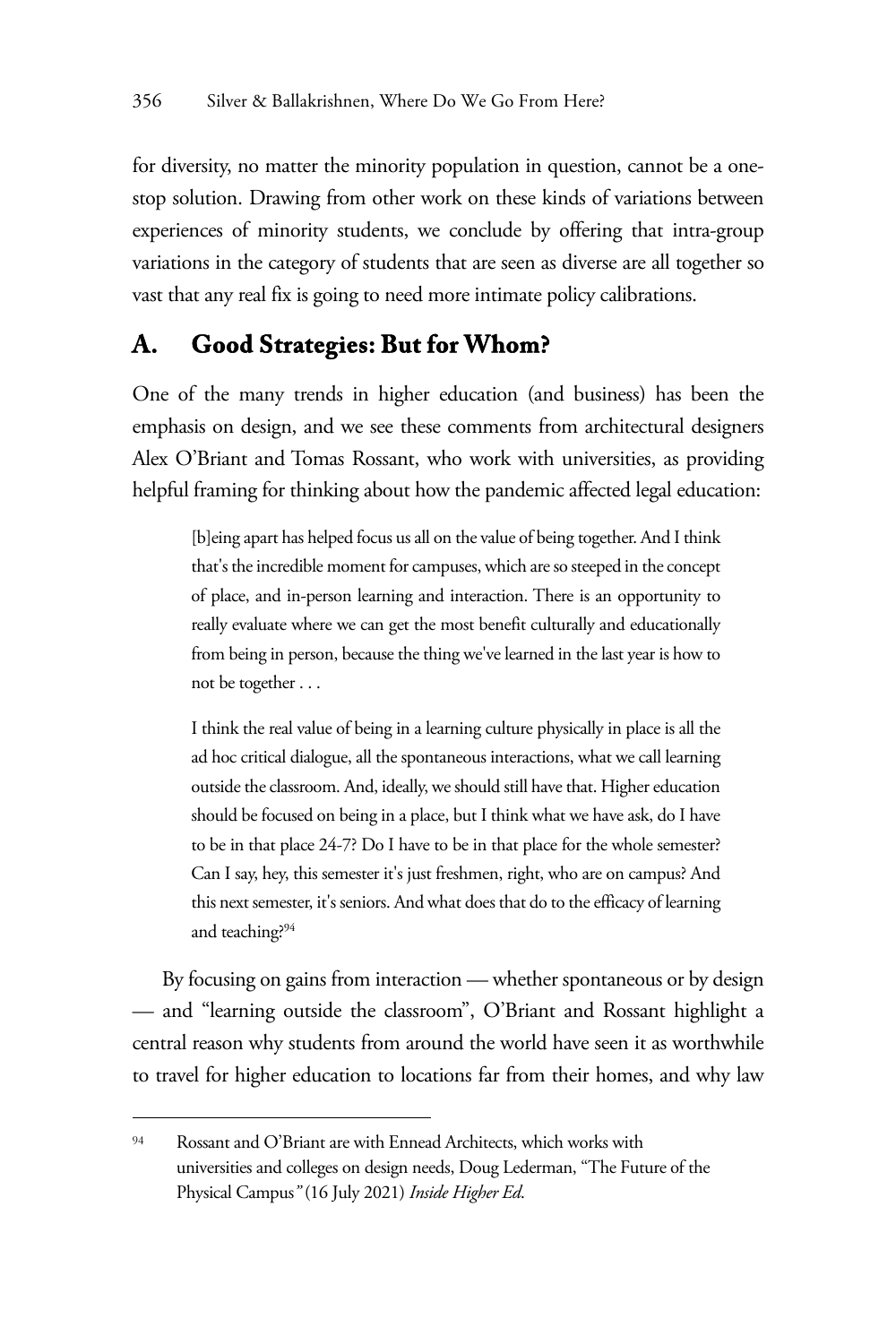schools and other parts of society attempt to encourage diversity in their populations. Many of the gains that international students have described as worth that investment of time, money and energy relate to the everyday interactions, observations, soaking up culture, language and experience that is the norm for US students attending a US law school. The very core of the US law school experience reflects these elements of observation, participation and interaction, as students are put through what some have described as a form of educational hazing that is common to first-year law students around the country. 95 Moreover, some of the most important regulatory authorities representing major legal markets reinforce the centrality of physical presence by privileging it in bar eligibility requirements, as well.<sup>96</sup> Similarly, the ideal of a diverse workforce is that everyone gains from bringing together different perspectives; the interaction presumed in O'Briant and Rossant's statements holds the promise of better decisions and outcomes if emanating from a diverse and interactive group.<sup>97</sup>

<sup>96</sup> For example, the New York State Board of Law Examiners states, in its explanation of section 520.6, that:

> [a]ll coursework to be completed in the United States. All coursework must be physically completed at the campus of the ABA-approved law school in the United States. ANY course taken at a law school's campus in a foreign country does NOT qualify toward the 24-credit requirement for the LL.M. degree. No credit is allowed for distance, correspondence or external study or for an on-line program or course" [emphasis in original],

"Foreign Legal Education" online: The New York State Board of Law Examiners <www.nybarexam.org/foreign/foreignlegaleducation.htm>.

<sup>97</sup> See *e*.*g*. "Nasdaq to Advance Diversity through New Proposed Listing Requirements" (2020), online: Nasdaq <www.nasdaq.com/pressrelease/nasdaq-to-advance-diversity-through-new-proposed-listingrequirements-2020-12-01> (in announcing the proposal, the President of Nasdaq said "[c]orporate diversity, at all levels, opens up a clear path to innovation and growth. We are inspired by the support from our issuers and the financial community with this effort and look forward to working together with companies of all sizes to create stronger and more inclusive boards"); David Rock & Heidi Grant, "Why Diverse Teams Are Smarter" (4 November

<sup>95</sup> See *e*.*g*. Elizabeth Mertz, *The Language of Law School: Leaning to "Think Like a Lawyer"* (Oxford: Oxford University Press, 2007).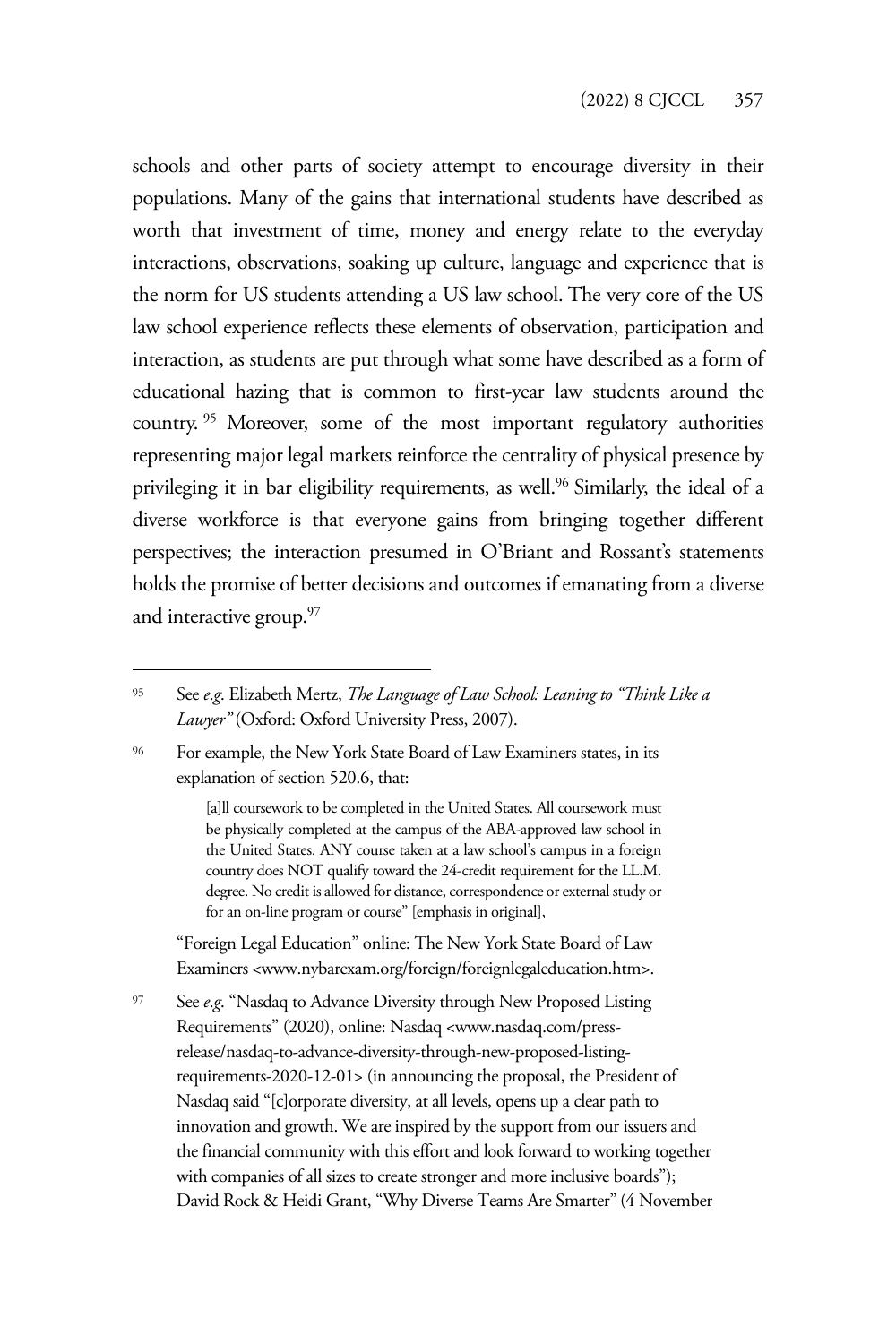But our studies of international law students and international legal education tells us that the benefits of in-person education that O'Briant and Rossant describe also are particularly challenging for certain students to attain and that in contrast, online pedagogy has offered certain advantages,<sup>98</sup> while inperson education, at least over the last many fraught months, held particular challenges for at least certain international students.<sup>99</sup> Still, as we experience increasingly more open and in-person classrooms and schools, the strategies of many schools are to return to the past and ditch the online experiment, with few exceptions, which, it likely will be argued, is a rational response to exogenous forces.100 These decisions have important implications for ensuring there are enough in-person students regularly attending to have a 'normal' classroom and law school experience, and making exceptions may feel threatening to the way law school traditionally has been done. But they also implicate considerations of how to think about pedagogy and participation from the perspective of these precarious students.

While the expectation of interaction and participation is an important element of the social capital emanating from US legal education for

2016) Harvard Business Review; and Sundiatu Dixon-Fyle, Kevin Dolan, Vivian Hunt & Sara Prince, "Diversity Wins: How Inclusion Matters" (2020), online: McKinsey & Company <www.mckinsey.com/featuredinsights/diversity-and-inclusion/diversity-wins-how-inclusion-matters>.

- <sup>99</sup> This was particularly difficult for Asian students including of course students who do not identify as international — because of the hate they encountered on US streets and in encounters with everyday Americans, or even within their law schools. See *supra* notes 53, 67-72.
- <sup>100</sup> See *supra* note 60 (discussion of bar regulations and ABA accreditation rules regarding limitations on online education. There is some indication that the ABA Council may amend its position on this topic).

<sup>&</sup>lt;sup>98</sup> Some of these include the shift to using writing for participation instead of limiting participation to in-class speaking only, which may benefit at least some international students, among others. But at the same time, we acknowledge that in-person learning also can serve as at least a superficial equalizer in terms of providing students with the physical space quiet enough to study and take exams, and for relying on a stable internet.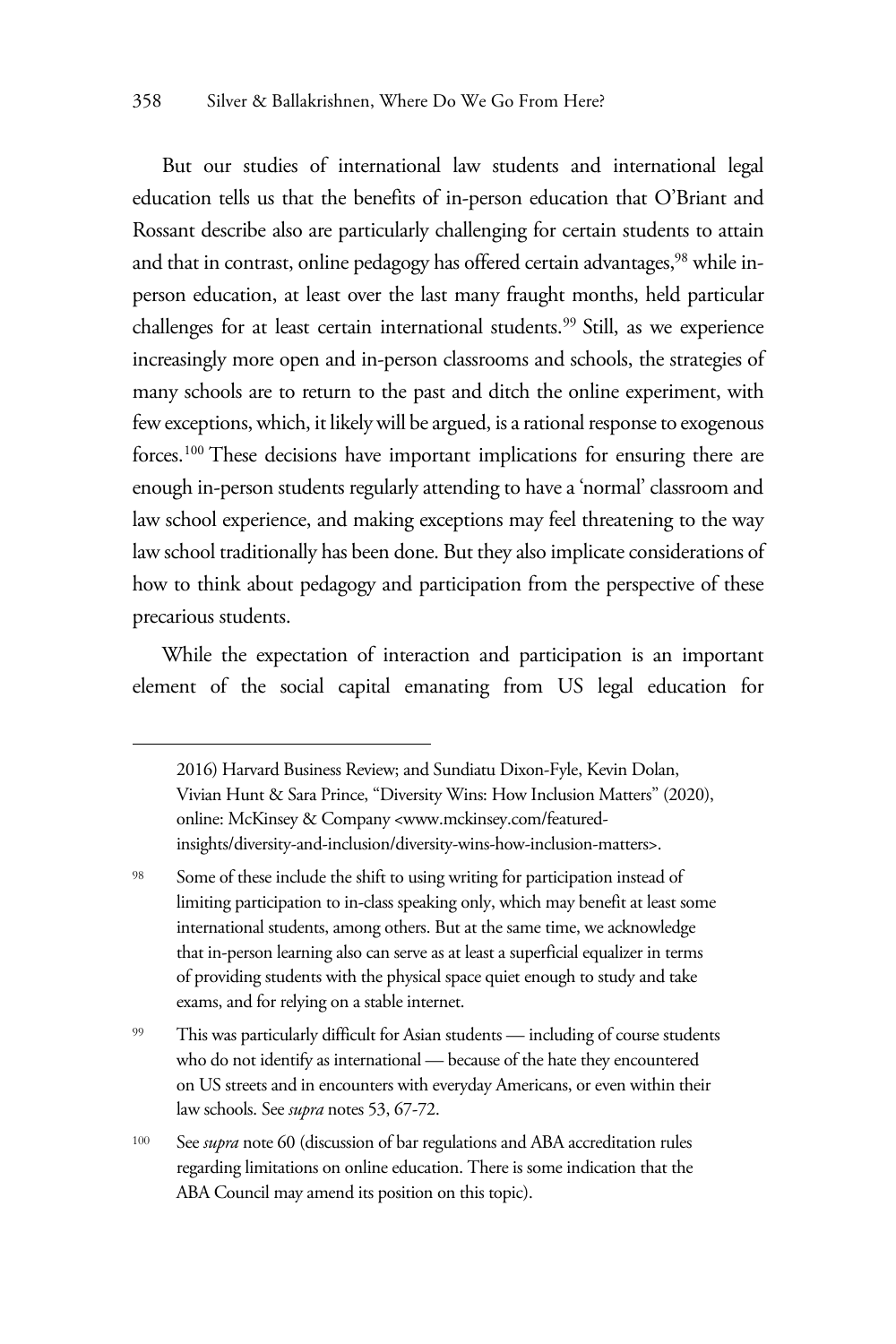international students, the fact is that for certain students — including many international students — participation and interaction with US law students, faculty and lawyers can be challenging, if not downright disappointing. For one, many international students feel isolated within law school settings, and there is some corroboration that they are not just imagining this parallel law school experience that many of them suggested having. Even when they are aware of the diversity within their classrooms and hallways, however, the interaction between American students and international LLMs along the lines that O'Briant and Rossant consider foundational to the in-person experience can be difficult. This is not unique to US law schools; rather, it is a characteristic of international higher education generally, and particularly acute where differences in degree programs result in differences in incentives and opportunities. 101 Our earlier work found that international LLMs tend to interact most frequently and meaningfully with other international students.<sup>102</sup> For some, this is further focused on international students from the same home country or region, as Ben Zhang described: "I did not have a lot of communication with JD students, and when I had, it's also between me and a Chinese JD. I did not have a lot of communication with foreign JDs".103 Qiang Bai, another international LLM, described a similar experience:

[s]o basically the international students will talk to international students and mostly will talk to the students that come from the same country as we were. So, for me, I talk to Chinese students, Japanese students, Korean students. I have some pretty good memories with South American students, as well. I'm still trying to think whether this is an intentional choice or it's just how things go, because, at first, it's justifiable, because we will not stay here in the United States. That's a pretty big basic mindset for many of the international students, that we're not here to stay. So, we will concentrate, or at least pragmatically speaking, more of our efforts on the people who we might encounter again when we go back to practice. I had that thought, but I don't know the

<sup>101</sup> Silver, "Getting Real", *supra* note 5.

<sup>102</sup> Silver, "Agents of Globalization in Law", *supra* note 6.

<sup>103</sup> Interviews, *supra* note 24, G1767.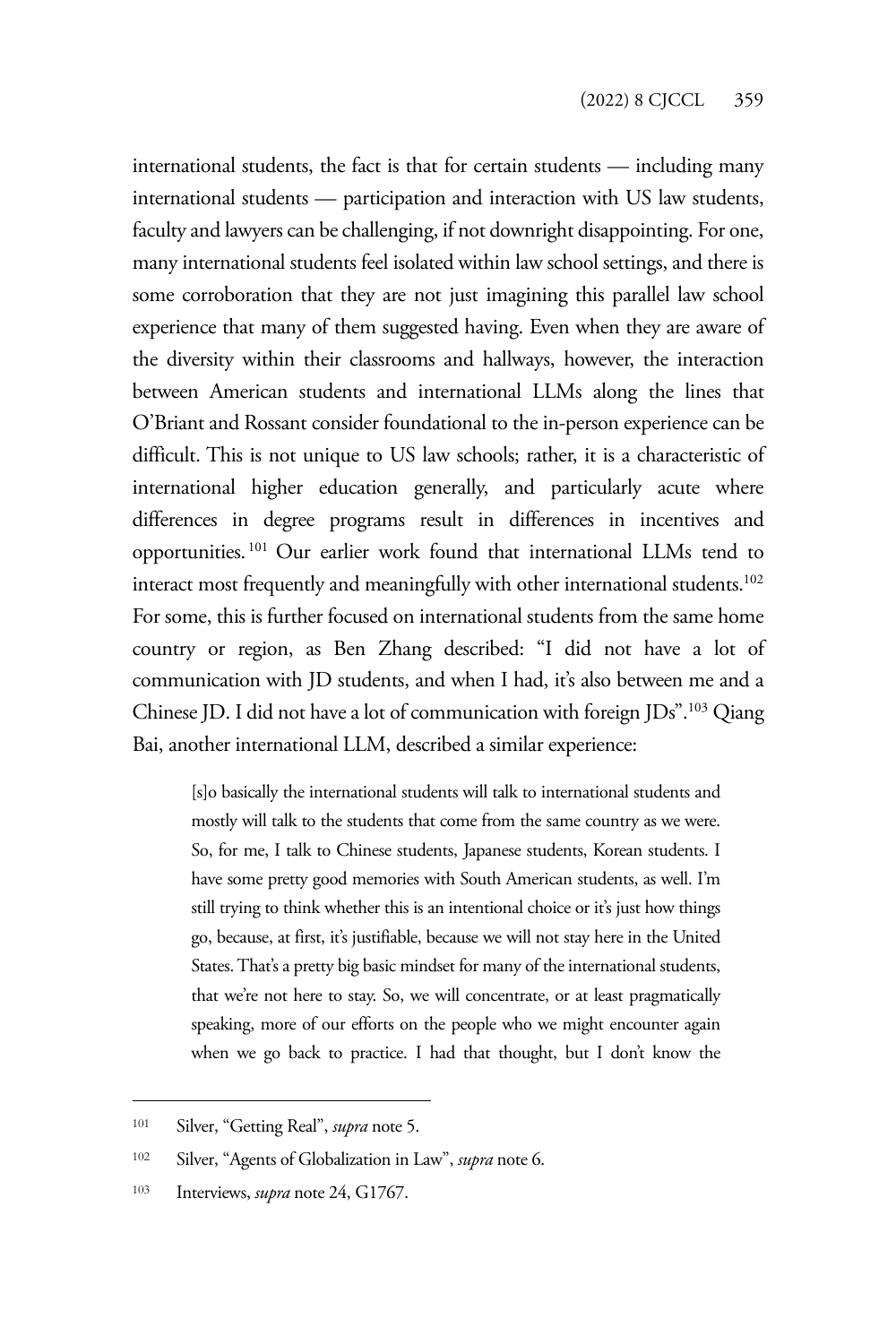consequence of the situation now, whether it's intentional or it's just how things go.104

These are typical comments based on our ongoing research, and they suggest that the kind of interaction in in-person law school contexts results in quite distinct patterns for international LLMs. 105 At the same time, the social capital derived from the LLM is strengthened, in the views of many students, prospective employers and even LLM program directors, not only by such interaction with American students but also by a period of practice in the US following graduation. But getting this sort of employment is extraordinarily competitive, depending on myriad factors including connections from a student's home country to global US-based law firms (so-called political hires by the firms); the need for a student's expertise in their home country law, which reflects the volume and nature of US business with the student's home country; and the ease of hiring American JD graduates who can satisfy employers' needs. 106 In other words, the ideal of easy interpersonal relationships and exchanges embedded in O'Briant and Rossant's descriptions are far from the reality for students who do not 'naturally' feel equipped with the social capital that is embedded in the hierarchy of law school, especially when such capital is expected to be inherited from sources that are external to the school rather than achieved through the process of the school. And virtual realities held other kinds

<sup>104</sup> Interviews, *supra* note 24; I1552, *supra* note 88.

<sup>&</sup>lt;sup>105</sup> From the perspective of JD students, the perception of this LLM graduate rings true. Earlier work by Silver based on a survey of JD students revealed that a full 30% of the 6893 respondents at 21 law schools indicated their uncertainty about whether any international LLMs were even enrolled in their law school, Silver, "Getting Real", *supra* note 5 at 479. See also above text following note 73.

<sup>106</sup> See Silver, "Case of the Foreign Lawyer", *supra* note 27 at 1076–77 (describing law firm recruiting in Canada and Australia during times of extreme competition for top American JDs). See also Silver, "States Side Story", *supra* note 23 at 2404–405 (describing Silver's finding that the most likely LLMs to secure positions in the US — apart from political hires — are those who most easily can blend into the mainstream of US lawyers, which means they are White men from English-speaking common law countries).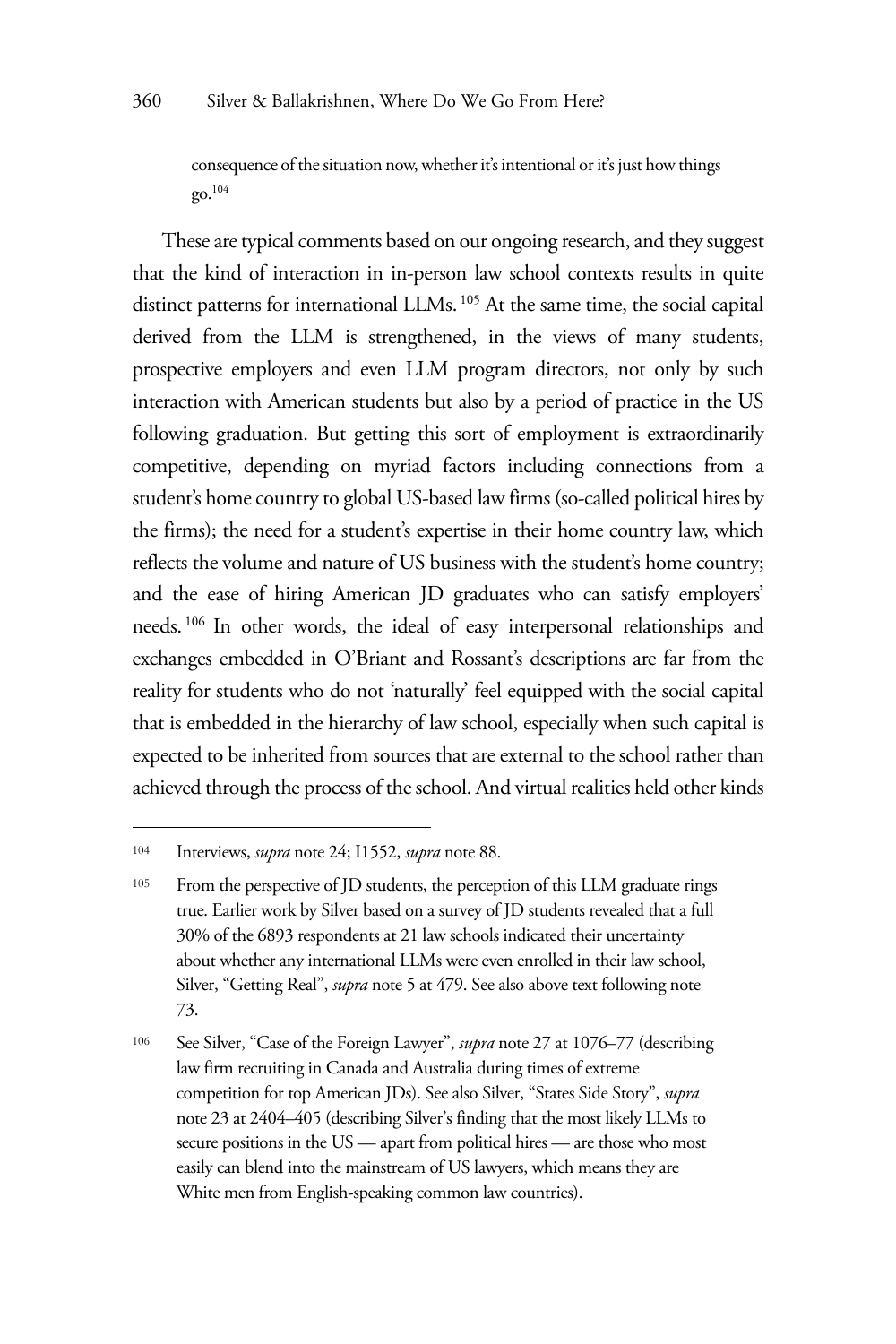of advantages that are not necessarily recognized as capital yet: easier participation through blue hands, reviewing recorded classes,<sup>107</sup> some designed interaction through break-out rooms and using writings on discussion boards and even in a Zoom chat as an alternative way of participating. Still, neither students nor schools can afford to ignore this ideal of interaction because it involves a kind of capital that is in demand in the market that continues to privilege normative markers of achievement.

Finally, one example of schools attempting to consider the interests of their students while also keeping one eye on the job market for them (which in turn links to reputation) was the adjustment to grading that occurred during the spring of 2020 when the pandemic first caused schools to move online. Nearly all US law schools adopted a pass/fail system in recognition of both the pressures and very challenging circumstances under which students were operating and the uncertainties surrounding the administration of exams online, from internet problems to exam security.108 One study conducted to assess students' responses

Interviews, *supra* note 24, I2047B. See generally Leonard Baynes, "Predictions On Pandemic'for Lasting Impact On Legal Education" (2 June 2021) *LAW360* (commenting on recordings of classes as helpful for all students).

<sup>108</sup> Karen Sloan, "Pass/Fail Grading in Law School Gets Mixed Marks From Students" (17 June 2020) *Law.com* (law school administrators reasoned that the simplified grading scheme would reduce some of the pressure and anxiety law students were feeling at a time of uncertainty, and would level the playing field for students who were attending class and studying under challenging conditions). On the variations in these systems, see John Bliss, David Sandomierski & Tayzia Collesso, "Levelling the Field? An Equity Analysis of the COVID Disruption in Law School Grading", (paper delivered at the Law & Society Association Annual Meeting, 2021) [unpublished] at 5 ("[n]early

<sup>107</sup> As Susan Yang, one of our international JD interviewees, explained:

<sup>[</sup>v]irtual learning. It's actually better for me, because a lot of my professors speak pretty fast, and if I'm in class trying to take notes, I am bound to miss something. But with the virtual stuff I can rewind. Because it's all recorded, anyway. That's actually really good for me. I know some people don't like it, because they can't focus as much. But I think I actually focus better on virtual stuff, because I listen to a lot of podcasts. Maybe my professors would be offended to hear this, but I focus really well for podcasts--because then I can wash dishes, and listen. If I have something to do with my hands, I think I focus better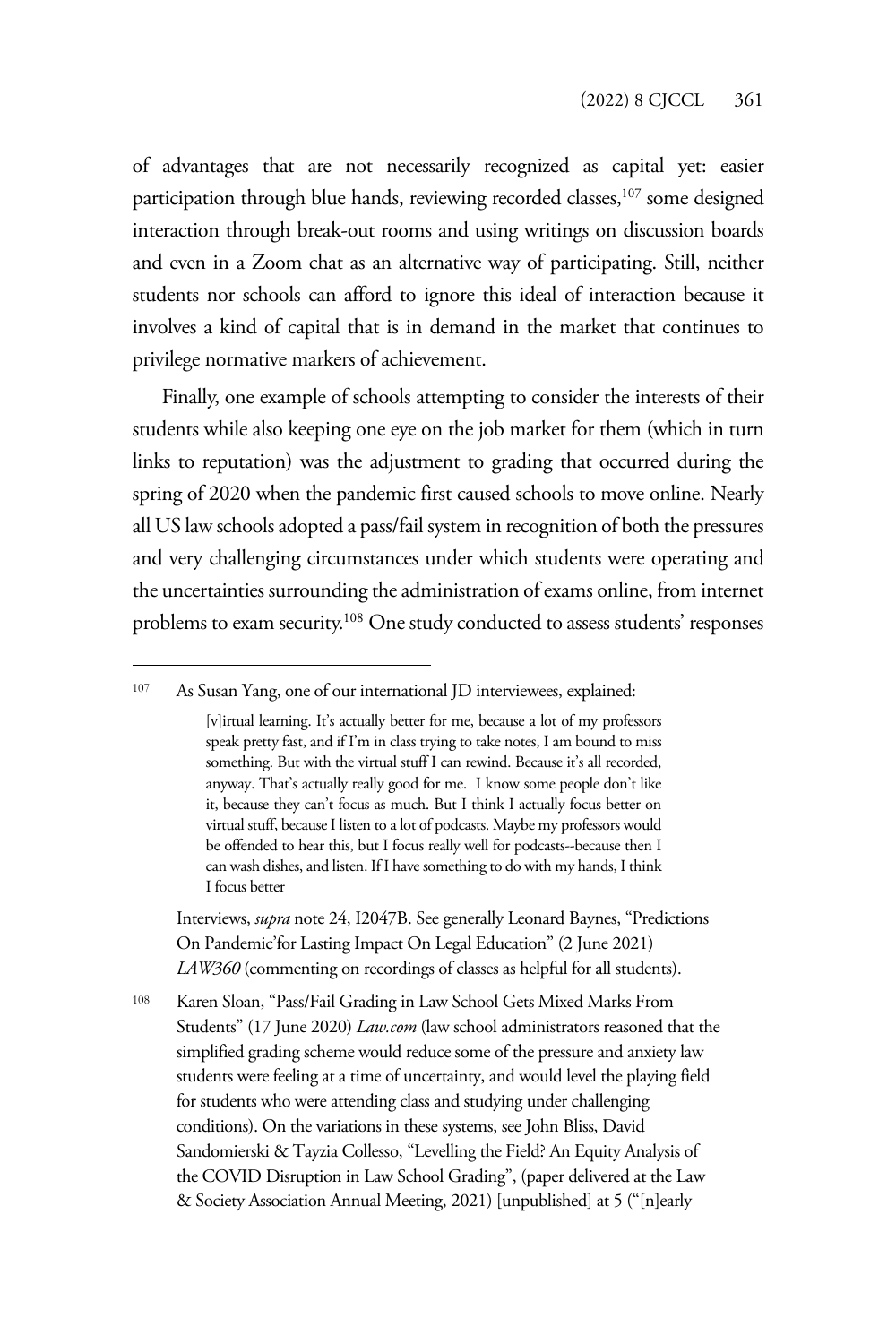to the shift to pass/fail found important differences in students' sense of whether the change helped them. Women generally reported feeling more burdened by the shift than men, and minorities were more likely to see it as an advantage.<sup>109</sup> According to the study, minority women reported more negative feelings about the impact of the shift than women generally.<sup>110</sup> In interviews we conducted with international LLM students following the spring 2020 semester, the grading shift generally was perceived as negative. Students emphasized the importance of grades for home-country employers to which they would return,<sup>111</sup> and for purposes of trying to find a position in the US, where US employers are accustomed to relying on them.112 All of this is to say that the paternalistic response of schools was based on their assumption that students fell into neat categories, perhaps based on the year in law school or socioeconomic backgrounds, but this approach ignores the reality of the subgroups that schools fail to recognize, much less of individual students with different agendas and capital to draw on. A better approach would have enabled more adaptability, even if it complicated the comparison that is at the heart of so much of the organizational structures of the schools.

#### **B. The Institutional Case for Universal Design**

While in an absolutely perfect solution, each students' needs would be met individually, organizations cannot practically afford to curate their cultures

<sup>112</sup> *Ibid*, I2053B:

three quarters of all US law schools adopted a mandatory Pass/Failforr Credit/No Credit system; nearly one fifth of US schools instituted an optional Pass/Fafor or Credit/ No Credit System").

<sup>109</sup> Bliss, Sandomierski & Collesso, *ibid* at 11.

<sup>110</sup> *Ibid*.

<sup>111</sup> Interviews, *supra* note 24, I2019B.

I obviously think it's important to point out that it matters a lot more to traditional legal candidates--you know, any person who is doing an LLM program, you know? Because they are looking to utilize their LLM grades as an entry gateway to impress a US law firm, in saying: "Listen, we came here. We studied well and we can perform here".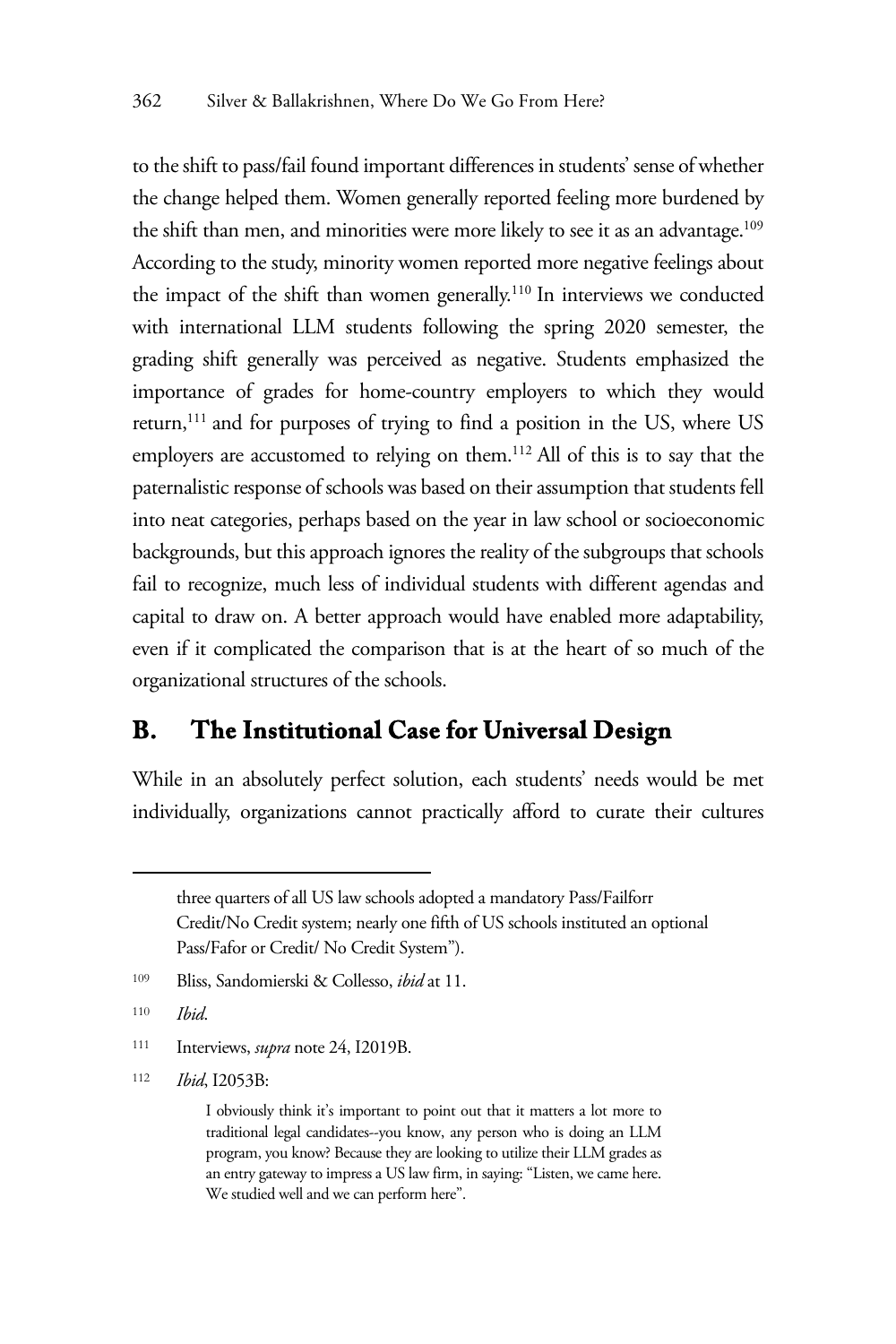based on specific individual needs. But swapping the idea of the ideal or typical student with the construct of the most precarious student could offer an important change in perspective to inform how we think of doing better equity in law schools. When we start by making law schools more accessible to the most vulnerable students in any situation, the futures that such a space can create change alongside it.

Scholars of education and disability studies have long proposed the idea of *universal design for learning/instruction* ("UDL/UDI") — a model that drives product and environmental design that is usable by all people without the need for adaptation.<sup>113</sup> Although initially seen as a model of norms that would be adaptable from equitable architecture to education,<sup>114</sup> over the years, universal design has become central to accessible education and pedagogy theory.<sup>115</sup>

See also "The Principles of Universal Design Version 2.0" (1997), online: The Center for Universal Design <www.//projects.ncsu.edu/ncsu/design/cud/about\_ud/udprinciplestext.htm>.

<sup>114</sup> Margaret King-Sears, "Universal Design for Learning: Technology and Pedagogy" (2009) 32:4 Learning Disability Quarterly 199 ("these principles are played out in both technological and pedagogical ways[:} . . . . equitable use, flexibility in use, simple and intuitive use, perceptible information, tolerance for error, low physical effort, and size and space for approach and use", citing "The Principles of Universal Design Version 2.0" (1997), online: The Center for Universal Design

<www.//projects.ncsu.edu/ncsu/design/cud/about\_ud/udprinciplestext.htm>.

<sup>115</sup> See Jeanne L Higbee & Emily Goff, eds, *Pedagogy and Student Services for Institutional Transformation: Implementing Universal Design in Higher Education* (Minnesota: Center for Research on Developmental Education and Urban Literacy, 2008) (describing a case study demonstrating "how developing

<sup>113</sup> "What is Universal Design?" (2022), online: The Center for Universal Design <www.universaldesign.org/definition>, the Center for Universal Design, About UD:

<sup>[</sup>u]niversal design is the design of products and environments to be usable by all people, to the greatest extent possible, without the need for adaptation or specialized design. –Ron Mace; The intent of universal design is to simplify life for everyone by making products, communications, and the built environment more usable by as many people as possible at little or no extra cost. Universal design benefits people of all ages and abilities.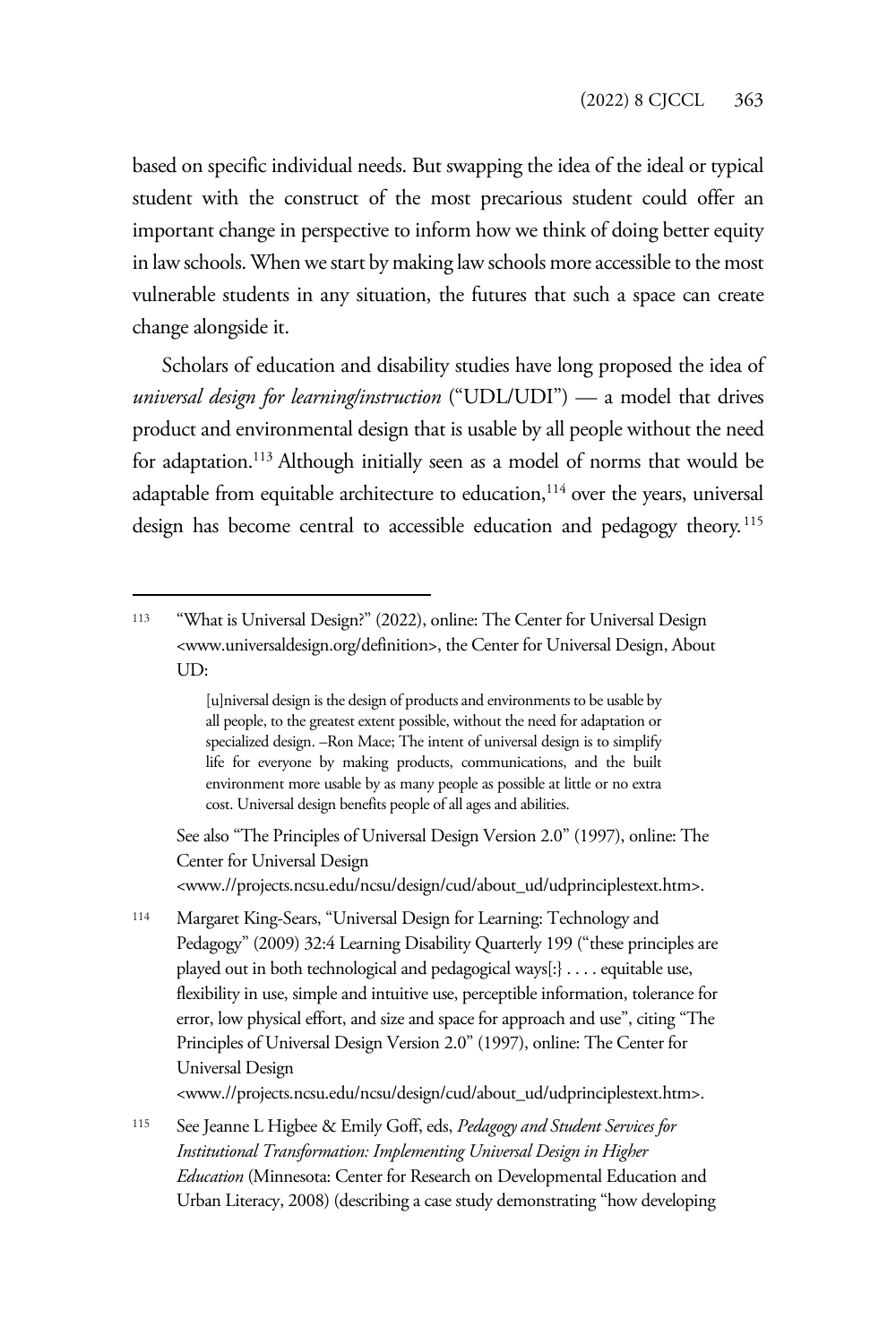Unlike 'deficit' approaches that assume that the classroom is set up for those who are 'able' and needs special accommodation for those who are diverse, a more inclusive model *starts* with the assumption that everyone is diverse and then makes accommodations that allow for such diversity to be responded to in the most equitable way. 116 Central, of course, to this is the research-ratified assumption that belonging and feelings of connectedness make for better classes not just for those who newly feel connected but for others who can learn from such connected peers.<sup>117</sup> As Dr. Catherine Sanger, a teaching and learning expert

accommodations for a student with multiple disabilities benefit the entire class" in higher education contexts).

<sup>116</sup> Catherine Shea Sanger, "Inclusive Pedagogy and Universal Design Approaches for Diverse Learning Environments" in Catherine Shea Sanger & Nancy W Gleason, eds, *Diversity and Inclusion in Global Higher Education* (Singapore: Palgrave Macmillan, 2020) at 31.

<sup>117</sup> This relationship, between belonging, learning and academic success, is supported by research, including Terrell L Strayhorn, *College Students' Sense of Belonging: A Key to Educational Success for All Students* (New York: Routledge, 2018); Joan M Ostrove & Susan M Long, "Social Class and Belonging: Implications for College Adjustment" (2007) 30:4 The Review of Higher Education 363; L R M Hausmann, J W Schofield & R L Woods, "Sense of Belonging as a Predictor of Intentions to Persist Among African American and White First-Year College Students" (2007) 48:7 Research in Higher Education 803; P Yi, "Institutional Climate and Student Departure: A Multinomial Multilevel Modeling Approach" (2008) 31:2 The Review of Higher Education 161; Isabel Moallem, *A Meta-Analysis of School Belonging and Academic Success and Persistence* (PhD Dissertation, Loyola University Chicago, 2013) [Loyola eCommons, 2013]; S J Spencer, C M Steele & D M Quinn, "Stereotype Threat and Women's Math Performance" (1999) 35:1 Journal of Experimental Social Psychology 4; J Aronson & M Inzlicht, "The Ups and Downs of Attributional Ambiguity: Stereotype Vulnerability and the Academic Self-Knowledge of African-American Students" (2004) 15:12 Psychological Science 829; and J Aronson, C Fried & C Good, "Reducing the Effects of Stereotype Threat on African American College Students by Shaping Theories of Intelligence" (2002) 38:2 Journal of Experimental Social Psychology 113. In the law school context, see Carole Silver, Louis Rocconi, Heather Haeger & Lindsay Watkins, "Gaining from the System: Lessons from the Law School Survey of Student Engagement about Student Development in Law School" (2012) 10:1 University of St Thomas Law Journal 286 (using LSSSE data in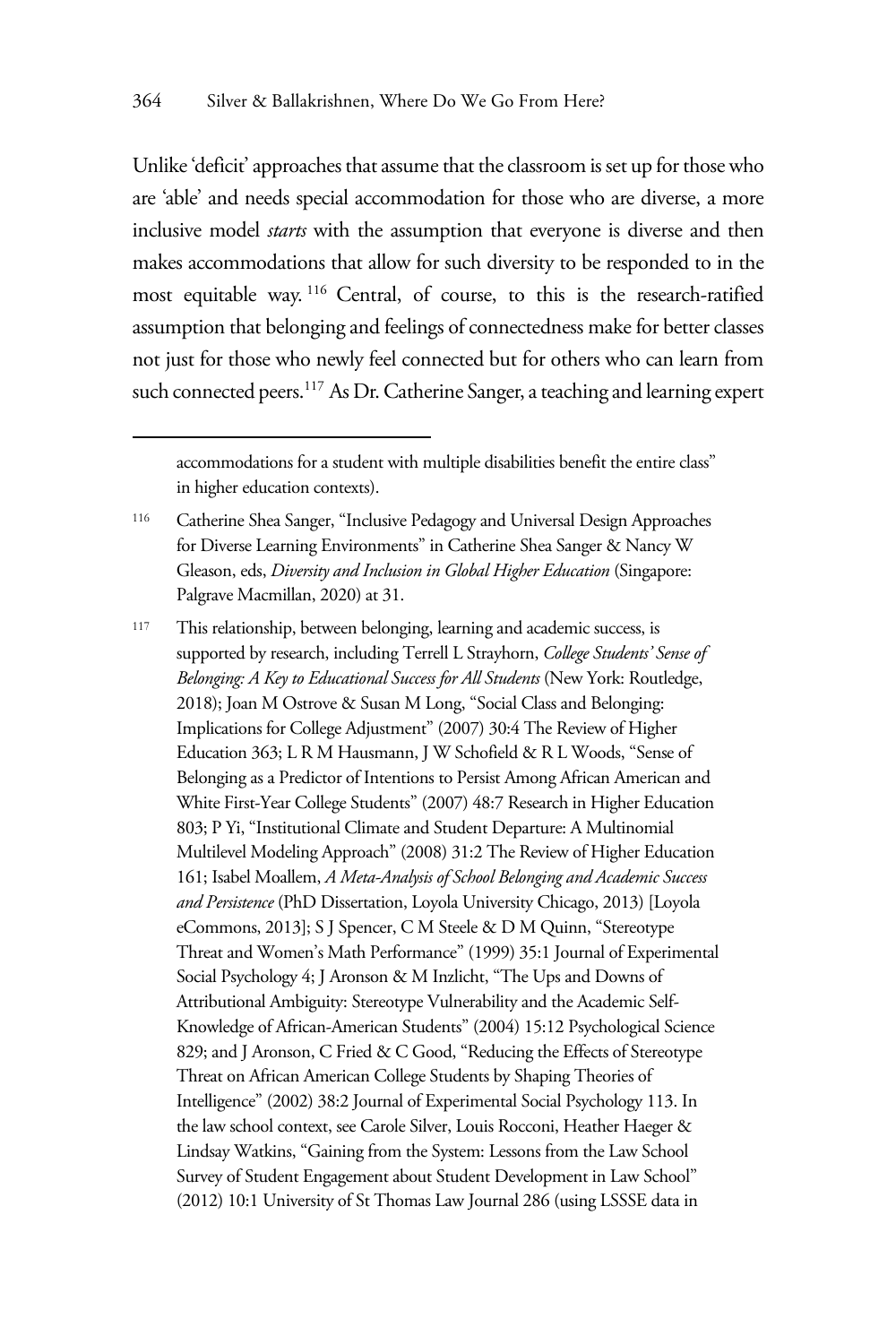at what was one of the world's most internationally diverse and innovative programs, Yale-NUS College,<sup>118</sup> suggests:

UDL [Universal Design for Learning] was initially focused on supporting students with varied learning abilities, but lends itself naturally to culturally diverse and international learning contexts. Most tactics that benefit one group or type of learners benefit others as well. For example, complementing verbal lectures with visual aids helps not only students who may have hearing impairment but also those who are unfamiliar with the professor's accent or vocabulary. UDL is sometimes misunderstood as advocating hyperindividualized support. This is not the case. The idea behind UDL is not to apply resource-intensive 'spot treatments' for individual student needs. Instead, UDL integrates broader structural changes that make our classes more engaging and accessible for all, regardless of specific student needs or required accommodations.<sup>119</sup>

This flipping of our starting points from the 'ideal student' to the more peripheral student is helpful because needs that could include students at the periphery are likely to subsume interests for those at the core. International students with language cleavages might be more likely not to follow sarcasm or

118 On National University of Singapore's decision to close Yale-NUS College, see David Bloom, "The Yale-NUS Closure's Unanswered Questions" (2021) online: Surface <www.globalist.yale.edu/2021-2022-issues/the-yale-nusclosures-unanswered-

questions/?utm\_source=rss&utm\_medium=rss&utm\_campaign=the-yale-nusclosures-unanswered-questions>.

<sup>119</sup> Sanger, *supra* note 116 at 35. UDL also relates to social justice initiatives, see *e.g.* Mirko Chardin & Katie Novak, *Equity by Design* (California: Corwin, 2020); Soung Bae, Nicole S. Ofiesh & Jose Blackorby, A Commitment to Equity: The Design of the UDL Innovation Studio at the Schwab Learning Center, White Paper (2018), https://slc.stanford.edu.

analyzing the relationship between students feeling comfortable and supported in law school and academic gains:

<sup>[</sup>t]he positive impact of a supportive law school environment suggests that students who feel comfortable and supported by their schools are better able to thrive academically. While this finding makes intuitive sense, it stands in contrast to the traditional image of law schools—also typical in media portrayals—as fostering competitive and intimidating experiences.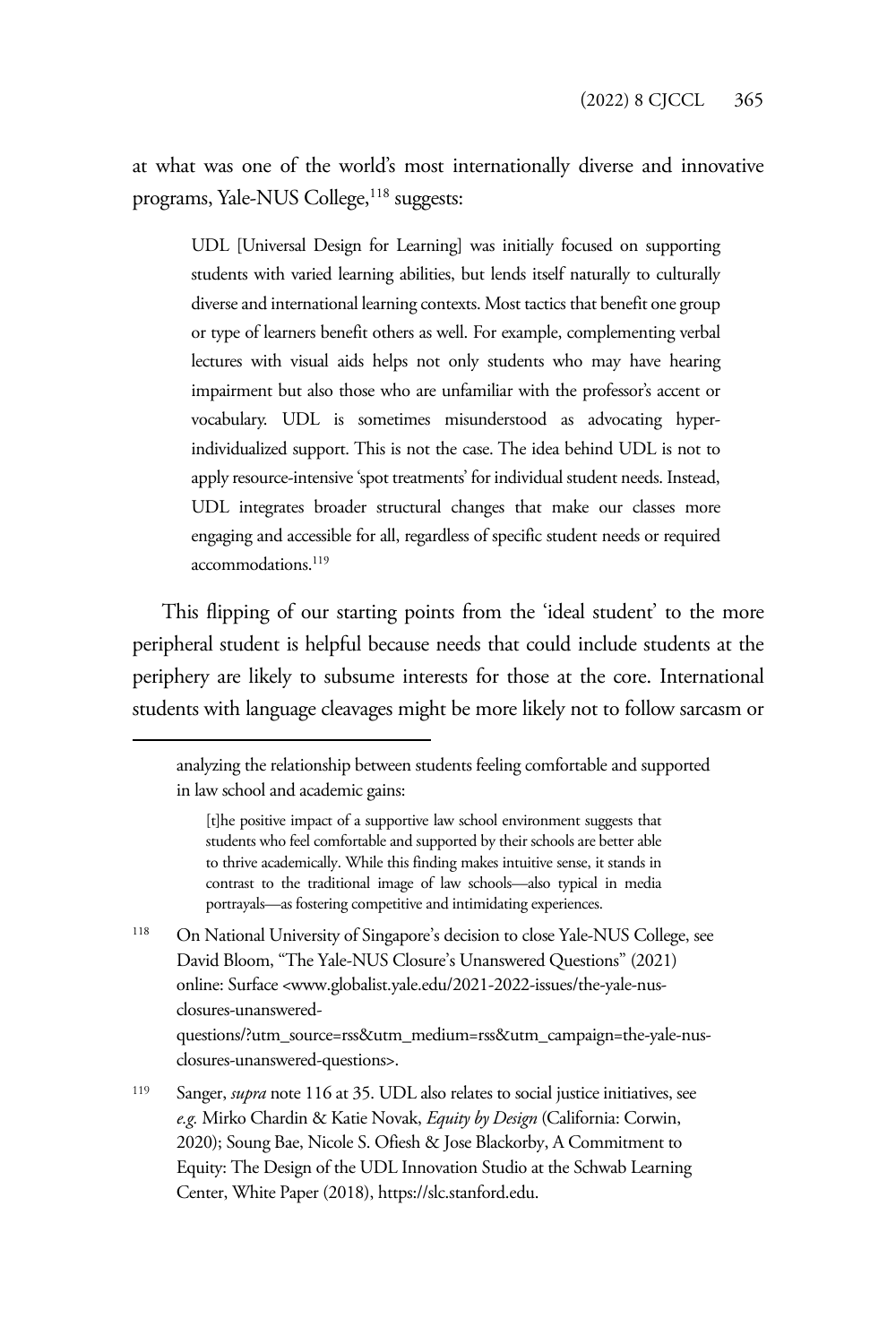humor in a classroom, they might benefit most from recordings, and following a range of cultural logics, they might feel most conscious about raising their hand and aggressively participating in a law school classroom as Socratic pedagogy demands. But from a universal design standpoint, rethinking pedagogy to assess whether such diversions are actually serving the intended audience might have important implications for more than just the international students in question. What is more, doing so following a model of universal design rather than as an accessibility response allows for the very students who are likely to be siloed as 'other' to not stand out quite as much.

Although our extension of these principles to international students expands the idea of who needs accommodation (and how accommodation should even be thought of), $120$  we are certainly not the first scholars to suggest the relevance of UDI for law schools and the profession.<sup>121</sup> Research has pushed back against the 'accommodations model' for legal education and urged law schools to consider the importance of UDI principles as foundational for pedagogy in classrooms and student assessments well beyond the functional model of providing access to students with disabilities,<sup>122</sup> as well as for students with neuro-divergent learning styles and ESL backgrounds. 123 Research also has made the case for considering UDI as a way to promote self-efficacy, a value venerated in law school, especially as it pertains to millennial (and GenZ!) learners who now predominantly populate these schools. 124 More recently,

<sup>120</sup> But see Bae, Ofiesh & Blackorby, *ibid* at 10 (recognizing non-native speakers of English as one sector of students included generally within UDL).

<sup>121</sup> See *e.g.* Meredith George & Wendy Newby, "Inclusive Instruction: Blurring Diversity and Disability in Law School Classrooms Through Universal Design" (2008) 69:3 University of Pittsburgh Law Review 475; Jennifer Jolly-Ryan, "Bridging the Law School Learning Gap through Universal Design" (2012) 28:4 Touro Law Review 1393; and Matthew L Timko, "Universal Design in Law Schools" (2018), online: *SSRN* <www.papers.ssrn.com/sol3/papers.cfm?abstract\_id=3183987>.

<sup>122</sup> George & Newby, *ibid*.

<sup>123</sup> Jolly-Ryan, *supra* note 121.

<sup>124</sup> Higbee & Goff, *supra* note 115.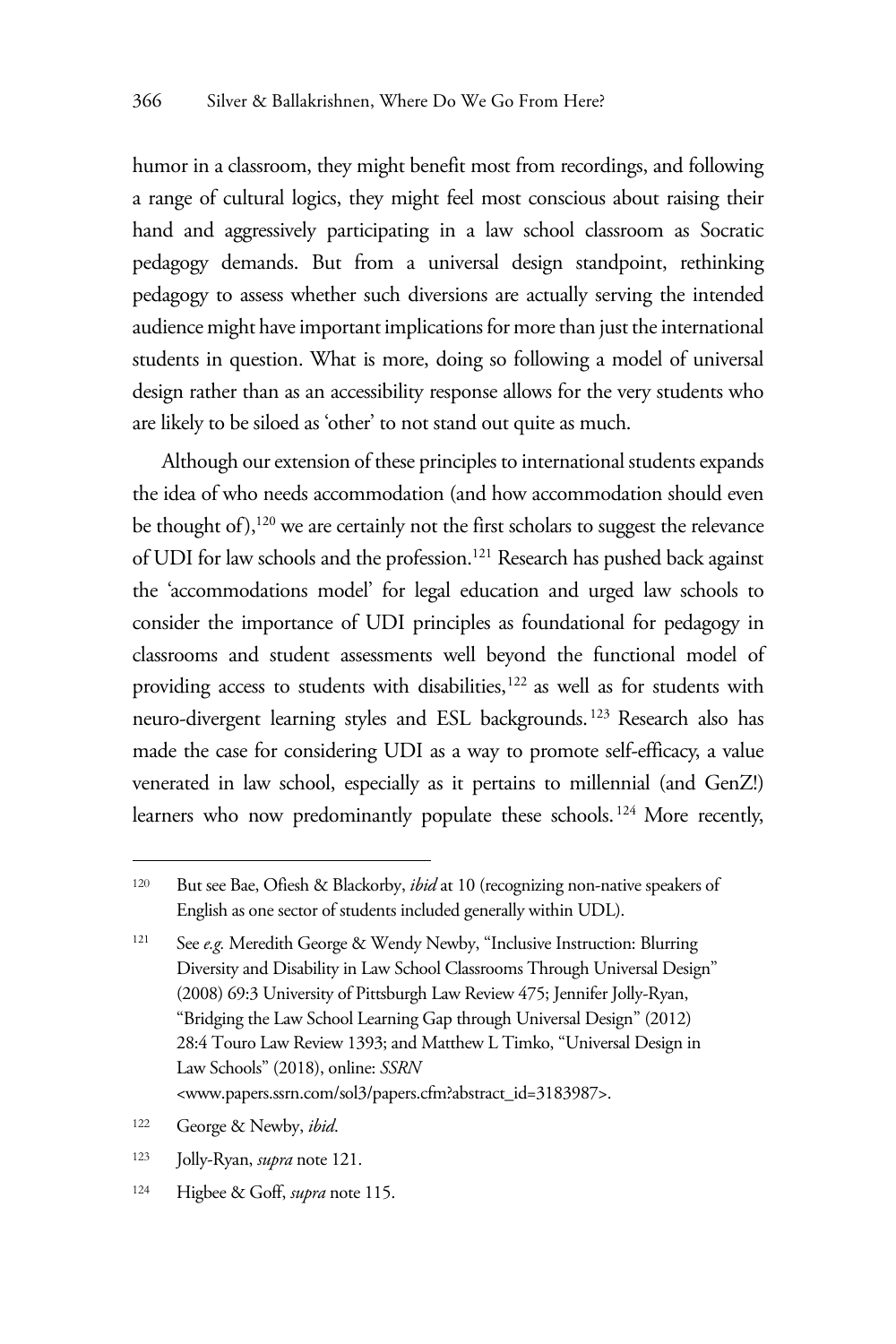research has made the connection to neurodiversity and the legal profession, noting that:

attorneys with disabilities are viewed by . . . the profession as a mental health and wellness issue, rather than what it really is: a diversity, equity and inclusion issue . . . the pivot to remote work has been hugely beneficial to many attorneys with disabilities . . .<sup>125</sup>

During the pandemic, these notions of the relevance of UDL were brought home more directly as faculty were guided in revising courses to teach online, with UDL principles serving as a framework for considering issues of access that were seen as generally relevant to the student population. Although the focus in these arguments remains on domestic law students, the imminent rise in the demographics of the international student population in US law schools demands a response that both takes more seriously this line of research and extends it more broadly to students who are in the periphery of their environments, regardless of attribute.

The experiences of the pandemic might have accidentally laid the groundwork for reconceiving legal education. Remote learning and the Zoomsphere not only changed the power dynamics between a range of actors, but it also forced people to think about how they engaged with their pedagogic model and who they sought to serve. At our own law schools, for example, the summer of 2020 was filled with an unprecedented collective effort to adapt to teaching online, including tens of workshops along with shared materials, new technologies and consulting with experts in course design. Principles of UDL were very much a part of these conversations, although some law faculty did not recognize its relevance, much less its importance. But for many, this was the first time they considered processes of teaching over substance. This shock has been helpful to what could have otherwise stayed an inert academic community that

<sup>125</sup> Zack Needles, "Haley Moss on Disability as a Diversity Issue and Why Remote Work Makes Her 'Incredibly Hopeful for the Future'" (23 June 2021), online (podcast): *Law.com <*www.law.com/2021/07/23/haley-moss-on-disability-as-adiversity-issue-and-why-remote-work-makes-her-incredibly-hopeful-for-thefuture/>.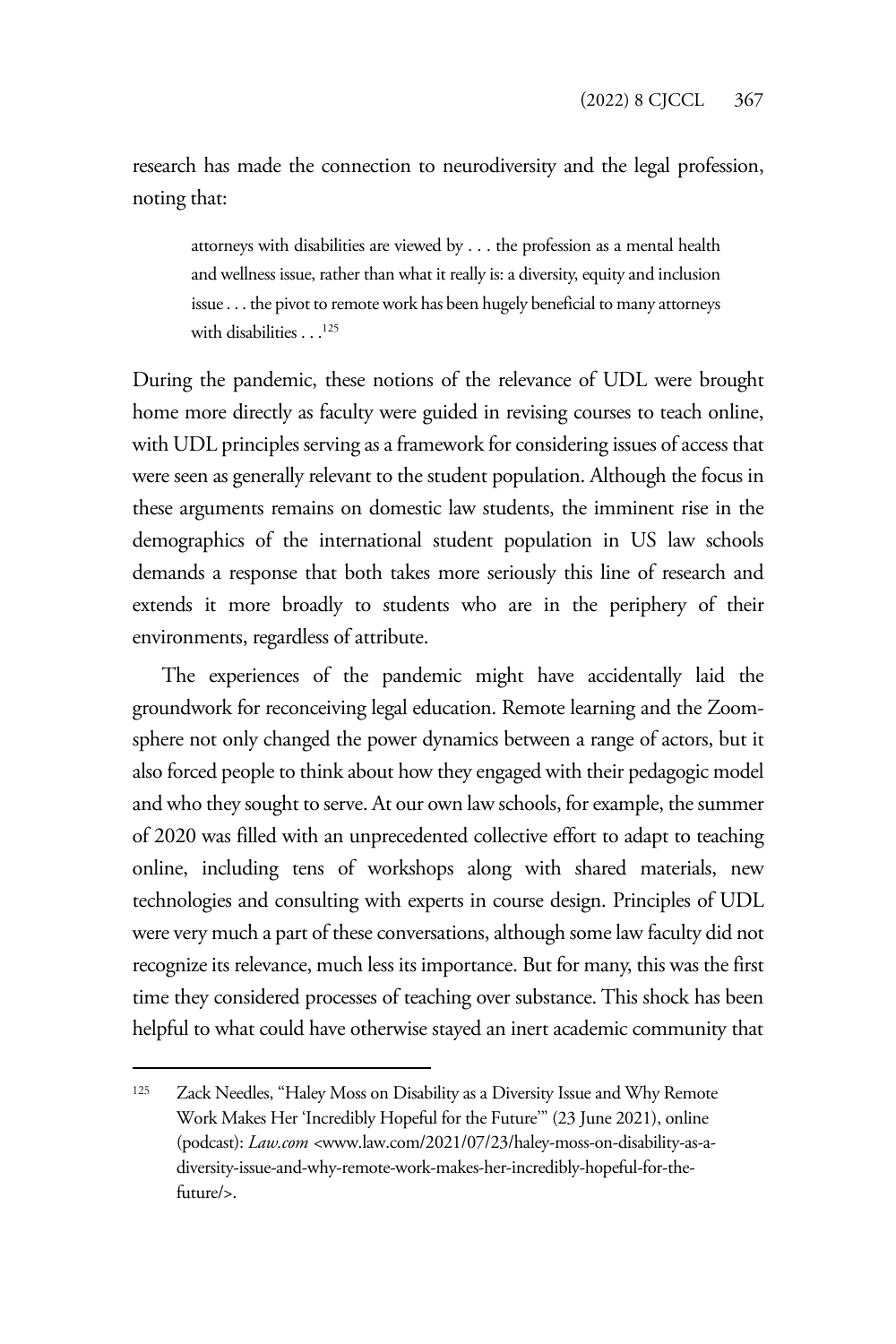consistently has rewarded research over pedagogy and teaching within its hierarchies.<sup>126</sup> Instead of reverting to a pre-pandemic norm, we have a chance to offer more opportunities for different kinds of students who otherwise have not, and likely cannot, gain from the pre-pandemic version of law school. Naturally, this cannot be a wholesale fix of the entire market. It needs to be an individual and institutional introspection about what it would look like if each school prioritized its most precarious first and made that the model of their pedagogic policies.

The inequalities that the pandemic has made stark have always existed, and the diversities in these inequalities are important to keep in mind. All diversity cannot be clubbed together for ease in order to facilitate the same one-stroke fix. Rather, these variations in diversity can allow for more comprehensive models for the ways in which inequality seeps into the institutions we inhabit and inherit. By questioning the ways in which our environments privilege majority actors — however construed within the logics of our environments — we are offered a unique insight into the ways in which our ideal solutions respond to ideal types of actors. Instead, we could use this shock that has made us do the 'extraordinary' this past year to reconsider, rethink and restart our commitments. Responding to this call with agentic action could be of imminent value as we consider creating the futures of legal education that we desire and deserve.

<sup>126</sup> See Rachel López, "Unentitled: The Power of Designation in the Legal Academy" (2021) 73:1 Rutgers University Law Review 101 (describing the two-tiered hierarchy of the legal academy). On the question of faculty status and teaching quality, see David N Figlio, Morton O Schapiro & Kevin B Soter, "Are Tenure Track Professors Better Teachers" (2013) National Bureau of Economic Research Working Paper No 19406 at 15, (study of Northwestern undergraduate first-year students "suggest[s] that non-tenure track faculty at Northwestern not only induce students to take more classes in a given subject than do tenure line professors, but also lead the students to do better in subsequent coursework than do their tenure track/tenured colleagues"). See also Elie Mystal, "Does Tenure Hurt Students?" (2013), *Above the Law* (reporting on a blog post by Harvard Law Professor I Glenn Cohen advising that focusing "too much on teaching or service" is one step towards not getting tenure).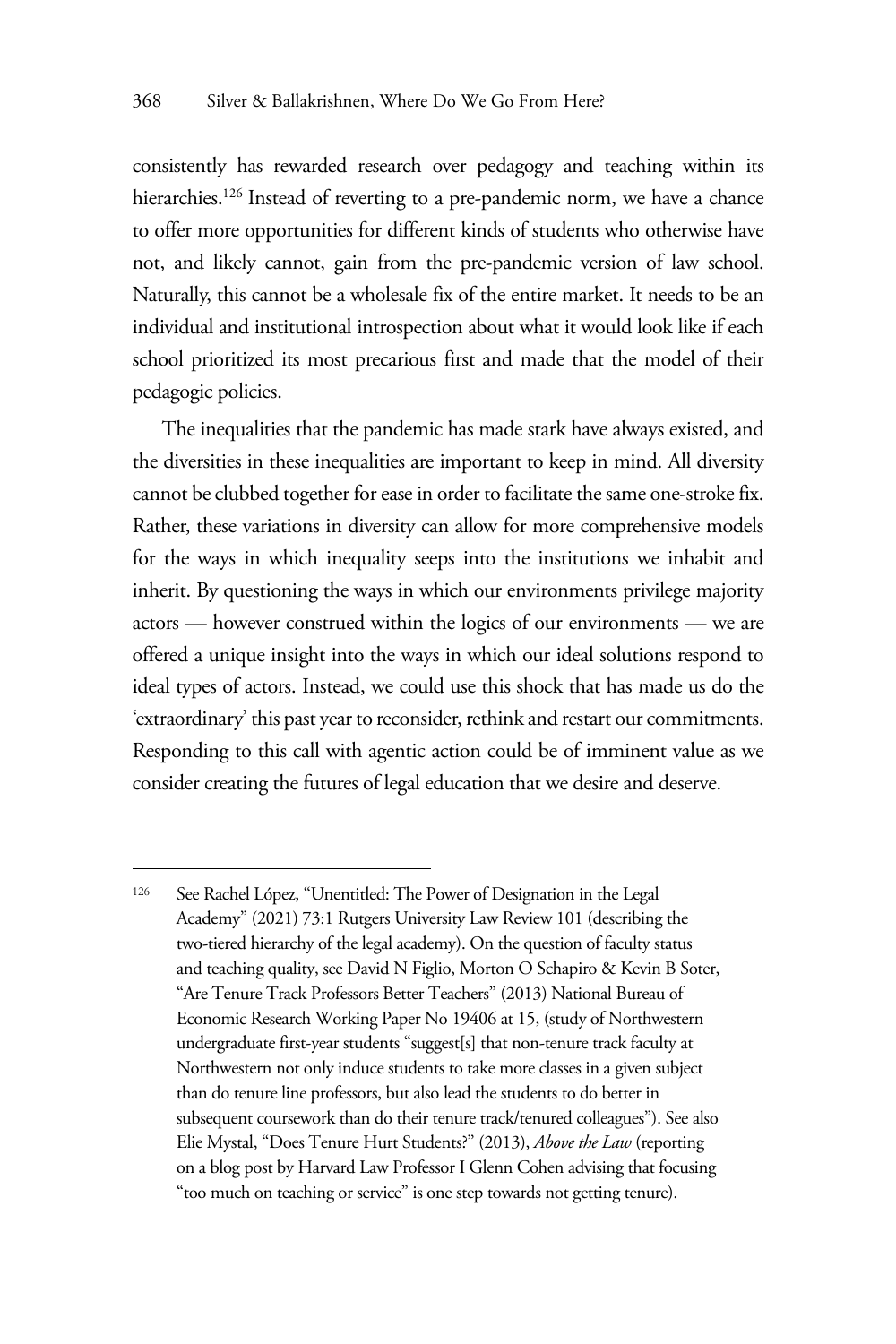# **V. Conclusion: The Problem with One-Stop Diversity**

The pandemic upended the world for so many people in many different and similar ways. Our concentration here on international students and their navigation of law school is but one example of how focusing on actors that are most on the periphery can give us insight into the problems most central to the systems in which they are embedded. Globalization might well have required the "potential for geographic mobility".127 But, like most, this mobility comes at the cost of inclusion that does not really center the very actors that seek it the most or have to travel the farthest to gain it.<sup>128</sup>

This, of course, is not to say that schools do not already work in ways that are committed to what they think of as 'best' for their students. Schools, in fact, do what they *see* as best for their own students, usually predicated on what they think of as the intended model of the typical or ideal student, allowing for exceptions as they think of 'outliers' who are more diverse. Often, internal decisions of schools made in the context of what's best for students are juxtaposed against the very real fact that students then emerge and interact within a single legal market, facing unequal consequences and environments based on what their other competitor cohorts' schools did. As a result, no matter the internal decisions, there also are severe external factors of the market arising from each law school's reputation and ranking, for example, that administrators and advisors have to consider while pivoting during times of crisis.

At the same time, a single measure for 'all students' or even all 'diverse students' is unlikely to be able to do the work of changing the culture in these spaces, much less serving in ways that the universal design principle suggests. In other work, we show how inter-group variations in minorities are crucial for understanding differences in student experiences and suggest that resultant

<sup>127</sup> Silver, "Agents of Globalization in Law", *supra* note 6.

<sup>128</sup> Caitlin Dickerson, "My World is Shattering: Foreign Students Stranded by Coronavirus" (25 March 2020) *The New York Times*. See discussion and notes, *supra* notes 54-59.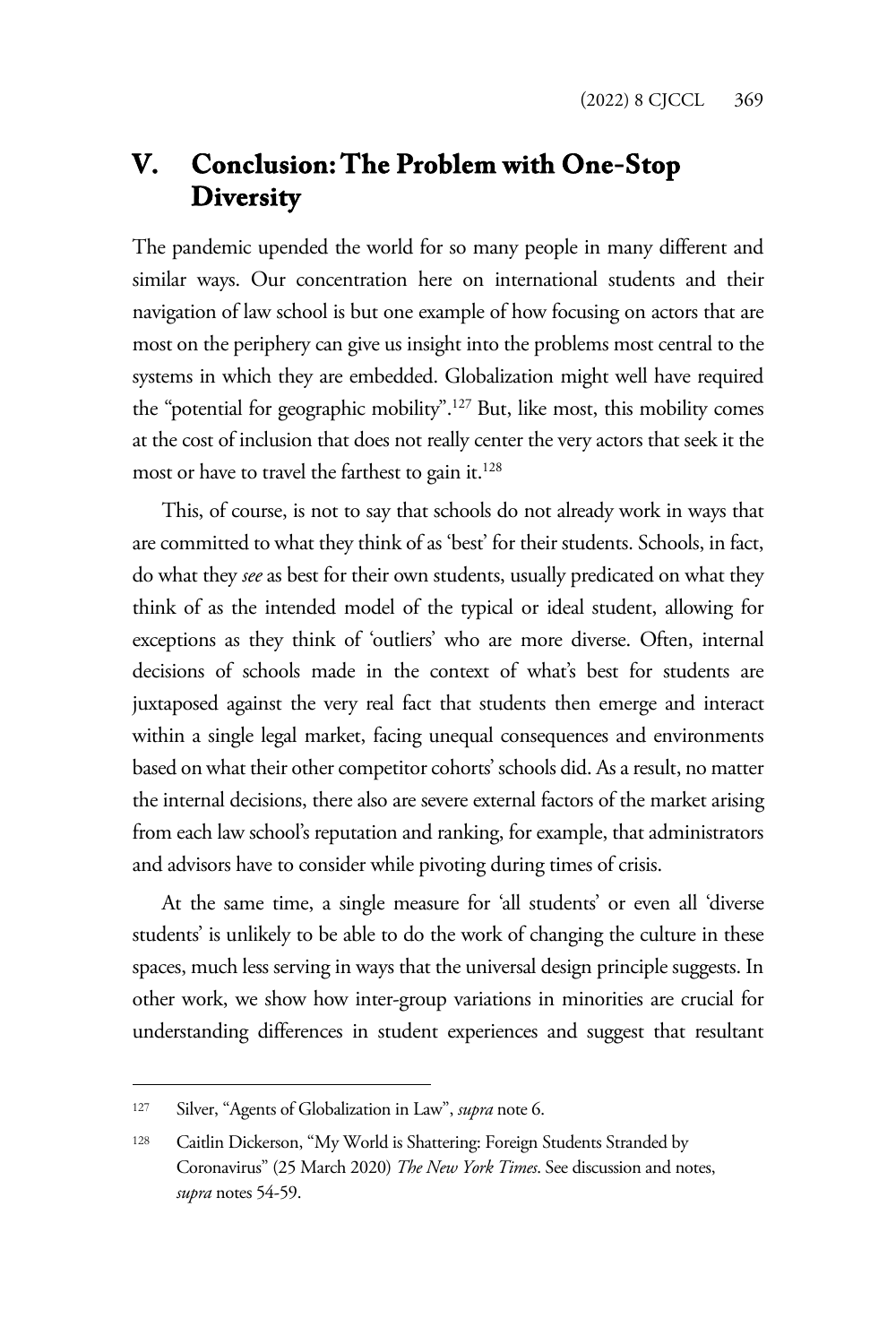policy should think about diverse groups at a more micro-level for 'good inclusion' to serve the groups it purports to serve.<sup>129</sup> But just like ideal students, ideal solutions are dangerous because they presuppose a certain kind of institution, yet another category that is not generalizable. Instead, what is being called for here is a reckoning on one's own institutional terms to think about cultures of schools, needs of diverse students, and importantly, *differences* rather than similarities in those needs. We suggest that when motivated in this way, the solutions that are institutionally evolved to target the needs of the interactionally-most-precarious student are most likely to be effective for everyone else who is likely to be included in it.130 This way of thinking about institutional diversity from the ground up is how law schools can build not just for themselves but contribute effectively towards a better and more equitable legal profession.

Of course, when dealing with schools, there are market considerations and competition perspectives that complicate these decisions,<sup>131</sup> but global market considerations might also be an incentive for schools to start and do things differently.<sup>132</sup> Instead, the suggestion is that a more granular student-centric

<sup>129</sup> Our other work shows how similar patterns of isolation and varying social capital are inherent in networks of other kinds of minority groups, too. See Paik et al, *supra* note 79. On the theory of "rethinking inclusion", see Swethaa Ballakrishnen, *Rethinking Inclusion* (LSI 2021 under review)*.* 

<sup>130</sup> For example, reconsidering bar regulations, solving the challenges posed to international LLMs because of the pandemic would also have solved the challenges posed to American JDs, but the reverse — which was the focus did not extend a fix to the LLMs. See *supra* note 63. Similarly, reconsidering discussions of inequality in law school and higher education generally must begin with the question of who is within the frame of reference, and whether all students — including international students — are visible to those leading these discussions.

<sup>131</sup> For law schools, rankings — and particularly US News — is the overwhelming consideration. See Espeland & Sauder, *supra* note 21.

<sup>132</sup> That is, the global competition for internationally mobile students exerts an influence on schools' approaches. In some instances, this takes the form of collective outreach that includes funding for travel, for example, which not only defrayed costs incurred because of the pandemic but also signaled the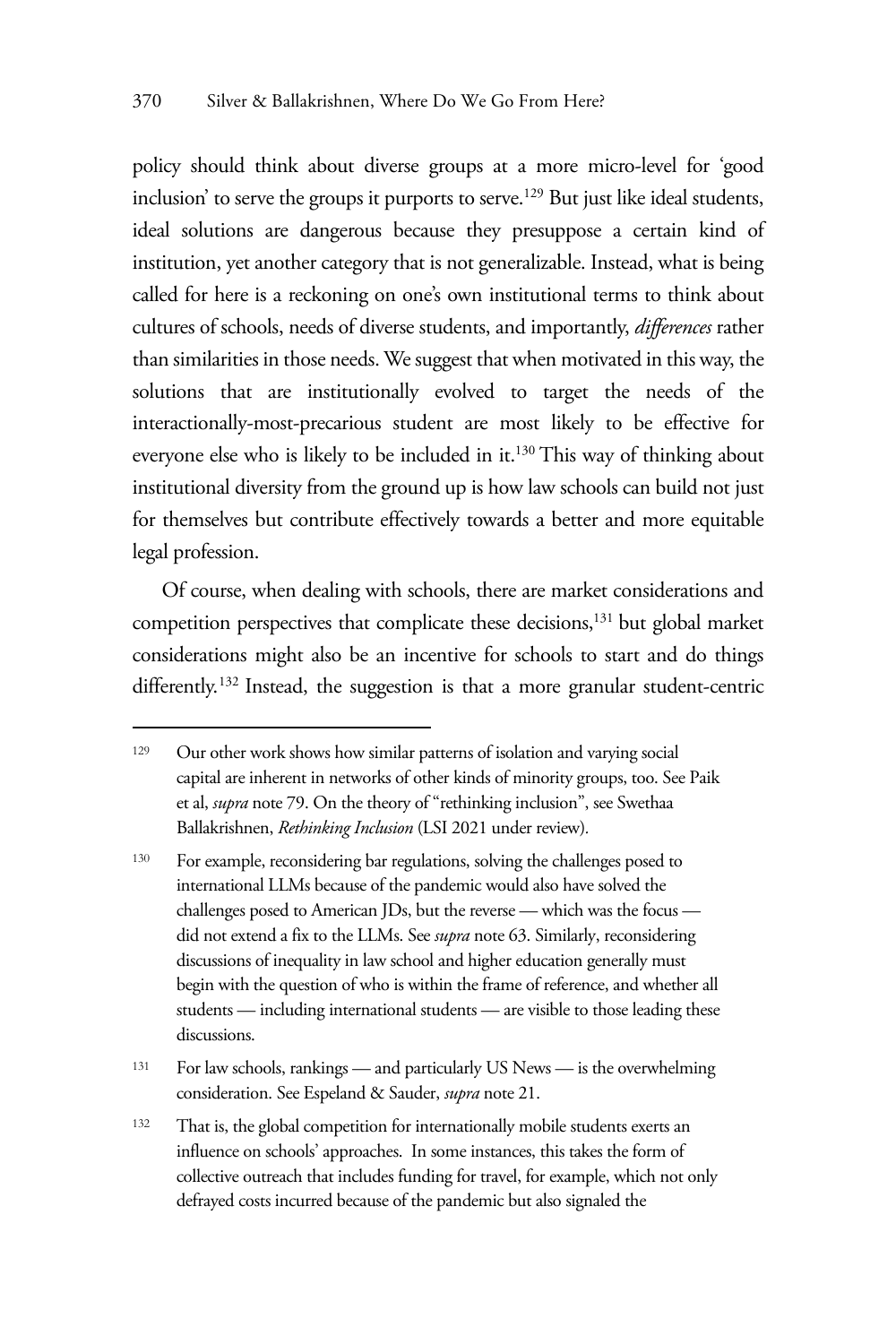approach is more likely to build strong institutions if we truly are committed to their equity. Reshaping our structures with this directive could offer new energy to the modifications we strive to make following the intuitions gained from this traumatic pandemic experience. If we are lucky, with enough institutional buyin and momentum, they could change the cultures of the institutional fields and frameworks that house them. This may call for reallocating resources to maintain course design specialists who can work with faculty and are attuned to issues of diversity and inclusion generally to support the continual rethinking of teaching. It might involve initiatives to press for a reconsideration of the regulatory approach to LLM programs or other spheres that house important populations of students in precarious positions, in recognition that excluding them from the focus of regulation has not supported them. It almost certainly should include an institutional commitment to taking a different approach to diversity and inclusion, including rethinking who is included and excluded at a particular school and the implications for teaching, student organizations and

importance of this group to the university and its community. Amy Walker, "Over 7,000 Chinese students flown into Manchester on 31 specially chartered flights" (11 November 2020) *Manchester Evening News* (describing an initial transport of 7,000 students organized "by a working group set up initially in Manchester including representatives from Greater Manchester's universities, Greater Manchester Combined Authority, Manchester Airport Group, the Manchester China Forum and student accommodation providers"). This sort of collaborative effort generally has not been pursued by US law schools. See also "Queen's University Belfast Charters Plan to Bring 369 Chinese students Back to UK Campus" (20 September 2020) *CGTN.* But see Julie Hare, "Return of International Students Under Threat, Again" (5 July 2021) *The Australian Financial Review* (describing "another aborted plan" to bring international students back to Australia); Karin Fischer, "American Attitudes Toward International Students Are Warm but Wary" (14 May 2021) *Chronicle of Higher Education* (describing survey results that show a substantial portion of respondents being concerned about the motives of international students, particularly from China); and Danny Vesurai & Alex Wong, "New Technology Fee for International Students Triggers Intense Backlash" (16 November 2018) *The Daily Northwestern* (describing imposition of a fee for software to facilitate visa reporting being imposed only on international students).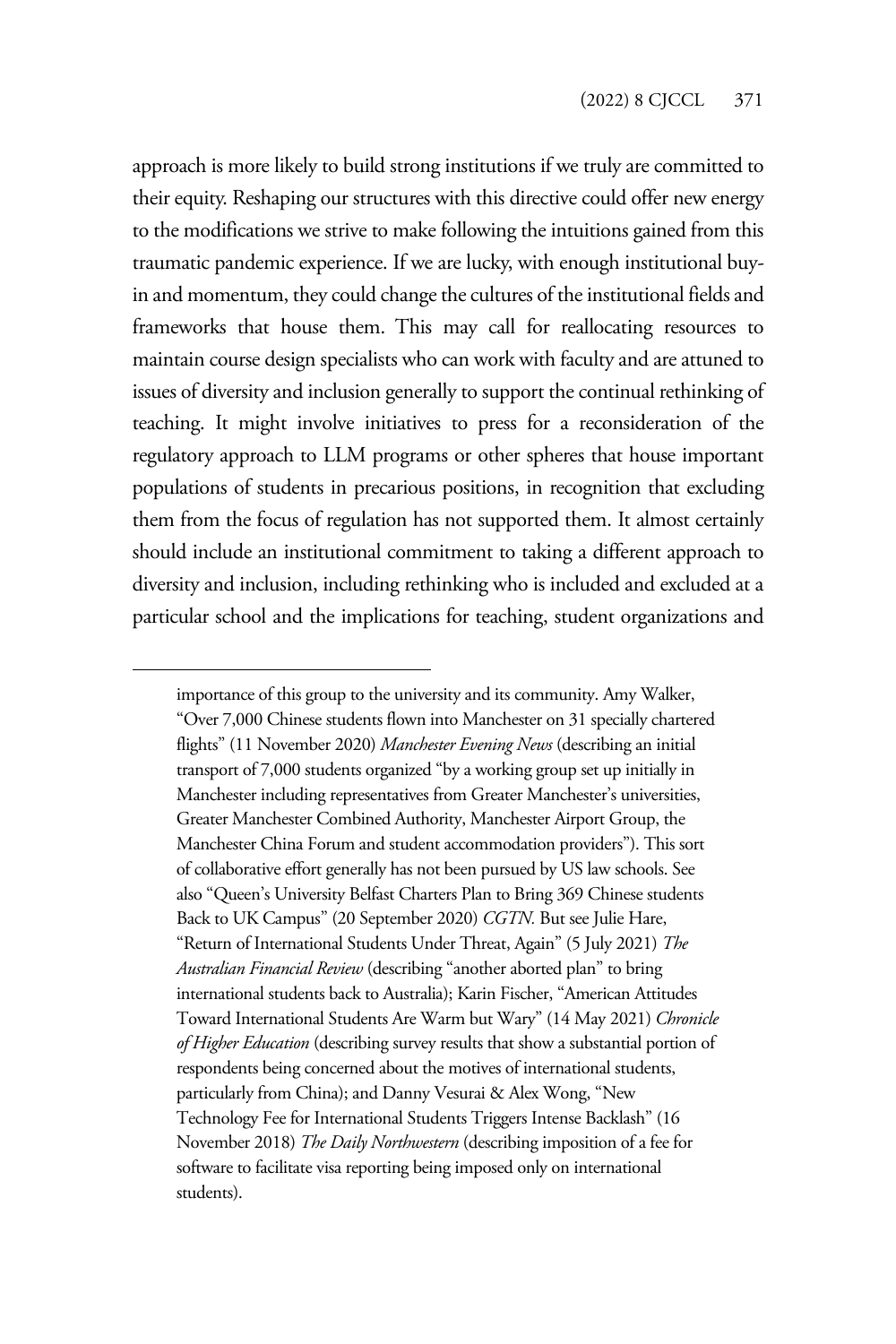other matters.133 Lastly, they might develop organizational structures that reach beyond the university — much less law school — walls to provide support to students that cannot be provided by a single school, no matter how wellintentioned.134 Overall, though, we see this as an opportunity for a collective shift, where the market, regulators and schools come together for coordinated solutions to the challenges we have outlined here.

As we write, the world of higher education — like many of its contemporary institutions — is poised to enter another phase of 'reopening' in response to the ongoing pandemic. What this reopening means in the everyday might differ based on each school, its priorities, capacities and context. But one thing remains true for them all: in reopening, if law schools revert to their pre-pandemic approaches entirely, or even if they stick to pandemic measures just as a way to react rather than evolve, they will re-cement the past, including the inequality embedded in law school structures and interactions.

<sup>133</sup> For example, faculties might consider implementing annual workshops on the backgrounds of their students as a sort of know-your-audience initiative that attends particularly to diverse students, broadly conceived, where they could routinely consider the particular interests and challenges of the students in their law school. On feelings of being 'othered' generally, see Ballakrishnen & Silver, "New Minority", *supra* note 8; and Vesurai & Wong, *ibid* (in reacting to a fee imposed only on international students, one student commented: "'I'm already aware of my otherness, of being an alien, of being suspected and scrutinized,' said Niki Charlafti, a third-year doctoral music composition student on an F-1 visa from Greece. 'This fee makes me feel very unsafe on top of all of the other challenges'").

<sup>134</sup> See Walker, *supra* note 132.